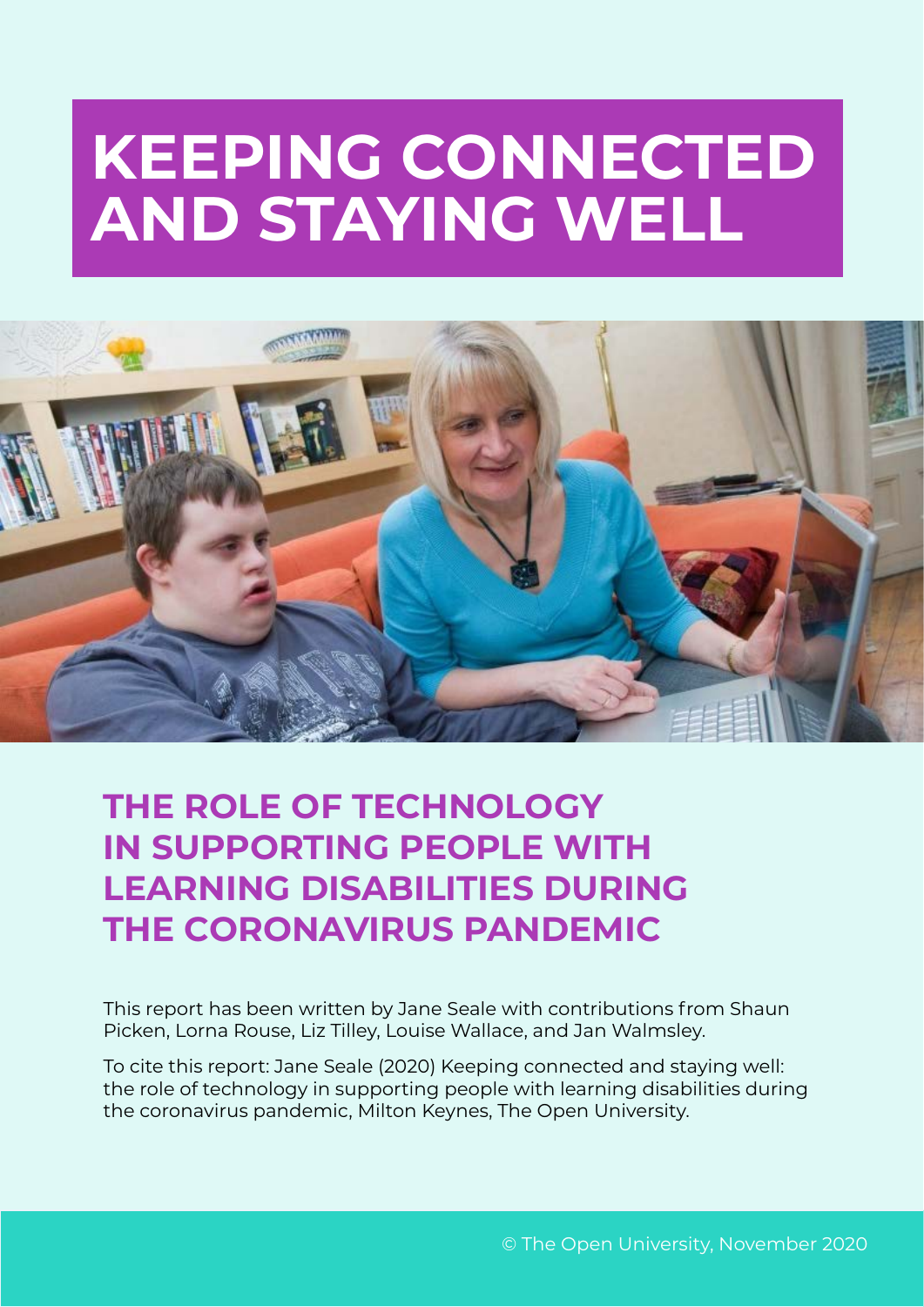# **CONTENTS**

| <b>EXECUTIVE SUMMARY</b>    | 3  |  |
|-----------------------------|----|--|
| <b>GLOSSARY OF TERMS</b>    | 5  |  |
| <b>INTRODUCTION</b>         | 6  |  |
| <b>THE RESEARCH PROJECT</b> | 8  |  |
| <b>KEY FINDINGS</b>         | 12 |  |
| <b>CONCLUSIONS</b>          | 45 |  |
| <b>RECOMMENDATIONS</b>      | 46 |  |
| <b>ACKNOWLEDGEMENTS</b>     | 48 |  |
| <b>REFERENCES</b>           | 49 |  |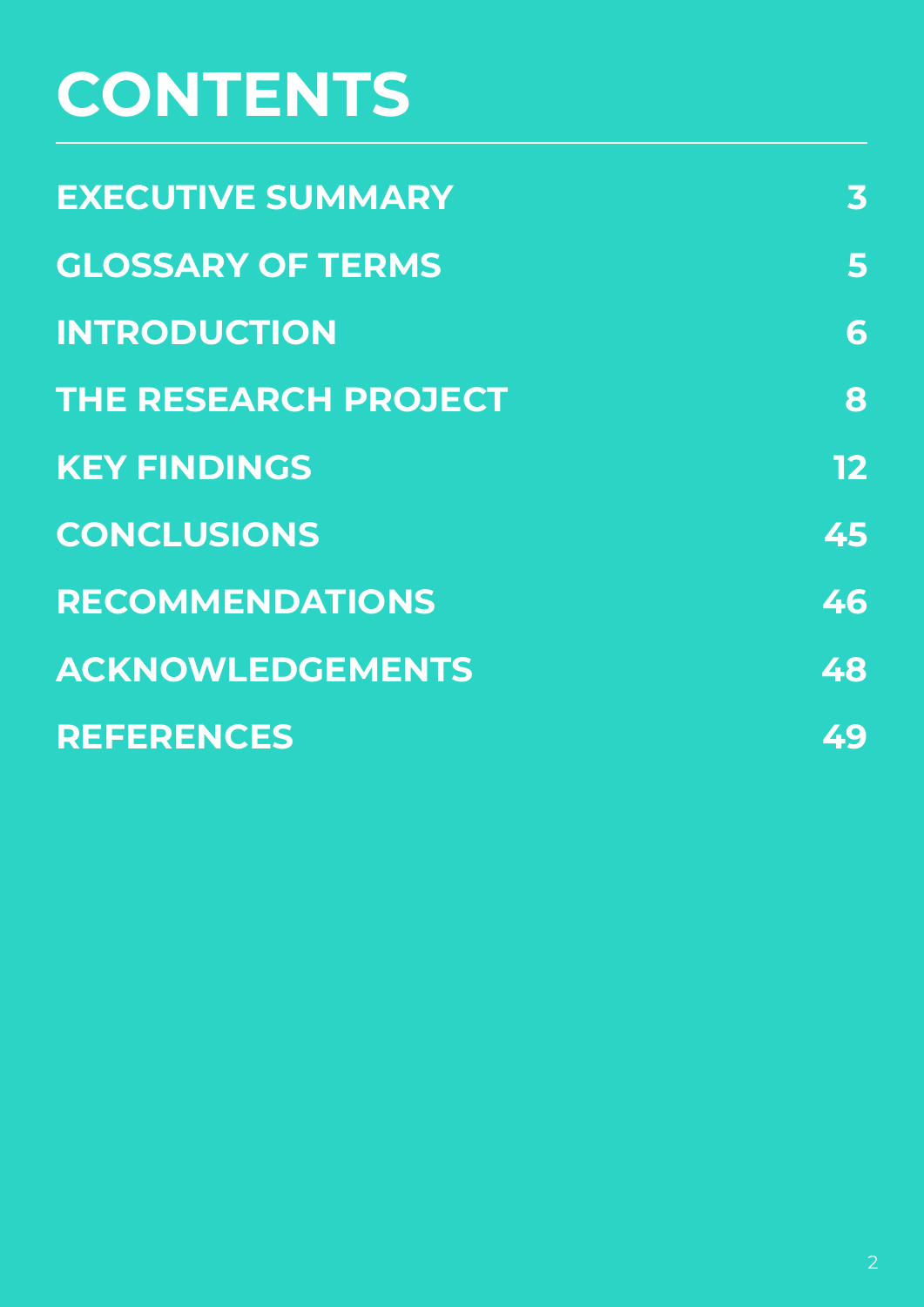## <span id="page-2-0"></span>**EXECUTIVE SUMMARY**

During the pandemic we have seen how many people, faced with the prospect of working at home, not being able to meet up with friends or family, or unable to go shopping for food or other essentials have turned to technology to help them achieve these tasks remotely. It has not been clear however, what, if any, support people with learning disabilities have received to enable them to use technology to keep connected and stay well during the pandemic. In order to find out, we conducted an online survey of supporters and also interviewed supporters and people with learning disabilities. We received 106 survey responses and interviewed 44 supporters and 20 people with learning disabilities. Our analysis of the results revealed 8 main findings.

**Finding 1:** Supporters are blending technological means of support with nontechnological means.

**Finding 2:** As part of a blended approach to support, supporters are using a wide range of technologies. The exact 'mix' of technologies is influenced by a range of factors.

**Finding 3:** The main reasons supporters gave for using technology with people with learning disabilities during the pandemic were to contribute to good mental health and/or well-being; to help combat loneliness and a sense of isolation; to help overcome boredom through lack of activity and to provide information about the coronavirus and staying safe.

**Finding 4:** The practices that remote supporters engage in when using technologies to support people with learning disabilities can be characterised as speedy, evolving, creative and fearless.

**Finding 5:** One of the most significant factors that enables people with learning disabilities to use and benefit from technologies during lockdown is support from someone living with them.

**Finding 6:** The most significant barriers to enabling people with learning disabilities to use and benefit from technologies during lockdown are The Digital Divide and Lack of In-Home Support

**Finding 7:** Using technology to support people with learning disabilities during lockdown has had a positive impact on their mental health, wellbeing, sense of belonging and connectedness.

**Finding 8:** Using technologies to support people with learning disabilities during lockdown has highlighted the technological capabilities of people with learning disabilities and the potential of new support practices.

The experience of using technology to support people with learning disabilities during the pandemic has led many supporters to conclude that it would be beneficial to continue these practices beyond the pandemic and indeed to develop them further. For this to happen and to be successful however, attention needs to be paid to the significant barriers that this research has identified.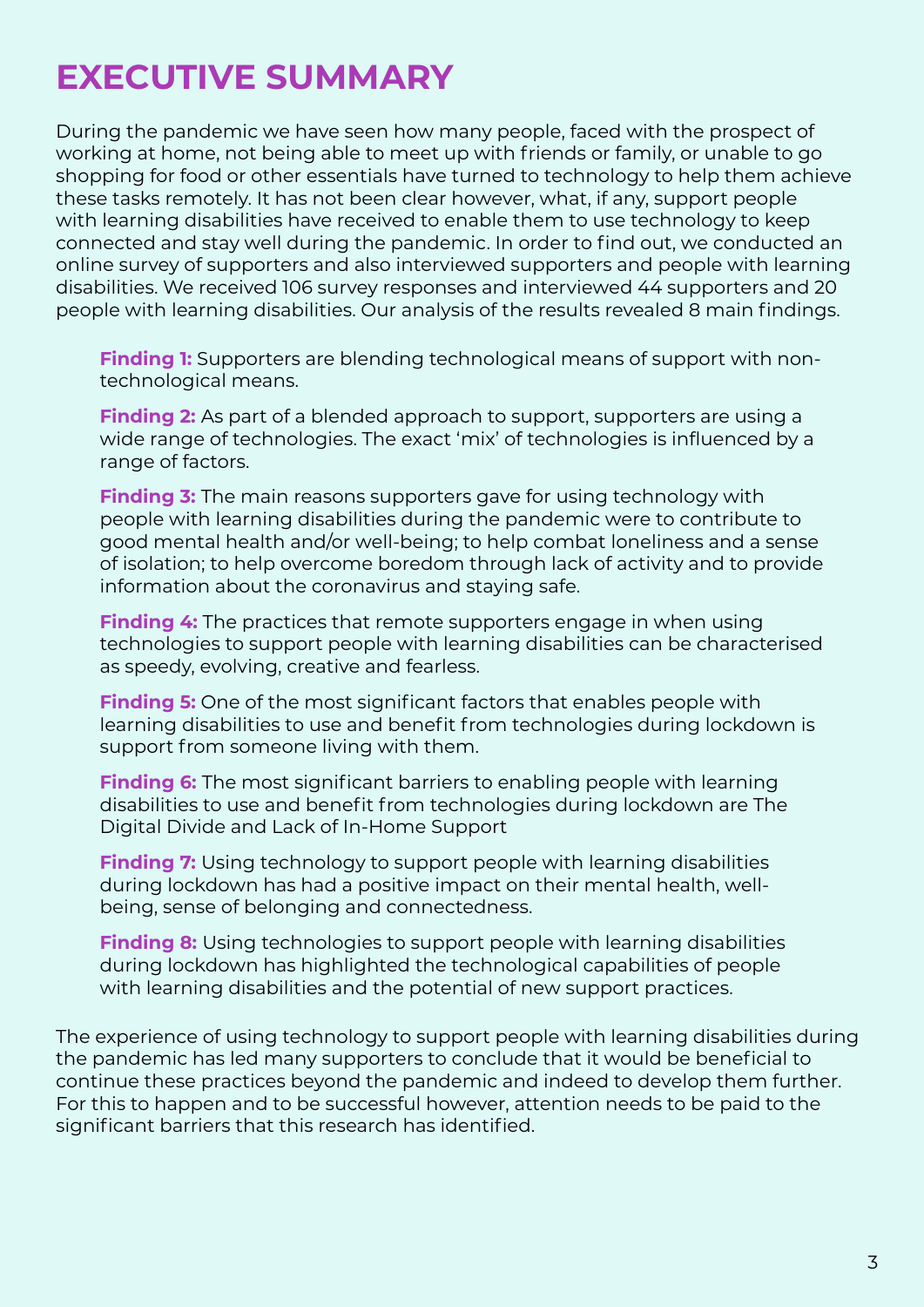#### **EDUCATION, HEALTH AND SOCIAL CARE PROVIDERS AND COMMISSIONERS**

- 1. Collect detailed information about what technologies the people with learning disabilities that they support currently do and do not have access to and what they would like to have access to and be able to use. Create a detailed picture of what the digital divide looks like in their context.
- 2. Plan how to fund, set-up and distribute technologies to those people with learning disabilities who do not have access to technologies. But don't provide access to new technologies without also ensuring that the person with a learning disability and their in-home supporters know how to use it and can afford to use in the case of mobile phones and data.
- 3. Develop and embed in the practices and cultures of those organisations that deliver education, health, and social care innovative capacity-building programmes for both people with learning disabilities and their supporters (including family members) so that they can confidently use technology.
- 4. Review, and where necessary revise the policies and practices of those organisations that deliver education, health, and social care to ensure that they do not place unnecessary barriers in the way of enabling access to technology and effective in-home support. The experiences of those who have been providing remote support (including family members) can usefully inform this review process.

### **SELF-ADVOCACY GROUPS, ADVOCACY GROUPS, LEARNING DISABILITY CHARITIES, FAMILIES, DAY SERVICE PROVIDERS, TEACHERS, HEALTH, AND SOCIAL CARE PROFESSIONALS**

- 5. Collect, curate and share examples of how supporters have used technology to support people with learning disabilities during this pandemic in order that others may be able to learn from them and adopt or adapt when they develop their own support practices. As part of this initiative, it is important that family members that have been anxious about using technology are connected to family members and other supporters who have overcome these anxieties and can share the successful strategies they have employed.
- 6. Set up and maintain co-operative, collaborative partnerships between those who provide in-house support (e.g. care homes, supported living; family members) and those who have the experience and expertise to provide remote support (e.g. self-advocacy groups, day services).

#### **ALL THOSE WHO HAVE A ROLE IN SUPPORTING PEOPLE WITH LEARNING DISABILITIES:**

- 7. Believe, that with the right support, people with learning disabilities have the capacity to learn to use technology. There are many examples in this report that evidence this capacity.
- 8. Believe that people with learning disabilities have the right to both access technology and the support to enable them to access that technology.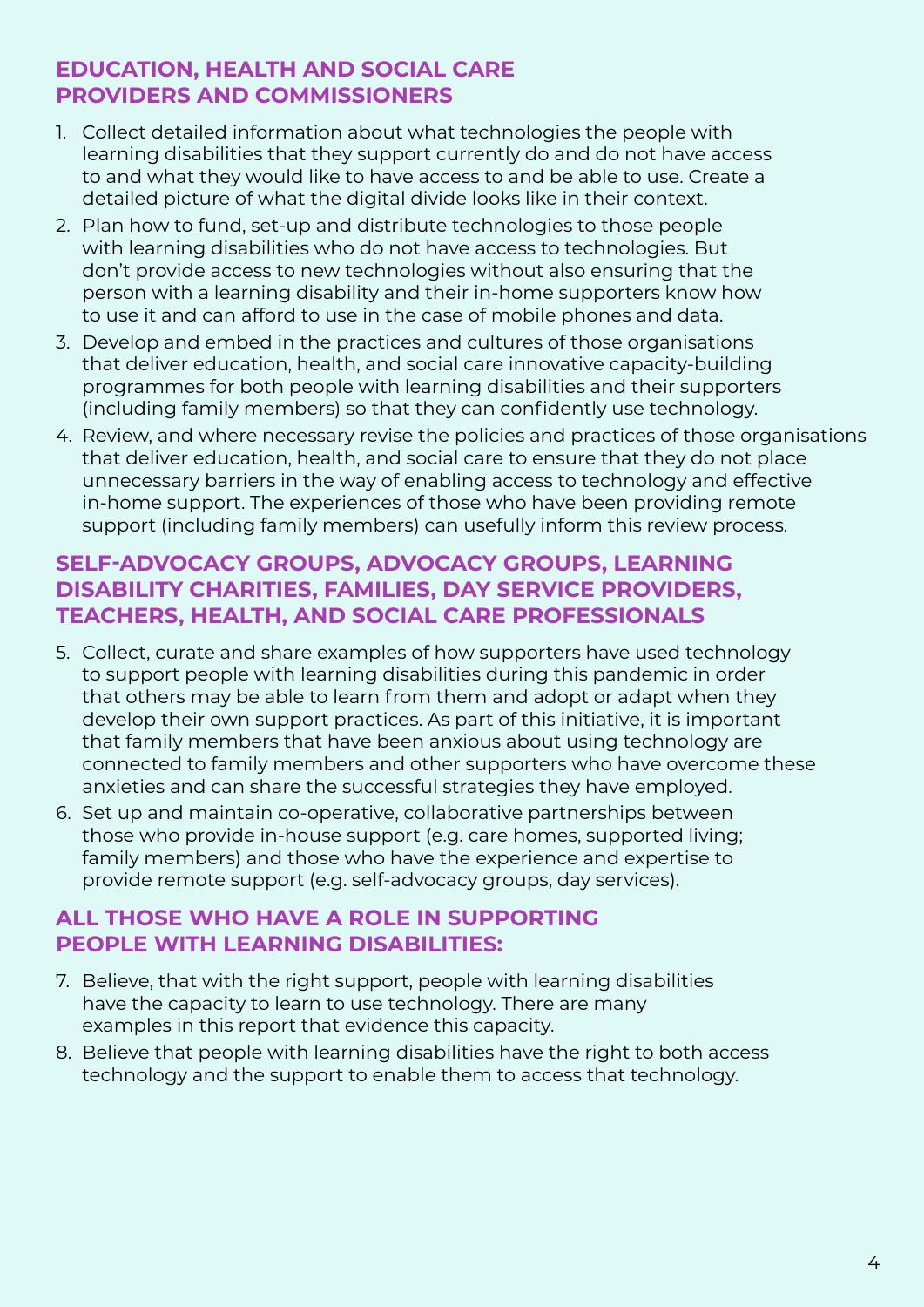# <span id="page-4-0"></span>**GLOSSARY OF TERMS**

## **LEARNING DISABILITY**

For the purposes of this report we are using the term 'learning disabilities' to refer to some form of difficulty with experiencing and acquiring new information, which typically starts in childhood and impacts on ability understand new or complex information, to learn new skills and to cope independently (Department of Health, 2001).

## **SELF-ADVOCACY ORGANISATION**

Self-advocacy means knowing your rights and responsibilities, speaking-**TEE** up for your rights, and being able to make choices and decisions that affect your life. In the context of this report, we will use the term 'self-advocacy organisation' to refer to any group or organisation that supports people with learning disabilities to develop the capacity and confidence to self-advocate.

## **SUPPORT WORKER / STAFF MEMBER**



In the context of this report we have used the terms 'support worker' and 'staff member' to refer to someone who is not a self-advocate but is employed by a self-advocacy organisation to support the organisation's activities. This includes: supporting members to self-advocate and supporting project management and the day to day running of the organisation.

## **TECHNOLOGY**



We are using a broad definition of technology in this report in order to capture all possible kinds of support that might be provided to people with learning disabilities during the COVID-19 pandemic. For example, technologies that support communication with others, access to information or services or engagement in leisure, educational and therapeutic activities. Typical examples of technology include: mobile and Smart phones; tablets, personal computers and laptops; communication apps such as Zoom, Skype and WhatsApp; the Internet and apps available online such as YouTube; social media apps such as Facebook and Twitter; games consoles; MP3 players and other devices that play stored music.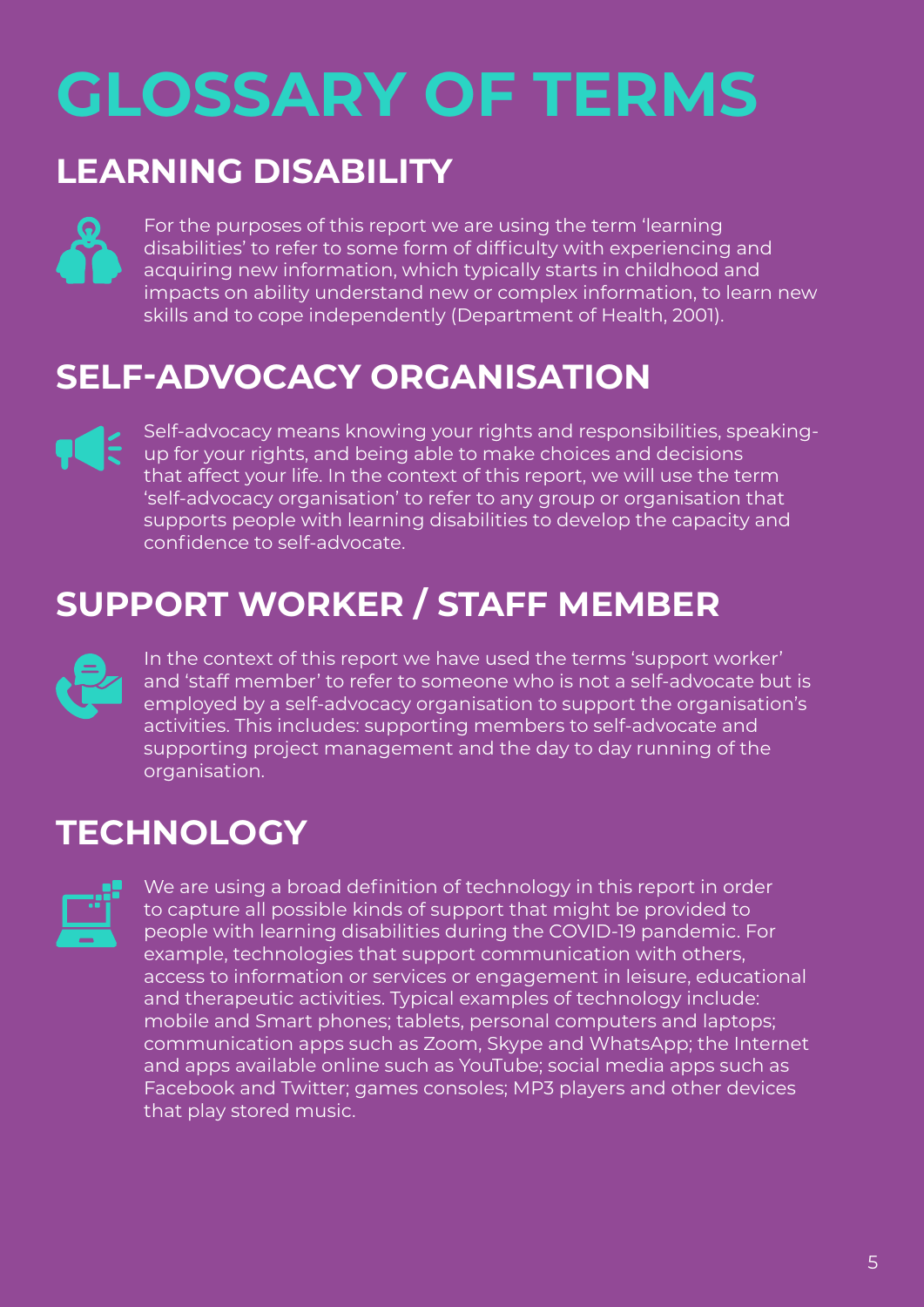<span id="page-5-0"></span>

## **INTRODUCTION**

The impact of the pandemic on people with learning disabilities

The focus of this research report is whether and how technologies have been used to support people with learning disabilities living in the UK during the coronavirus pandemic. The report focuses particularly on the first six months of the pandemic, when, during a period of national 'lock-down' people with learning disabilities, like everyone else, were self-isolating or shielding and thus disconnected from their usual support systems, regular social interactions and activities.

There has been much discussion in the UK media and research communities about how being isolated during the pandemic has affected the nation's health and well-being. This is particularly true for people with learning disabilities.

Prior to the pandemic, people with learning disabilities already experienced significant health inequalities including avoidable, premature death. Furthermore, given that respiratory conditions were the most common cause of death among people with learning disabilities prior to the pandemic, there was a strong indication that they may be at greater risk of dying from COVID-19 (Lodge, 2020). This, combined with arguments regarding the indifference of the health and social care system to the health of people with learning disabilities has led to close scrutiny of national statistics produced by ONS, The Care Quality Commission and LeDeR relating to the deaths of people with learning disabilities. This reveals that people with learning disabilities are at greater risk of dying from COVID-19 (Hatton, 2020).

The impact of social distancing and shielding is also reported to be having an impact on the mental health of people with learning disabilities. One reason for this, is the sudden change of routine. Many people with learning disabilities benefit from and value opportunities to engage in regular activities such as volunteering or working, attending day services, attending self-advocacy group meetings, and socialising with friends and family. The loss of these opportunities has been devastating:

#### **"A lot of people's worlds came to an end"**

(Richard Keagan-Bull from Lambeth Learning Disability Assembly, speaking at an LDE Webinar on June 24th, 2020)

Other factors that are contributing to poor mental health for people with learning disabilities are the reduction or removal of support, increased social isolation and uncertainty about how long the measures will last (Scottish Commission for Learning Disability, 2020; Gulati et al. 2020).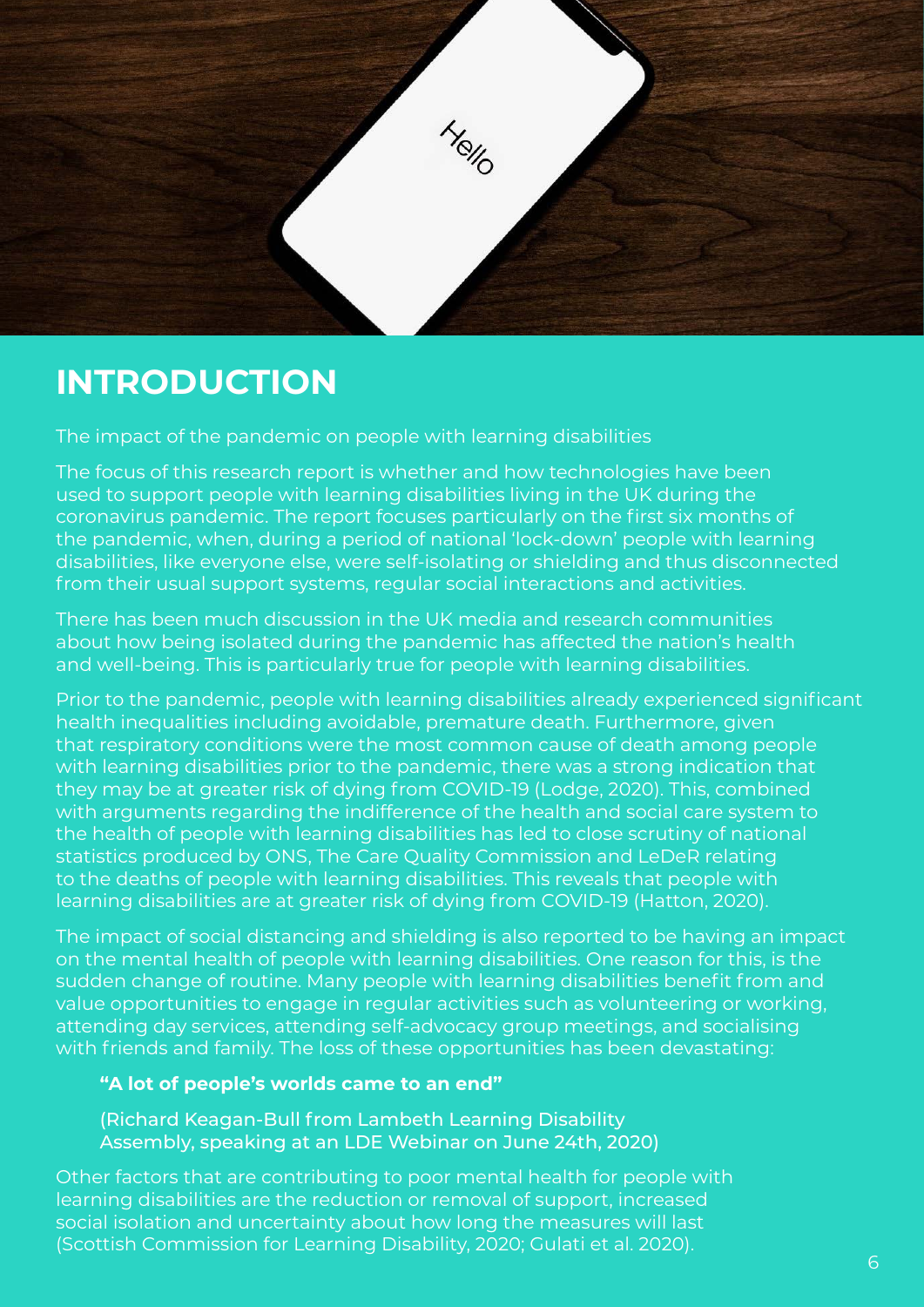#### **THE POTENTIAL ROLE OF TECHNOLOGY IN MEDIATING THE NEGATIVE EFFECTS OF THE PANDEMIC**

During the pandemic we have seen how many people, faced with the prospect of working at home, not being able to meet up with friends or family, or unable to go shopping for food or other essentials have turned to technology to help them achieve these tasks remotely. For example, video conferencing tools such as Skype and Zoom have rapidly become ubiquitous as tools for enabling remote meetings; access to the Internet has become vital in order to shop online, order repeat prescriptions and gain access to information on how to 'stay safe'. Furthermore, we have seen how ownership of modern Smartphones has become necessary in order to use government recommended Apps such as 'NHS Test and Trace'.

On the face of it, it would seem reasonable to assume that people with learning disabilities would be turning to these technologies as well. Indeed research conducted prior to the pandemic, has shown that many people with learning disabilities are highly motivated to use technology, are very competent technology users when given the opportunity to access and use technology, and derive a great deal of pleasure and benefit from using technology for a variety of purposes (Seale, Choksi & Spencer, 2019).

However, research conducted prior to the pandemic has also shown that whilst many people with learning disabilities are highly motivated to use technology, they are often unable to effectively or meaningfully do so (Agren, Kjellberg & Hemmingson, 2019; Lussier-Desrochers et al. 2017). The reasons for this are varied and include lack of access to technology and not knowing how to use technology. However, several researchers have argued that a major reason that people with learning disabilities are excluded from the benefits that using technology can offer them is that supporters (e.g. parents, carers and other professionals) are often unable or unwilling to facilitate access and support sustained use of technology (Seale, 2014; Sorbring, Molin & Löfgren-Mårtenson, 2017). This is why it is important to examine whether and how people with learning disabilities are being supported to use technologies during the coronavirus pandemic. Therefore, the research questions that will be the focus of this report are:

**RQ 1** How is technology being used to support people with learning disabilities during the pandemic in the UK?

**RQ 2** What factors have helped or hindered the use of technology to support people with disabilities during the pandemic?

**RQ 3** What lessons can be learnt about the use of technology to support people with learning disabilities during the pandemic that can inform post-pandemic practices?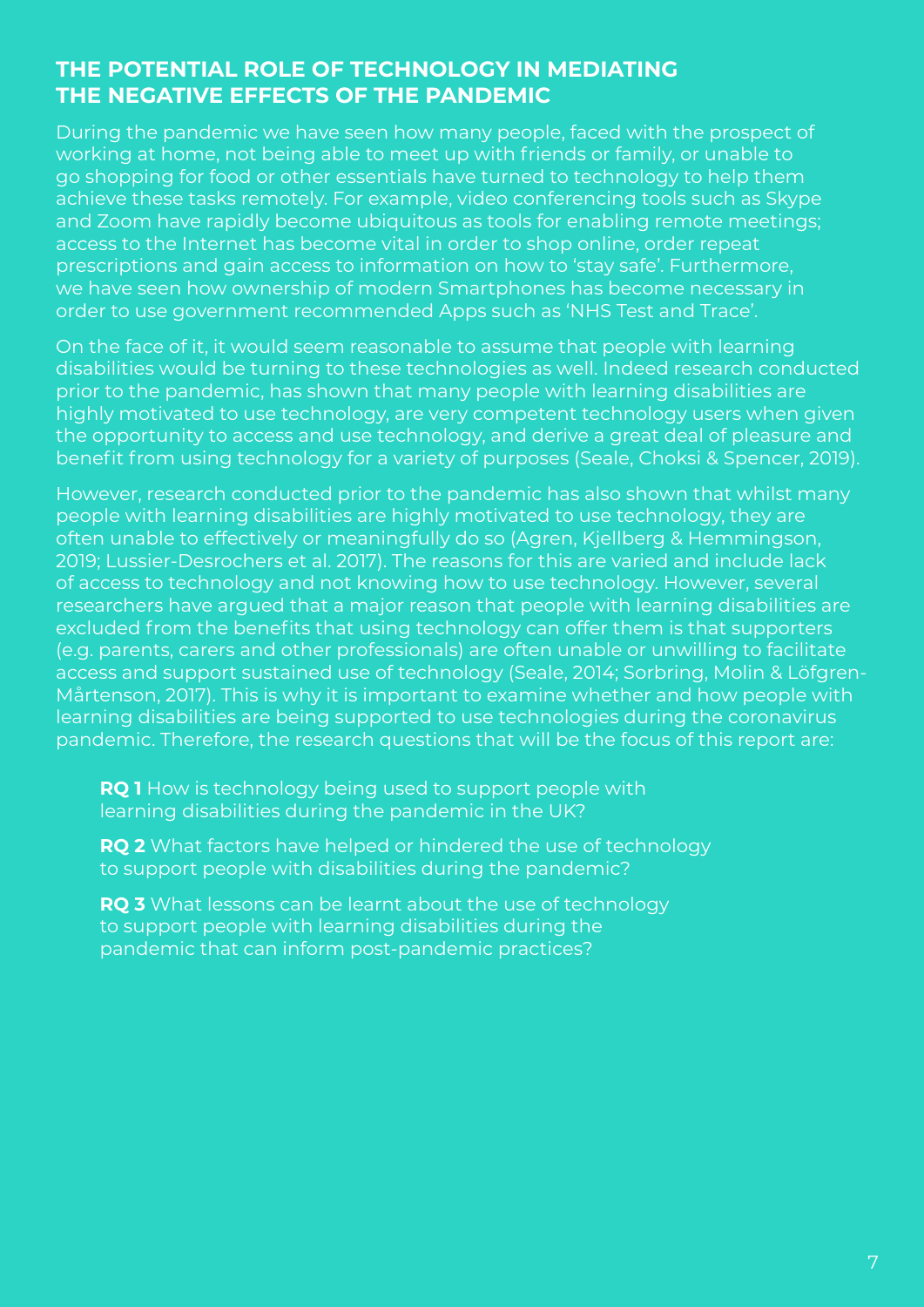## <span id="page-7-0"></span>**THE RESEARCH PROJECT**



#### **RESEARCH DESIGN**

The study reported here was part of a larger project which was funded by the Open University as part of its COVID-19 research initiative. This larger project had two strands:

- 1. Exploring the role of self-advocacy groups in supporting the health and wellbeing of adults with learning disabilities during the pandemic (led by Liz Tilley and Louise Wallace).
- 2. Identifying creative practice involving technologies that selfadvocates, supporters and others are adopting during the pandemic to enable people with learning disabilities to connect with others and lessen the feelings of isolation (led by Jane Seale).

In the first strand of the project we wanted to explore the ways in which self-advocacy groups mobilised during lockdown and in the recovery period to support their members in different ways.

Members of self-advocacy groups (people with learning disabilities and self-advocacy facilitators or co-coordinators) were interviewed in order to ascertain how selfadvocacy groups are operating during the pandemic in order to respond to the needs of their members, with a particular focus on how they are supporting people's wellbeing. As many people with learning disabilities fall into 'shielded' groups, we anticipated that self-advocacy organisations would most likely be delivering at least some of their services remotely for at least the next 12-18 months, necessitating the use of technology. Therefore, although the main the focus of the interviews was well-being, we also included some questions about their use of technology. Answers to these questions are integrated with data obtained from the second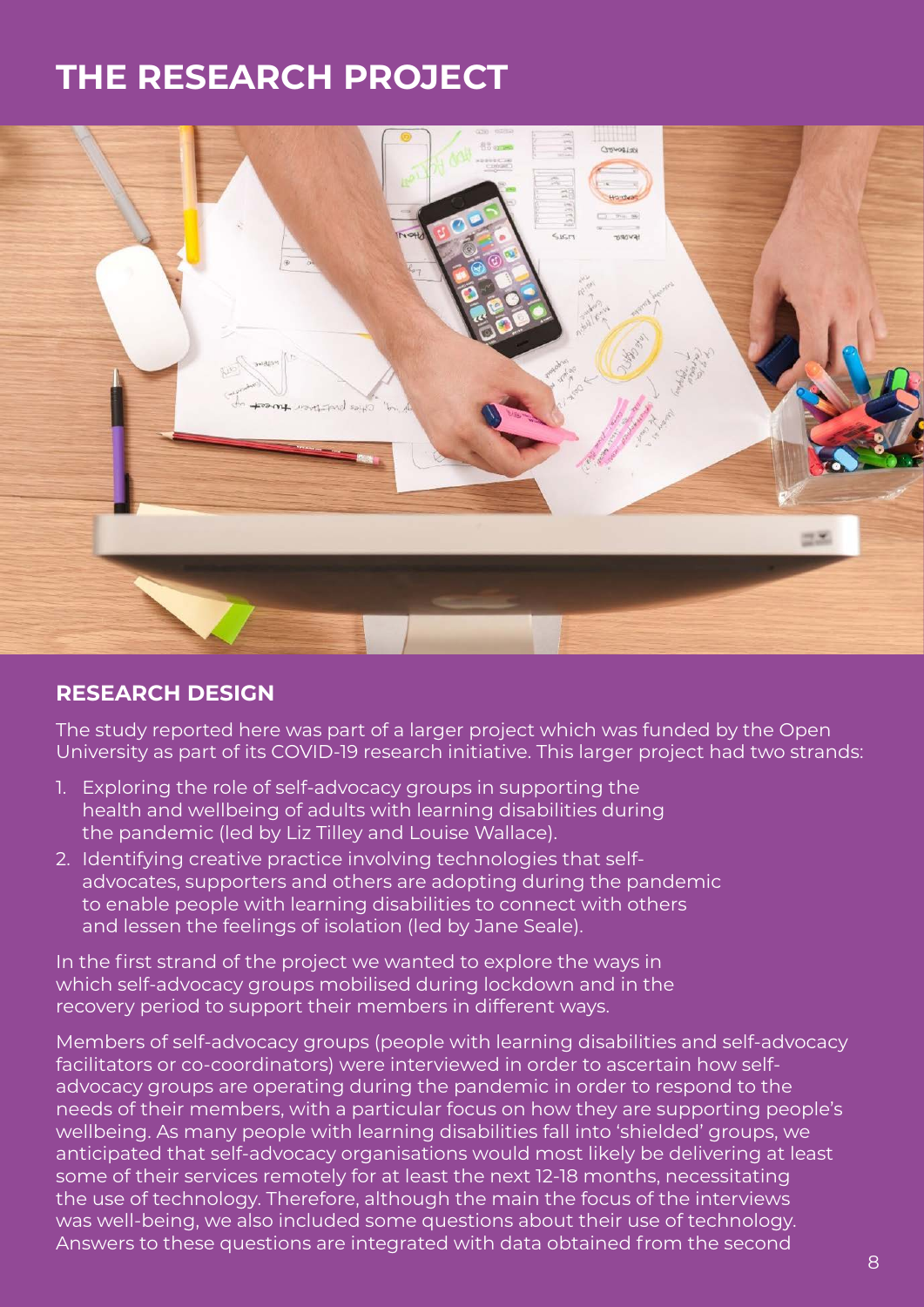strand of the project. We have produced a separate report called 'Filling in the Gaps' which presents the results of this first strand of research (Rouse et al. 2020).

The aim of the second strand of the project was to identify the creative practices that 'supporters' were adopting in order to use technologies to enable people with learning disabilities connect with others, access services or lessen feelings of isolation during the lock-down. We were particularly interested in learning about:

- How people with learning disabilities and their 'supporters' have solved problems around access to technology as well as levels of confidence and ability to use technologies
- Where the 'sticking points' are in terms of implementing these creative practices and what the critical variables are (e.g. setting, level of care, nature of relationship with supporters, money, risk perceptions).

By identifying these practices and variables it is anticipated that we can contribute to the development of support practices that are more sustainable longer term. In this report, data from both strands is used to examine the role of technology in supporting people with learning disabilities during the coronavirus pandemic.

### **DATA COLLECTION METHODS**

In order to answer the research questions, two data collection methods were employed: an online survey and semi-structured interviews.

### **SURVEY**

An online survey was designed with seven questions that sought to find out from supporters: what technologies they were using to support people with learning disabilities during the lock-down; The reasons for using the technology; perceptions regarding how successful the experience of using technology has been; the factors that have helped their use of technology and the factors that have made using technology difficult.

The survey was created using the JISC Online Survey and the link to the survey was disseminated via Twitter and email lists. The survey opened on 22nd June 2020 and closed on 31 July 2020. There were 106 valid responses to the survey.

### **SEMI-STRUCTURED INTERVIEW**

Participants in both strands of the overarching project were invited to take part in the interview. For strand one, members of self-advocacy groups known to the researchers through their networks were contacted directly via email and invited to participate. For strand two, supporters who had responded to the online questionnaire were invited to volunteer to take part in a follow up interview.

For the interviews with members of self-advocacy organisations in strand one of the project, the interview questions mirrored those asked in the online survey and sought to find out about what technologies were being used, the different purposes that technologies were being used for, the impact of this use on people with learning disabilities, perceptions regarding whether the use of technology had been successful and the factors that contributed to the success or failure of technology use. For the interviews with 'supporters' in strand two of the project, the interview explored technology use with people with learning disabilities before and during lock-down as well as visions and advice for technology use post lock-down.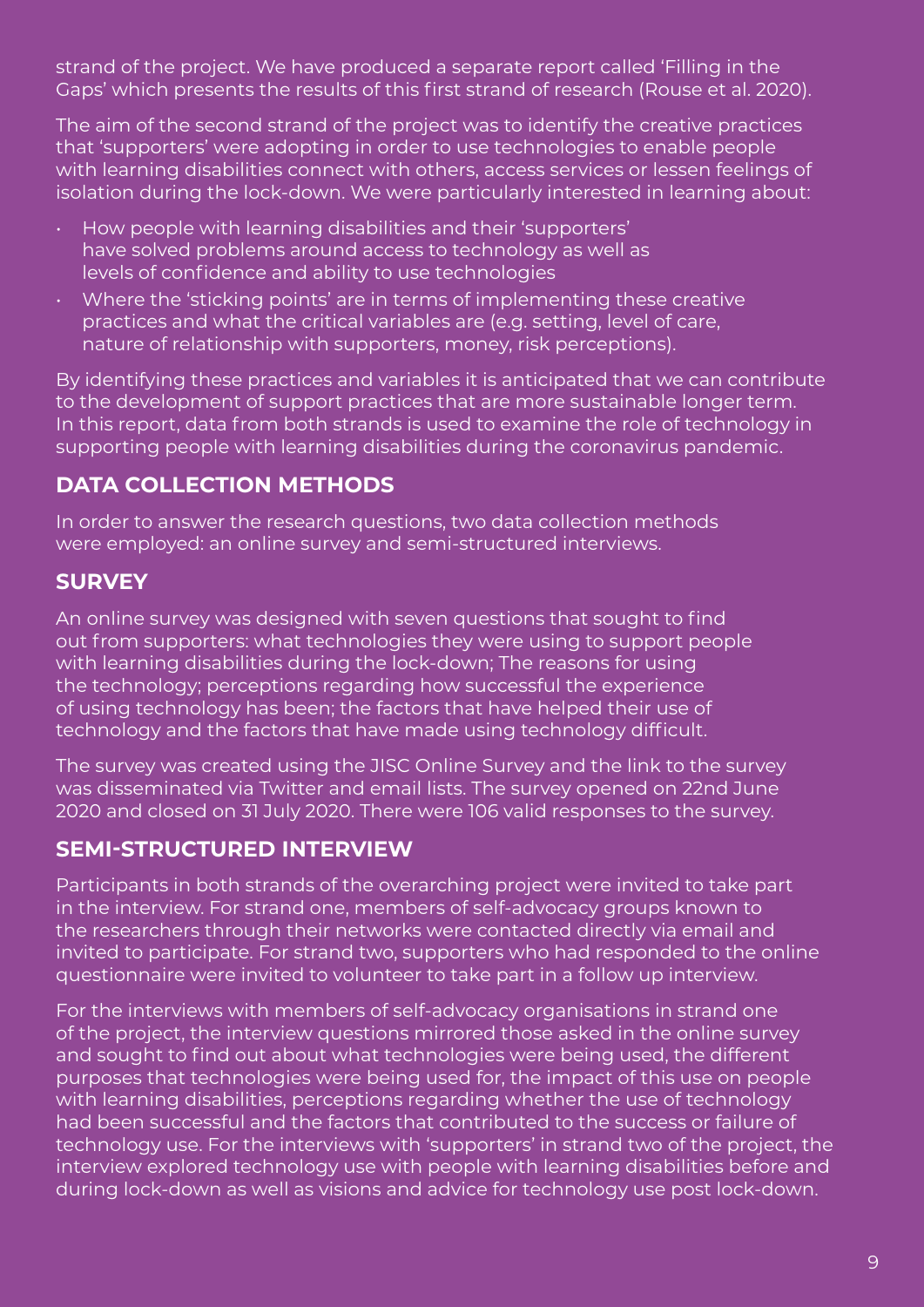The interviews were conducted remotely using a variety of technologies including mobile phone, WhatsApp, Skype, and Microsoft Teams. The interviews were audio-recorded and transcribed. The combined duration of the interviews was 2329 mins and 30 seconds. The shortest interview was 32 minutes and 18 seconds and the longest was 112 minutes and 4 seconds. The average length of an interview was 58 mins and 23 seconds.

 From strand one, 11 self-advocacy organisations agreed to be interviewed. These interviews were mainly group interviews. From strand two, 27 supporters agreed to be interviewed. These were mainly individual interviews. On one occasion one parent was interviewed with their adult child, a person with a learning disability. The interviews took place between 3rd July and 3rd September 2020.

### **DATA ANALYSIS**

For the survey data, descriptive statistics have been calculated for answers to the closed questions and a thematic analysis has been conducted on answers to the open questions. For the interview data all the transcripts were read by four members of the research team. Each member identified potential core themes and narratives across all the interviews and then shared these in a follow-up team meeting and set of common themes and narratives were then agreed.

## **PARTICIPANTS**

### **ONLINE SURVEY PARTICIPANTS**

The 106 respondents of the online survey were asked to indicate their role or relationship with a person with a learning disability. In recognition that people can have more than one role (e.g. parent of a person with a learning disability and an employee of a self-advocacy organisation) respondents were able to indicate all the roles that applied to them. This revealed that the largest group of respondents were employees or volunteers of a self-advocacy organisation, learning disability charity or similar; health professionals and parents or family members (See Table 1).

Table 1: Variety of roles occupied by online survey respondents

| Role                                                                                              | Number of<br>responses | Percentage |
|---------------------------------------------------------------------------------------------------|------------------------|------------|
| Employee or volunteer of a self-advocacy<br>organisation, learning disability charity, or similar | 35                     | 33%        |
| Health professional                                                                               | 32                     | 30.2%      |
| Parent or family member                                                                           | 20                     | 18.9%      |
| Paid carer or support worker                                                                      | 13                     | 12.3%      |
| Education professional                                                                            | 6                      | 5.7%       |
| Friend or colleague                                                                               | 5                      | 4.7%       |
| Other                                                                                             | 3                      | 2.8%       |
| Social Worker                                                                                     |                        | 0.9%       |
| Person with a learning disability                                                                 |                        | 0.9%       |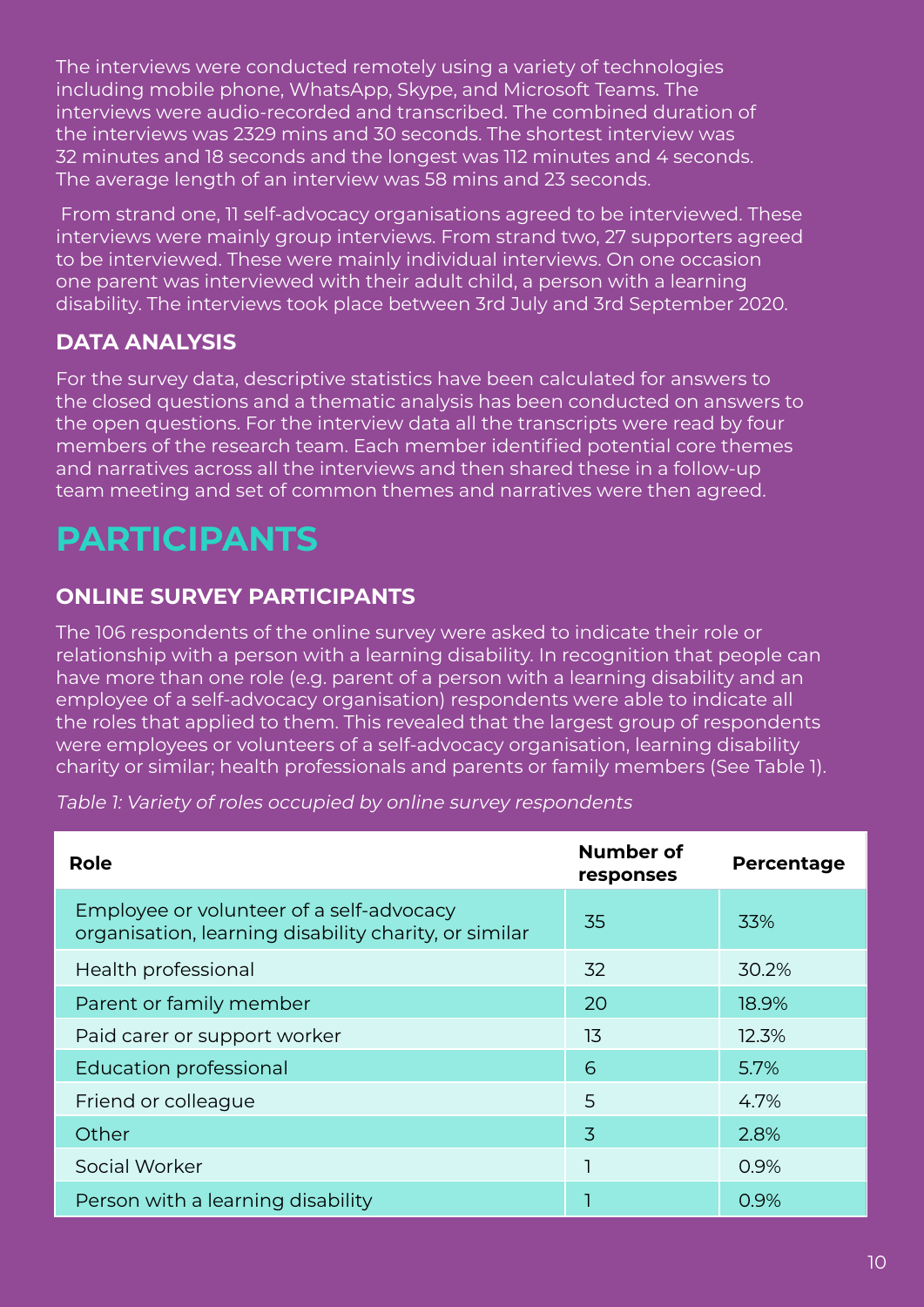#### **INTERVIEWEES**

For the strand one interviews with the 11 self-advocacy organisations, 38 people took part in the interviews: 22 self-advocates (people with learning disabilities) and 16 selfadvocacy facilitators or co-ordinators. All of the self-advocacy groups were based in England and were located in both the North and South of England. For the strand two interviews conducted with the 27 'supporters', the largest groups represented were parents, day service providers, advocacy organisations and support organisations (See Table 2). The majority of interviewees were based in England and Scotland. One interviewee was located in Wales and one in the Republic of Ireland.

Table 2: Spread of roles for the 27 'support worker' interviews

| Role                                                            | <b>Frequency</b> | Code         |
|-----------------------------------------------------------------|------------------|--------------|
| Parent                                                          | 3                | <b>PAR</b>   |
| Service provider- day services<br>e.g. art and other activities | 4                | <b>SP</b>    |
| Advocacy organisation                                           | 4                | <b>AD</b>    |
| Support organisation                                            | 4                | <b>SUPP</b>  |
| Self-advocacy organisation                                      | 2                | <b>SA</b>    |
| Sibling                                                         | $\overline{2}$   | <b>SIB</b>   |
| <b>Education professional</b>                                   | $\overline{3}$   | <b>EP</b>    |
| Health professional                                             | 2                | <b>HCP</b>   |
| Social care professional                                        |                  | <b>SCP</b>   |
| Learning disability charity                                     |                  | <b>CHAR</b>  |
| Other                                                           |                  | <b>OTHER</b> |

When presenting quotes from participants in the next section of the report we will identify them with a code that indicates their role (e.g. PAR1, PAR2, SP3, SP4 etc.). On occasion, we will edit quotes for length or sense, but our over-riding aim is to give voice to our participants.

#### **ETHICS**

Ethical approval to conduct the study was obtained from the Human Research Ethics Committee of the Open University (HREC/3604/Seale). Key ethical issues addressed in the protocol related to informed consent, anonymity and safeguarding. Easy read versions of the information sheets and consent forms were made available to participants with learning disabilities and where appropriate support workers facilitated the processing of the information and articulation of consent.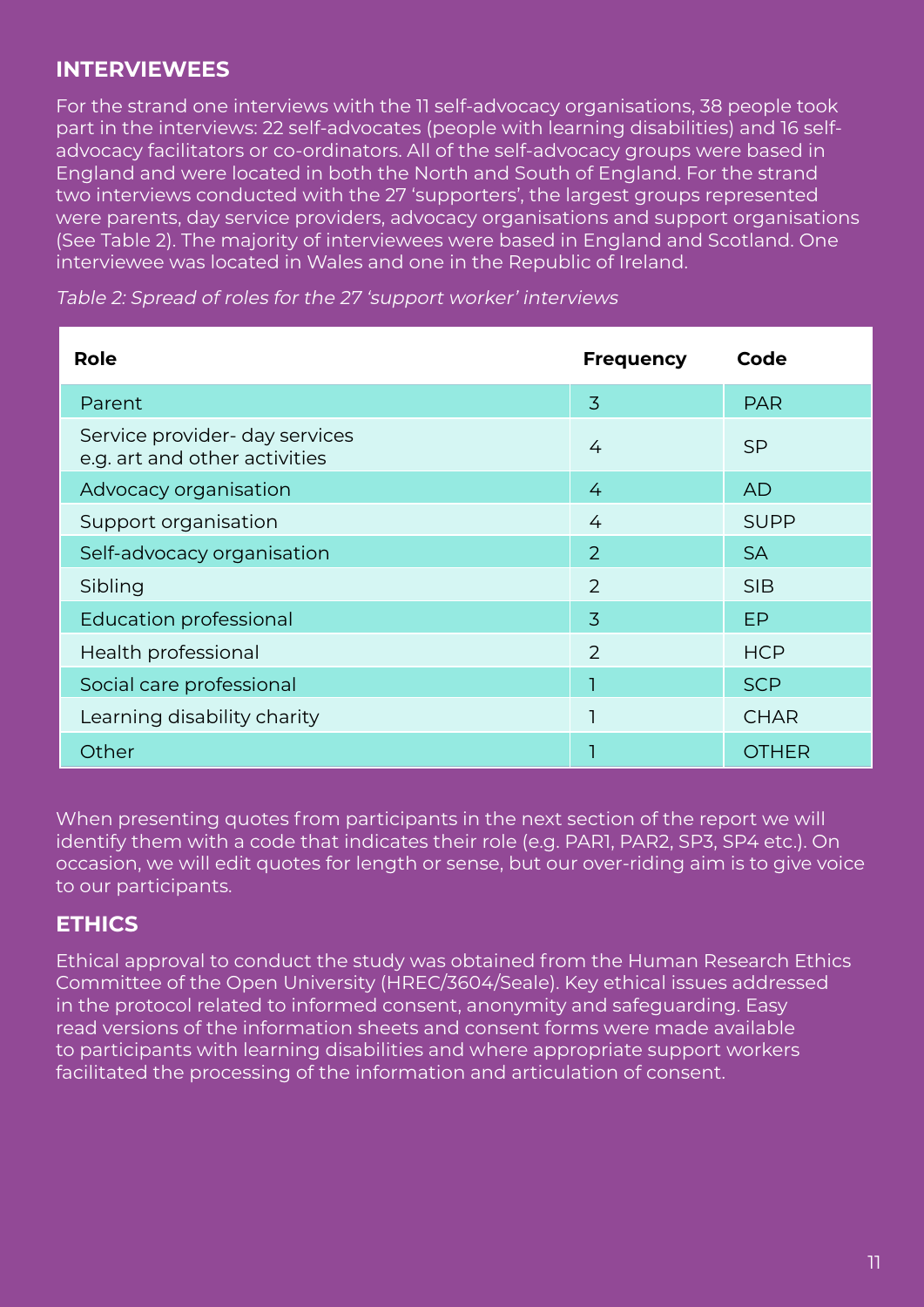<span id="page-11-0"></span>

## **KEY FINDINGS**

Our analysis of the results revealed 8 main findings.

- **Finding 1:** Supporters are blending technological means of support with nontechnological means.
- **Finding 2:** As part of a blended approach to support, supporters are using a wide range of technologies. The exact 'mix' of technologies is influenced by a range of factors.
- **Finding 3:** The main reasons supporters gave for using technology with people with learning disabilities during the pandemic were to contribute to good mental health and/or well-being; to help combat loneliness and a sense of isolation; to help overcome boredom through lack of activity and to provide information about the coronavirus and staying safe.
- **Finding 4:** The practices that remote supporters engage in when using technologies to support people with learning disabilities can be characterised as speedy, evolving, creative and fearless.
- **Finding 5:** One of the most significant factors that enables people with learning disabilities to use and benefit from technologies during lockdown is support from someone living with them.
- **Finding 6:** The most significant barriers to enabling people with learning disabilities to use and benefit from technologies during lockdown are The Digital Divide and Lack of In-Home Support
- **Finding 7:** Using technology to support people with learning disabilities during lockdown has had a positive impact on their mental health, wellbeing, sense of belonging and connectedness.
- **Finding 8:** Using technologies to support people with learning disabilities during lockdown has highlighted the technological capabilities of people with learning disabilities and the potential of new support practices.

We will now illustrate each finding in more detail.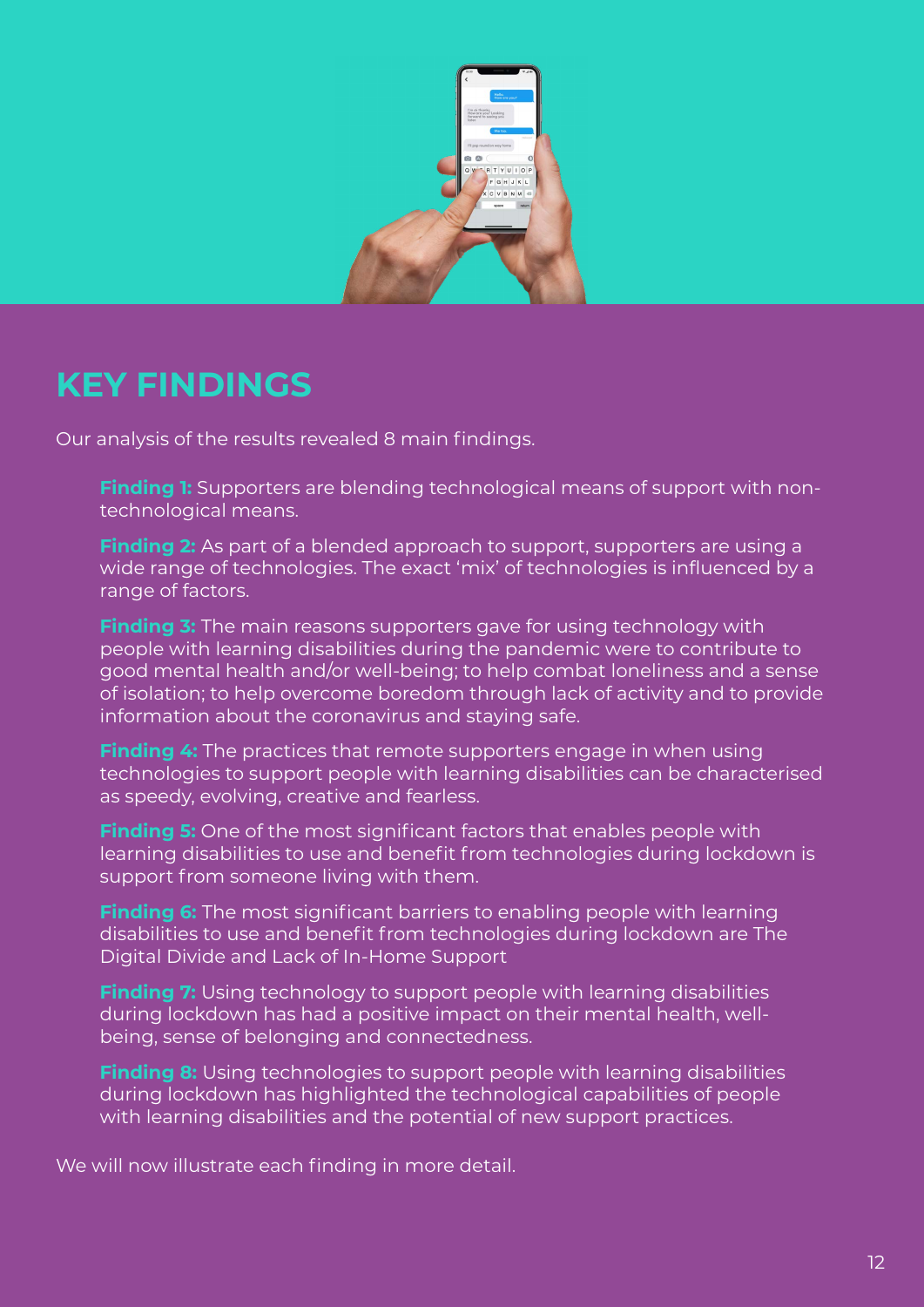### **FINDING 1: SUPPORTERS ARE BLENDING TECHNOLOGICAL MEANS OF SUPPORT WITH NON-TECHNOLOGICAL MEANS.**

Results from the survey indicated that the most common technology that was used by or with people with learning disabilities was the mobile phone, followed by Zoom, email, tablets and WhatsApp (See Figure 1). For those respondents who ticked the 'other' option, the most common examples they shared were applications that their employers (e.g. NHS) required them to use, typically, secure video-conferencing software (e.g. Pexip, BlueJeans, Microsoft Teams). Some of these respondents expressed frustration at how these and other restrictions put in place by their employer made it difficult to easily connect with the people they were trying to support.

Figure 1: The range of technologies that respondents indicate using to support a person with a learning disability during lockdown.



Multi answer: Percentage of respondents who selected each answer option (e.g. 100% would represent that all this question's respondents chose that option)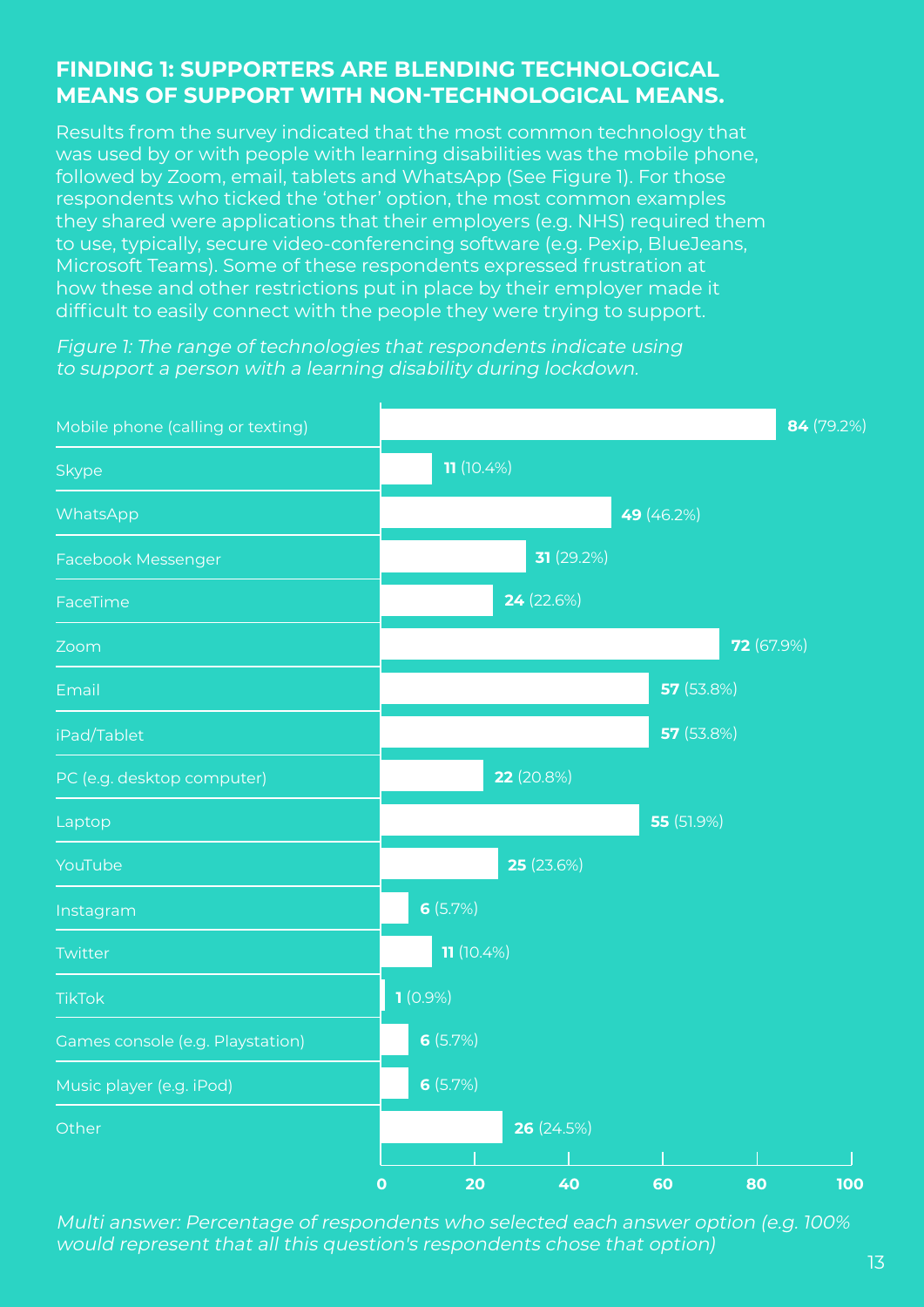Experiences shared by interviewees revealed that when the lock-down was first announced in March the first thing that many supporters did (particularly those working for day services, support services, self-advocacy and advocacy groups) was attempt to reach all of their members by mobile phone to check how they were and to assess what support they needed. Most reported that they were not able to reach all of their members, and that this concerned them greatly. The main reason offered for this was that some people with learning disabilities that they supported, particularly those who lived with elderly parents or who were living independently, did not have a mobile phone or if they did they were not facilitated to answer the phone themselves. We will come back to this issue later on the report when we talk about the Digital Divide (See page 32).

The use of the mobile phone persisted throughout the pandemic and some organisations even received funding to phone 'members' as part of regular 'welfare-checks'. As the pandemic continued, supporters often introduced other technologies into their repertoire. In addition, many of these organisations blended their technological approach with more traditional methods of communication such as posting or delivering in person printed newsletters, activity packs and COVID-19 information resources. As one self-advocacy group put it: "digital is one response. It's part of a whole" (See our separate report 'Filling in the Gaps' for more detail). This blending of the technological and the non-technological was influenced, for the most part, by an understanding that not all the people with learning disabilities that they support had technologies and therefore needed to receive support in alternative ways:

It's been challenging just because everybody, people had such different were on Facebook, some people didn't have anything. **(SA5)**

99

66

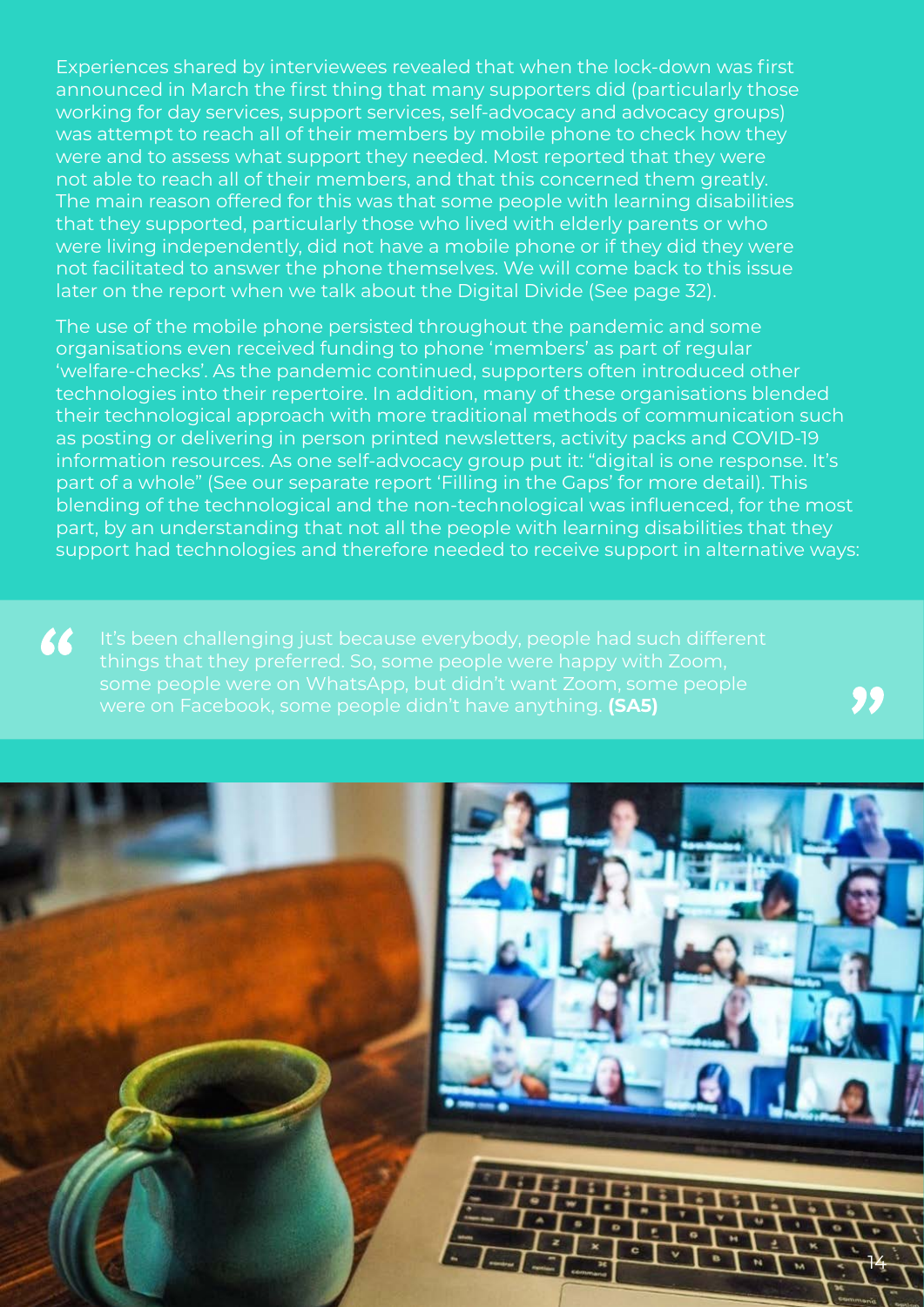#### **FINDING 2: AS PART OF A BLENDED APPROACH TO SUPPORT, SUPPORTERS ARE USING A WIDE RANGE OF TECHNOLOGIES. THE EXACT 'MIX' OF TECHNOLOGIES IS INFLUENCED BY A RANGE OF FACTORS**

As part of a blended approach to support, supporters are using a wide range of technologies. The exact 'mix' of these technologies is influenced by three main factors:

- What technology the supporter has access to and was familiar with.
- What technology people with learning disabilities has access to and was familiar with
- Increasing understanding of the affordances of different technologies

The instinct for some supporters was to initially opt to use technologies that they were familiar with or that were part of standard practice in their organisation prior to lockdown. For example, if the organisation had a website or a Facebook page, they had immediately sought to use these as a means of support.

66 Before lockdown [..] I had a Facebook group, just to showcase what we do, promote the business very simply. when lockdown happened, my first thought was how can I continue to provide a service. How can I continue to serve them? So let's get on that - and the thing is if you have something there you can then direct people there. So let's get on there and see - so we got on [.] I know Facebook is easy to get onto, go live on, the first week we'd finished on the 19th, the next week we went online [..] so what we do is we get on Facebook live, all you have to be able to access is Facebook, get on your Facebook and go on to the private members group, so it's still a paying members group at this time, and they click onto that and we'll be on there doing a live session. **(SP4)**

As the pandemic continued some of these supporters did not expand on their repertoire. However, some supporters did begin to use a wider range of technologies. A common experience they shared with us is how during telephone 'welfare checks' some people with learning disabilities expressed a preference for alternative forms of communication e.g. Facebook or WhatsApp and that this would influence them to expand their repertoire.

66

What we started to do, we thought about how we could contact people. So initially, I rang up everybody. In total there were 38 people across the three groups. So I rang up everybody and asked them if they would like me to ring them on a regular basis or if they wanted me to write to them. So I asked them, what they would want. A few of them said: could we not have chats via WhatsApp. They wanted to see each other as well. So those who wanted me to, I still do, I ring around every week. Those who didn't, we started a WhatsApp group. **(AD2)**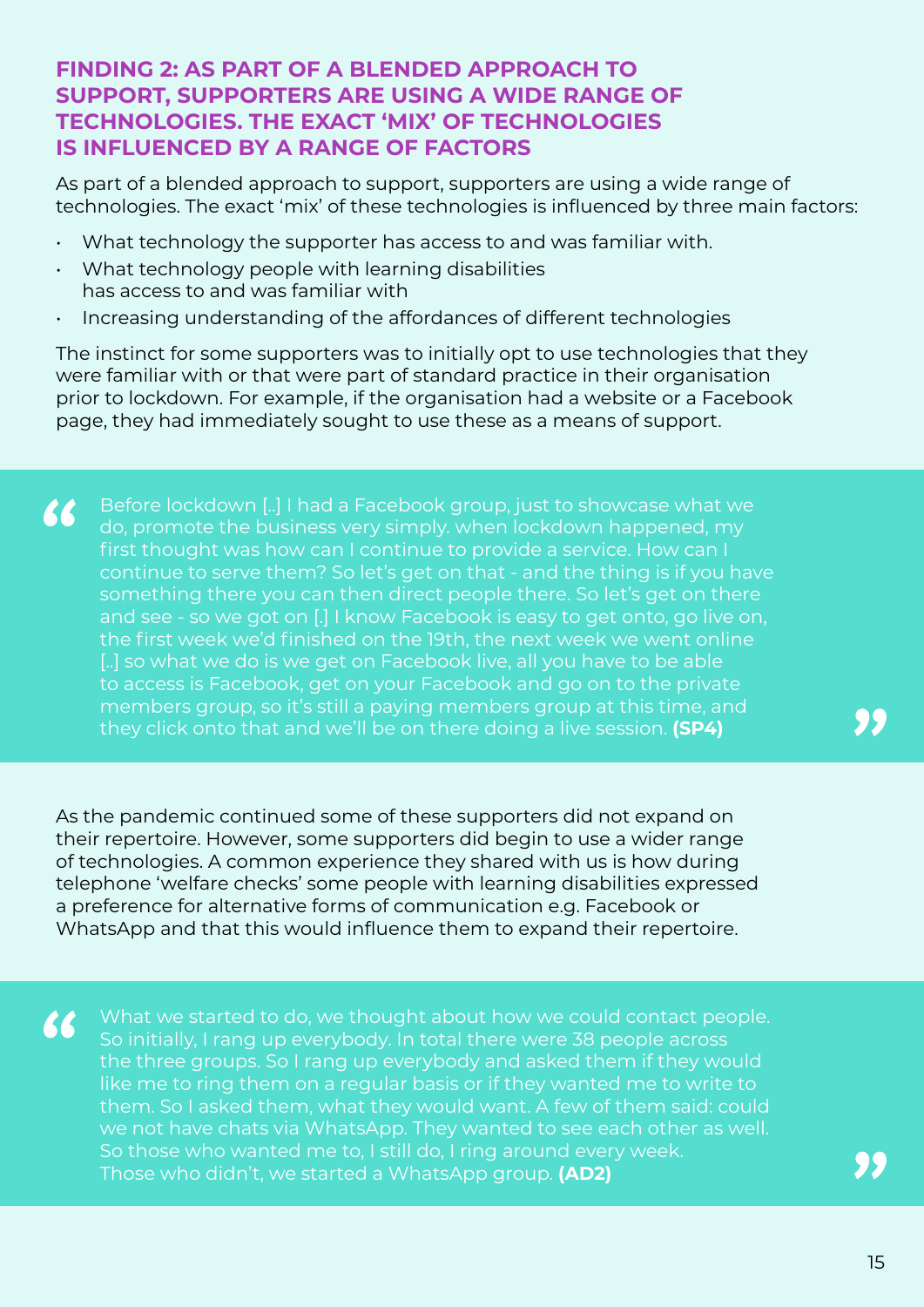For many supporters, the mix of technologies that they used was influenced by their growing familiarity with them. As they used technologies more regularly, they developed a stronger understanding of what the strengths and weaknesses of each technology were, and therefore the circumstances in which one technology might be chosen in preference to another. This is best illustrated in relation to the choice many supporters made to use Zoom. Reasons given included:

- $\cdot$  People like to see the faces of the people they are talking to (better than the phone)
- It is easy to understand how to use
- It does not cut out as much as other video conferencing apps
- There is a free version
- All you need is the link- you can just send the link
- There is no need to be able to read
- You can have more people in a meeting (compared to Facebook Messenger)

Many supporters also developed an acute understanding of how using Zoom compared to using Microsoft Teams:

I'll tell you something about Zoom though, if you're in a big group. 66 Say for instance you're in a big group, like what I do on a Thursday [...] and also on a Wednesday when I do the[...], if somebody's saying something and there's a group and there's a lot of people in the group, you can actually put yourself on mute. But you can't do that on other ones, but you can actually do it on Zoom. **(SA10)**

I think that some of the issues as well about working in an environment 66 like this is, so we for example […] we used to have our, we used Teams initially for our work stuff. But the trouble with Teams is you only get to see the people; you only get to see four people and it will change if someone talks. So […] was getting left out a lot, because unless you talk you don't get on screen and no one even knows you're there. **(SA1)**

Whilst acknowledging the strengths of Zoom, many supporters were aware that there were aspects of its use that were difficult for people with learning disabilities. For example, in the early days of Zoom use, the need to type in a room id and password was problematic, as was having to wait to be let into the meeting room and not understanding the purpose of the mute button.

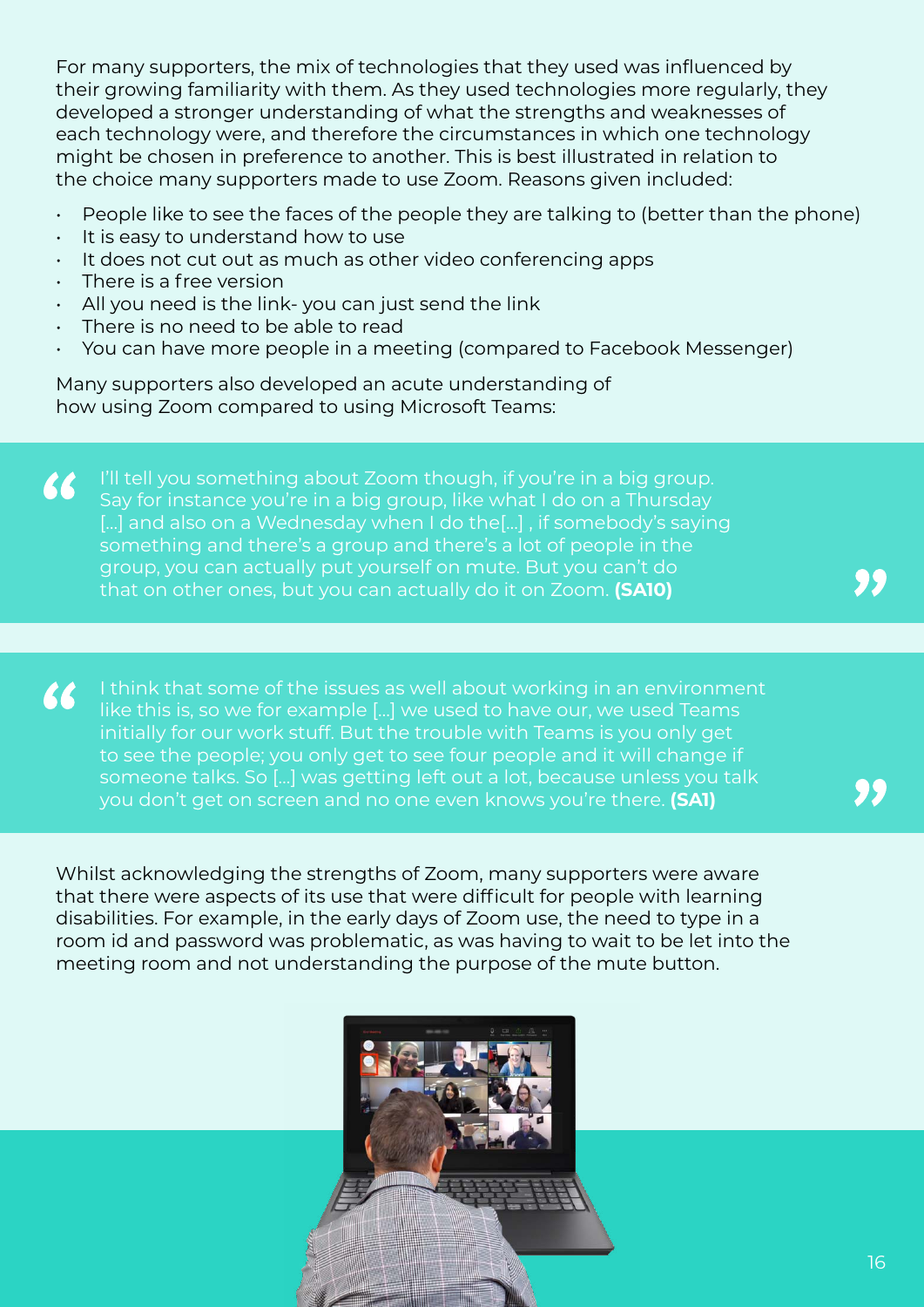**FINDING 3: THE MAIN REASONS SUPPORTERS GAVE FOR USING TECHNOLOGY WITH PEOPLE WITH LEARNING DISABILITIES DURING THE PANDEMIC WERE TO CONTRIBUTE TO GOOD MENTAL HEALTH AND/OR WELL-BEING; TO HELP COMBAT LONELINESS AND A SENSE OF ISOLATION; TO HELP OVERCOME BOREDOM THROUGH LACK OF ACTIVITY AND TO PROVIDE INFORMATION ABOUT THE CORONAVIRUS AND STAYING SAFE.**

Supporters were motivated to use technologies to support people with learning disabilities because they were concerned that a combination of a loss of routine and being disconnected from friends and family as they shielded or self-isolated would result in them feeling lonely and/or bored which in turn would have a negative effect on their mental health and well-being. Whilst many people with learning disabilities understood that the sudden change to their lives was due to a virus and that they had to 'stay safe'; others did not understand and could not make sense of their new lives:

66 The students feel they are being punished. […] Because it was a complete lifestyle change. I have got one student who absolutely loves going to the cinema with his dad and going out with his carer. He does things on a daily basis. It's very important that when he is in college, that he is accessing the community […]. He is extremely social. It wasn't just that he wasn't going to college. He wasn't seeing anyone. His parents are currently shielding until August, so all he can do is see his parents, he can't go out, he can't go to the shops he can't do anything. And that was the same for all the students. I can think of at least 4 out of the group of 8 students who have got SLD or PMLD who thought that they were being punished […] It wasn't just college that had just shut down, their whole world had shut down and they were in their house and they didn't understand why. **(EP1)**

Results from the survey (See Figure 2) indicated that the four most common reasons for using technology with people with learning disabilities during the pandemic were to:

- contribute to good mental health and/or well-being
- to help combat loneliness and a sense of isolation
- to help overcome boredom through lack of activity.
- to provide information about the coronavirus and staving safe.

For those who chose the 'other' option the most common reasons given were facilitating the maintenance of contact with individuals or groups that the person with a learning disability could no longer see face to face; and maintaining the provision of a service (e.g. providing day services, undertaking health related assessments, providing educational sessions or attending formal meetings relating to court hearings, care plans etc).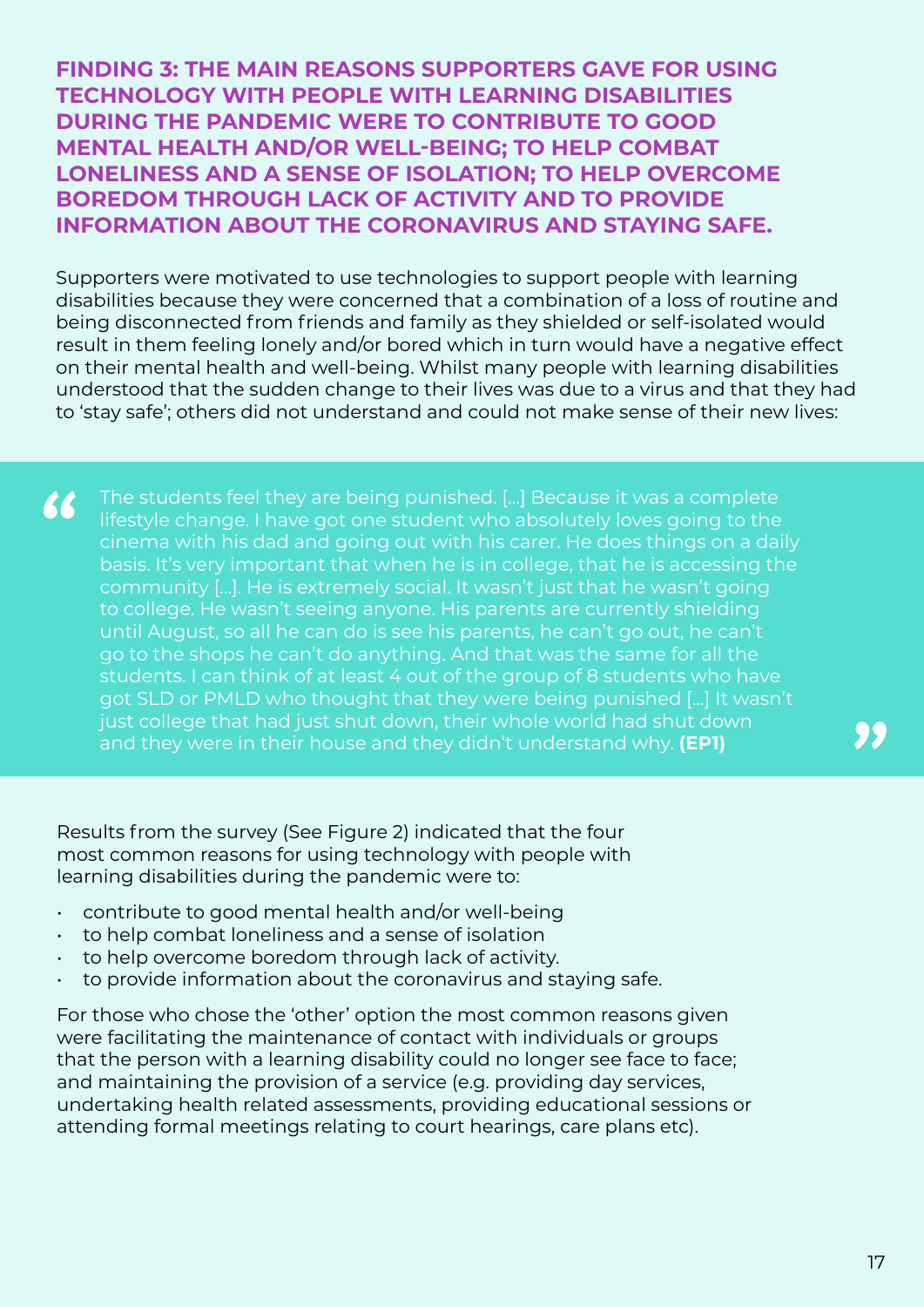#### Figure 2: The main reasons for using technology with people with learning disabilities during lockdown



Multi answer: Percentage of respondents who selected each answer option (e.g. 100% would represent that all this question's respondents chose that option)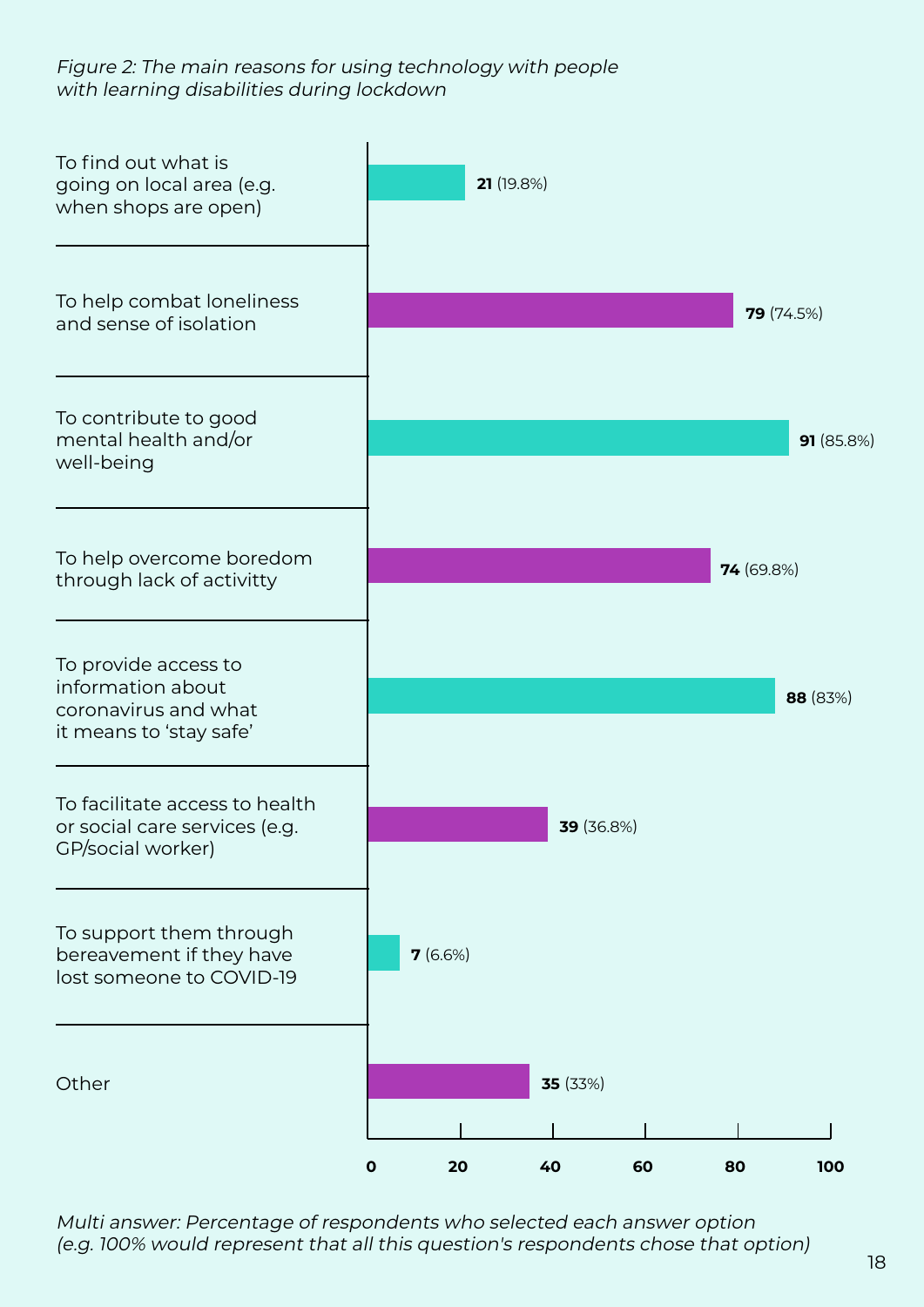Examples that interviewees gave of using technology to contribute to good mental health and well-being reflect how they were trying to respond to the stress and anxiety that people with learning disabilities were feeling and supporting them to process their feelings and responses to the pandemic.

66 Yeah, because I do a Zoom group with another group every other week […] So we just talk and say how we're coping and it's really helpful because we're all quite close as well. You can just let stuff off your chest and everyone helps each other out as well with suggestions. **(SA11)**

And I think because now, more now than before, there has been a lot 66 of concern about people's mental health. In the lead up to lockdown, people were starting to get quite stressed or were showing signs of having a real problem with it all. I think in a way the leadership team, plus all the staff that were working with people were getting together and saying look we need to do something about this, we can't just do nothing. We have to do something. It doesn't matter how big it is- it can be just a small thing. We need to put something up there [on website]. And so our CEO, he then said, right I'm listening, yes that's brilliant- totally agree with that, let's do it, let's start the ball rolling, let's see what we can do, let's see what's possible to set up. **(SUPP4)**

Many interviewees talked about the need to use technology to help people with learning disabilities stay connected with their family and friends, and thus counter feelings of loneliness and isolation:

66 My main concern was that it was all well and good us going in and providing some sort of support by telephone- but actually we are all about connection and it is very easy to fall back into not having connections. For some people who have not been particularly well connected before they joined us. I was quite concerned that people would be starting to feel lonely. We already felt like we were de-skilling people. For example, we had spent a lot of time supporting people to go out and shop for themselves and then all of a sudden we were going: no you can't go out and shop, we are going to do it for you. So it was kind of important to me. It is one of my passions- connections. That is what we are about. So, we asked people who had joined the Facebook group. Once we had established quite a good rapport, we said what do you want to do? **(SUPP2)**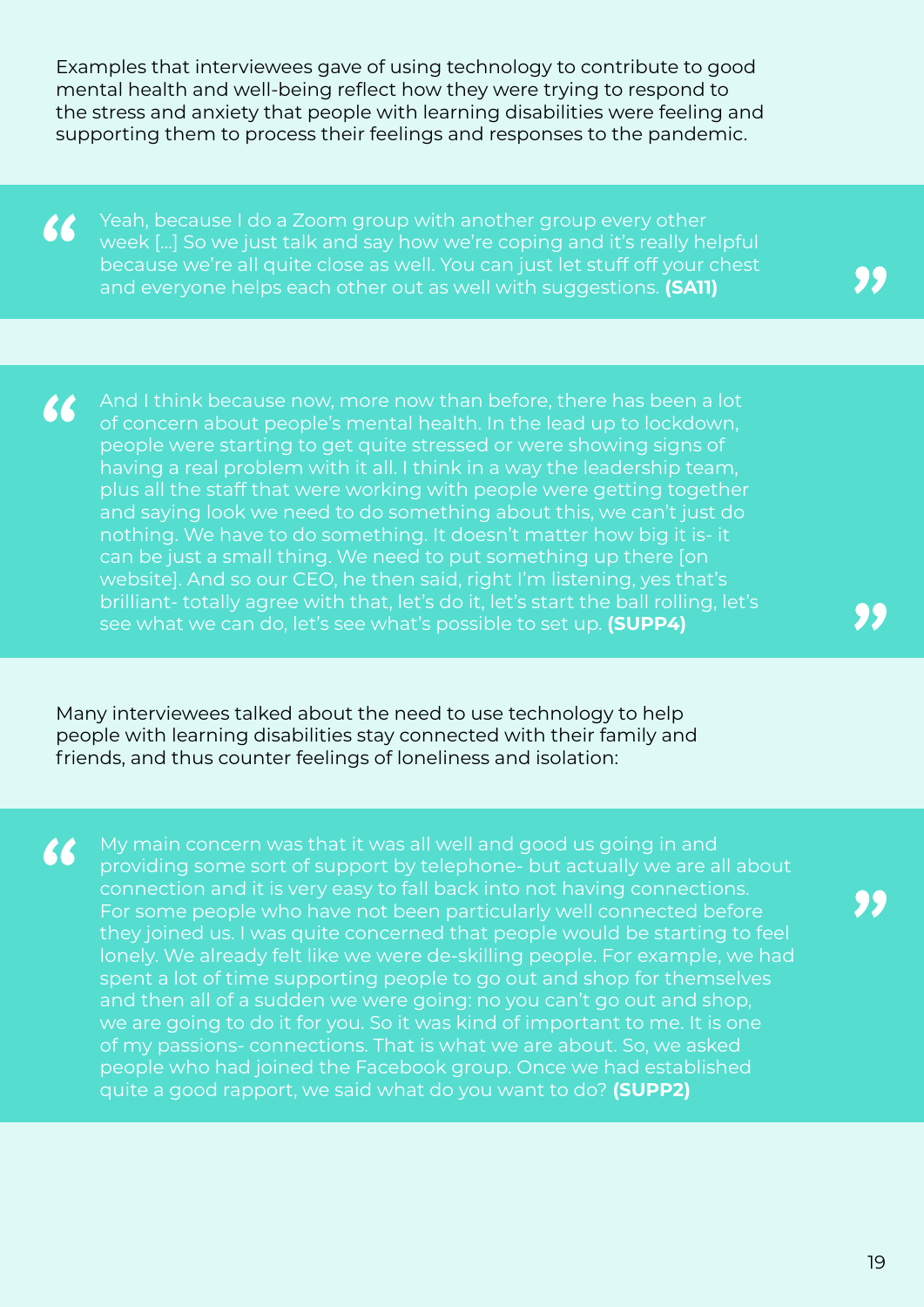Many interviewees also explained that that they were using technology to try and help overcome boredom caused by a lack of activity and loss of routine. They were trying to give the person with a learning disability something positive to focus on each day, in the hope that it would help stop them feeling low:

I think a lot of them are very bored because they don't have 66 their usual routines. […] I have been asked for activities by a lot of people. Having something to focus on has been good. **(SA2)**

Giving people things to do and things to focus on, positive things for each 66 day. So perhaps each day doesn't feel the same, they do something. Because people's routines have gone, all the things that they look forward to, have gone. Talking about favourite foods if they've got those things in, and going for, doing something nice for themselves really. And we always talk about being kind to yourself, and not judging yourself and getting upset with yourself about how you're feeling, and kind of a bit of stuff about selfcare. And helping people to realise that other people are feeling that way as well, and it's natural and it's OK to feel that way. Yeah, I mean people's mental health has taken a knock, and it goes up and down in waves. **(SA8)**

Many interviewees talked about the need to use technology to help people with learning disabilities stay connected with their family and friends, and thus counter feelings of loneliness and isolation:

Straight away, one of us set up a Coronavirus Facebook page for all the 66 members. In the activity packs that we sent out, I told them all about it, how they could access it if they had the Internet. That has a been like a really good source for a lot of people. […] On there we share things like questions for each day. A lot of the self-advocates have been using that quite a lot to get in touch with each other, and to kind of support each other and everything, which has been useful. Sometimes we put things up like government recommendations and stuff but mainly it is a place where people can have [..] a bit of normality I suppose. Things to think about, like what to do during lockdown. Activities, and stuff like that. So we try and keep it quite light and upbeat. **(SA2)**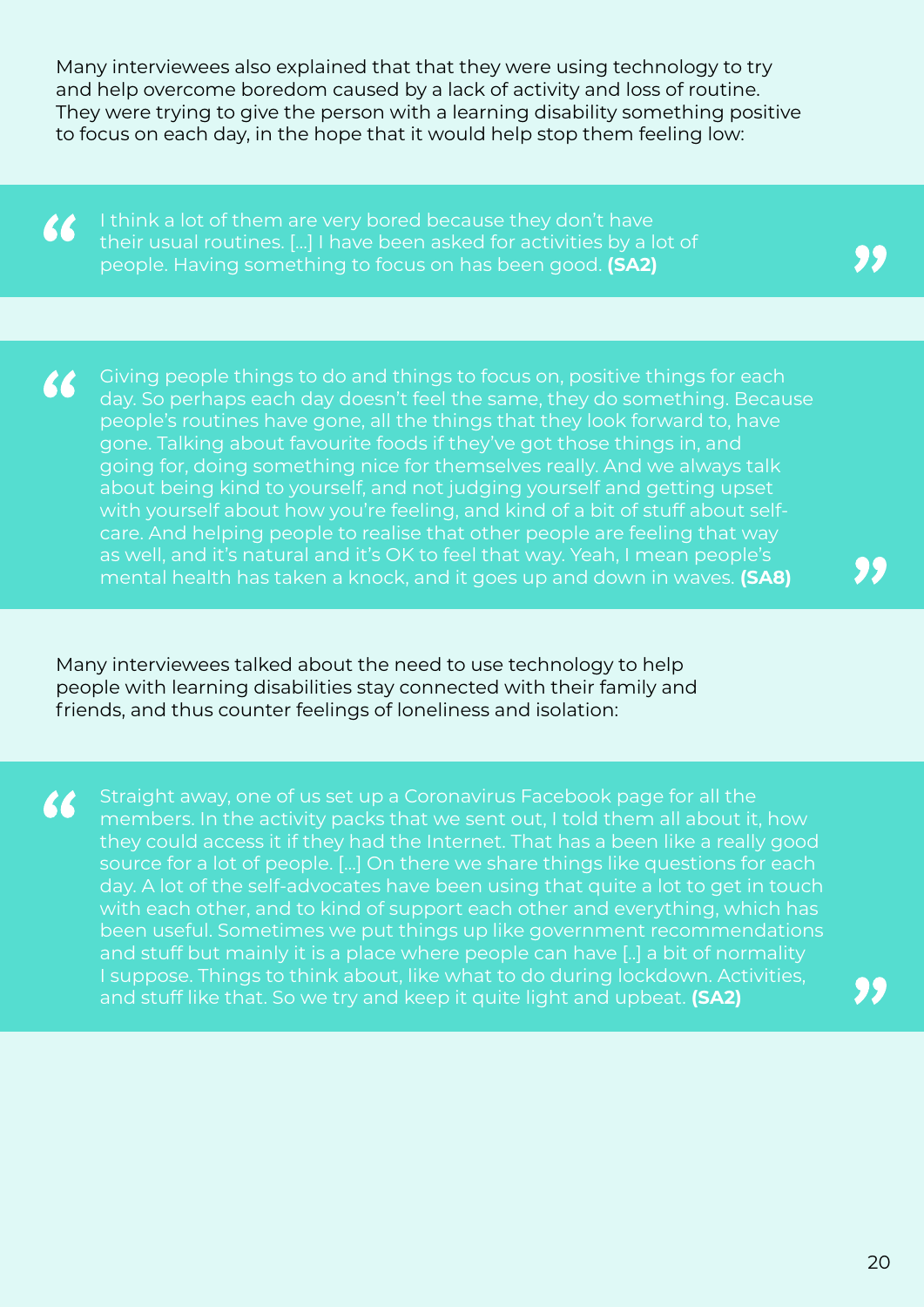The video that I did […] was my experience about when I went to the 66 hairdressers for the first time in four months.[…] Because when I first went into the hairdressers there was a big plastic screen and when I walked through the door, she had to put like this temperature thing up at my head to check my temperature. That was a bit strange because I don't usually get that done […] It's also telling people not to be scared about going to see the hairdresser […] the video is also telling people that they can just go in just relax and just not be scared and they'll be able to get their confidence up by talking to the hairdresser about what kind of hairstyle they want and stuff. **(SA10)**

For many of the supporters, particularly those from advocacy and self-advocacy organisations, their initial use of technology took them outside what they would normally do. But as the pandemic continued, and their confidence and experience in using technologies grew, they began to realise that they could use technologies to enable them to conduct the normal day-to-day activities that they were doing before lock-down. For example, holding staff team meetings, returning to regular selfadvocacy meetings, and lobbying or campaign work via Zoom rather than face-to-face.

66 So (refers to person with a learning disability) is very involved in a lot of projects, which have carried on working since lockdown […] the stop people with a learning disability dying too young group […] that is based on the LeDeR programme, the learning disability mortality review programme [..] the group continue to meet up on Zoom. They've got lots of actions going forward, so we've just finished writing a big statement which we've sent to NHS England about how people with a learning disability and autism have been adversely affected during Coronavirus […] So the group have a very strong voice and they've kept working during Coronavirus, so that's been really important. **(SA13)**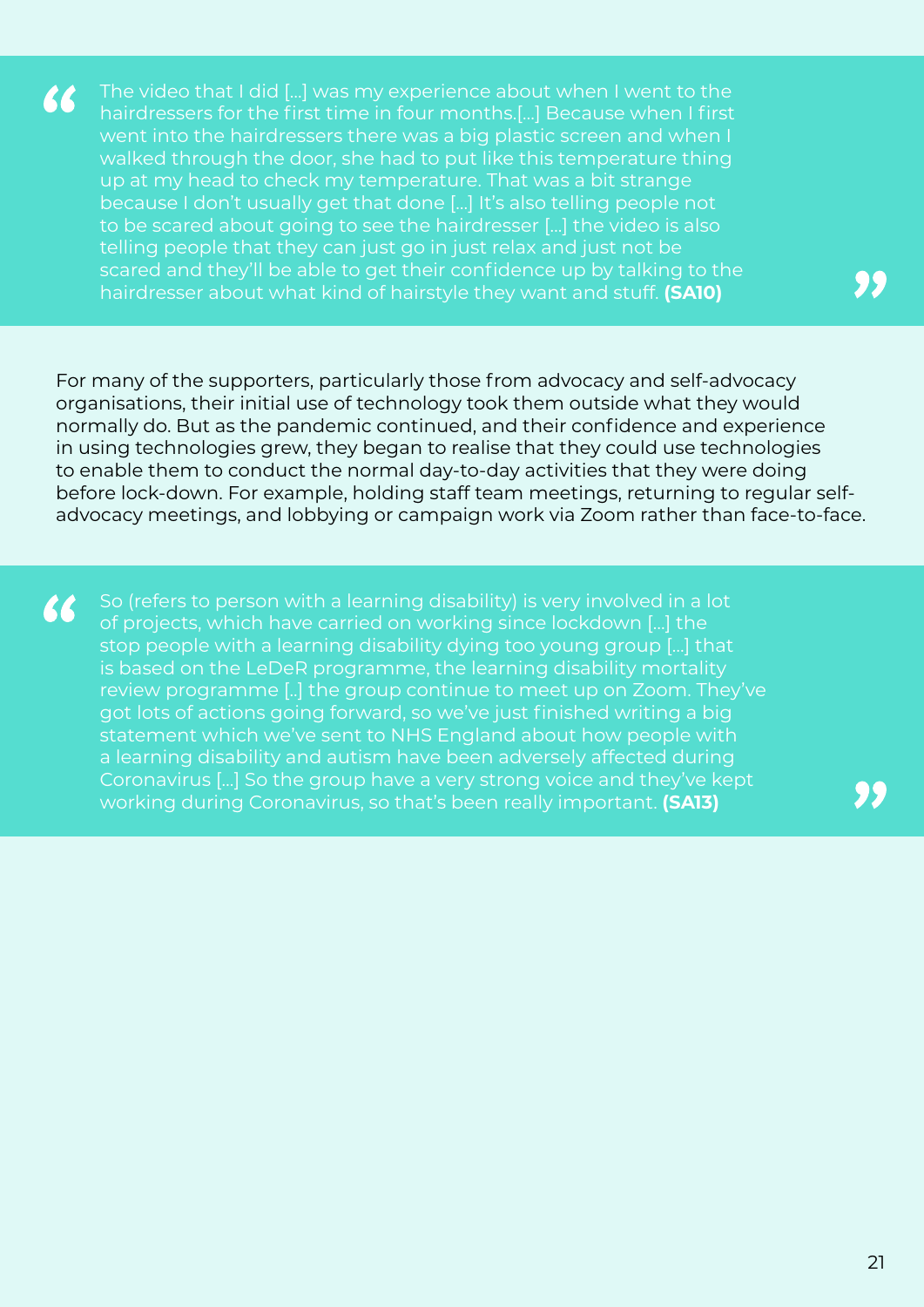#### **FINDING 4: THE PRACTICES THAT REMOTE SUPPORTERS ENGAGE IN WHEN USING TECHNOLOGIES TO SUPPORT PEOPLE WITH LEARNING DISABILITIES CAN BE CHARACTERISED AS SPEEDY, EVOLVING, CREATIVE AND FEARLESS.**

With the exception of two parents who were living with their adult-child with a learning disability all of the supporters that were interviewed were providing support remotely. This remoteness placed particular challenges on them, but the practice(s) that they developed can be characterised as:

- Speedy
- Evolving
- Creative
- **Fearless**

The majority of support organisations, day services, self-advocacy groups, advocacy groups and charities reported that they were using technologies within days or weeks of the start of lock-down.

 $\epsilon$ I think probably the week before lock-down we started talking about how we would use Zoom and what that could be like. Not thinking actually that it would be really that successful. We have probably about 130 service users across the centres. We were just trying to think about how we were going to capture everybody and make sure we didn't miss people. Checking in with people really. We were still very much thinking about the physical side of it and phone-calls and things like that. But we had the idea that we could certainly do things like dancing on Zoom. Then, on the Monday, we realised that we were going to have to close. The next day we were all obviously really gloomy and sad and then we said: right we need to do it. So, we put up a Zoom timetable for the following week and then we spent time going through every service user, contacting them and their circle of care and saying, can you access it? Sorting people out with passwords and really just talking them through on the phone: right click this button, now press that now, now do that now. And getting to grips with the meeting codes. **(PROV1)**

Conversely, local authority run organisations appeared to be quite slow with regards to how long it took them to decide to use technology with people with learning disabilities or to implement that decision once made:

66 Obviously, the pandemic developed very quickly- our services shut I think on the 20th or 23rd of March very suddenly. […] They all spent time at home with their parents, living alone or in residential or supported living. At which stage it took [the] organisation a couple of months to work out how best to support those customers- apart from immediate urgent need. Which is when we then started to develop our technological response. **(PROV2)**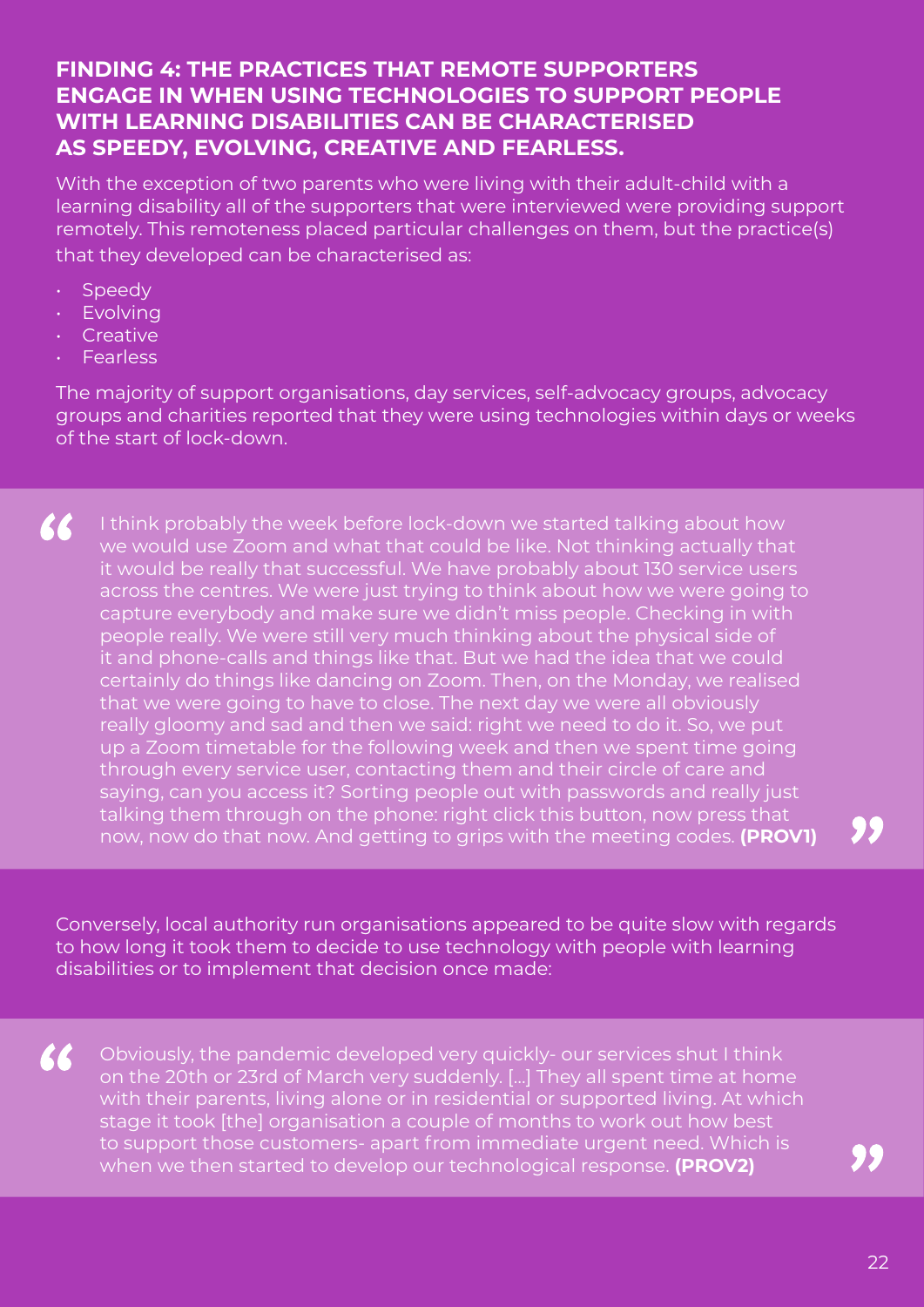$\boldsymbol{\mathcal{K}}$ We had to produce stuff and send it through to a lady who was very good at IT- to put it on the website. But it was probably about three weeks before anything started going on the website. **(EP3).**

The practice of many supporters evolved over time. For many this evolution was part of a learning process, where, through trial and error they tried out different technologies or different ways of using technology, learnt which worked best and adapted accordingly. One employee of a support organisation described how practice evolved in their organisation from giving people instructions on how to use WhatsApp on their mobile phones, to ensuring that people had iPads and Internet access to enable them to use WhatsApp. As people became aware of Zoom, practice evolved to include running Zoom-based meetings and activities. They also set up a closed Facebook group for people to chat and share experiences. In another example, a college lecturer described how her instinct was to use video to teach cookery remotely, but her use of video changed over time, with experience:

66 Initially I was making demos, my daughter was videoing me and then I was posting them up and getting them to watch them, and then talking them through. But I ditched that really quickly and I actually did the cooking live [via Zoom], which was a lot of fun. And then gradually I got the learners doing it at the same time as me, but that depended on setting up the laptops in their kitchens and really, it was really complicated. I'm very lucky, I've got a garden room, so I decided to ditch anything that was going to be cooked on a hob […] We made a noodle salad, we made pesto, we made something every week. **(EP2)**

For many this evolution of practice reflected a curiosity about what might be effective ways of engaging people with learning disabilities remotely or a culture of learning:

We were learning on our feet. So things that we did within the first two weeks of the pandemic-with technology, we do totally different now. Because we have learnt by developing, by our learning, we have learnt different ways. **(PROV2)**

66

66

Also, I think the attitude from some managers and staff have just been having a go, some staff were quite curious to see how the service user would engage. **(HCP1)**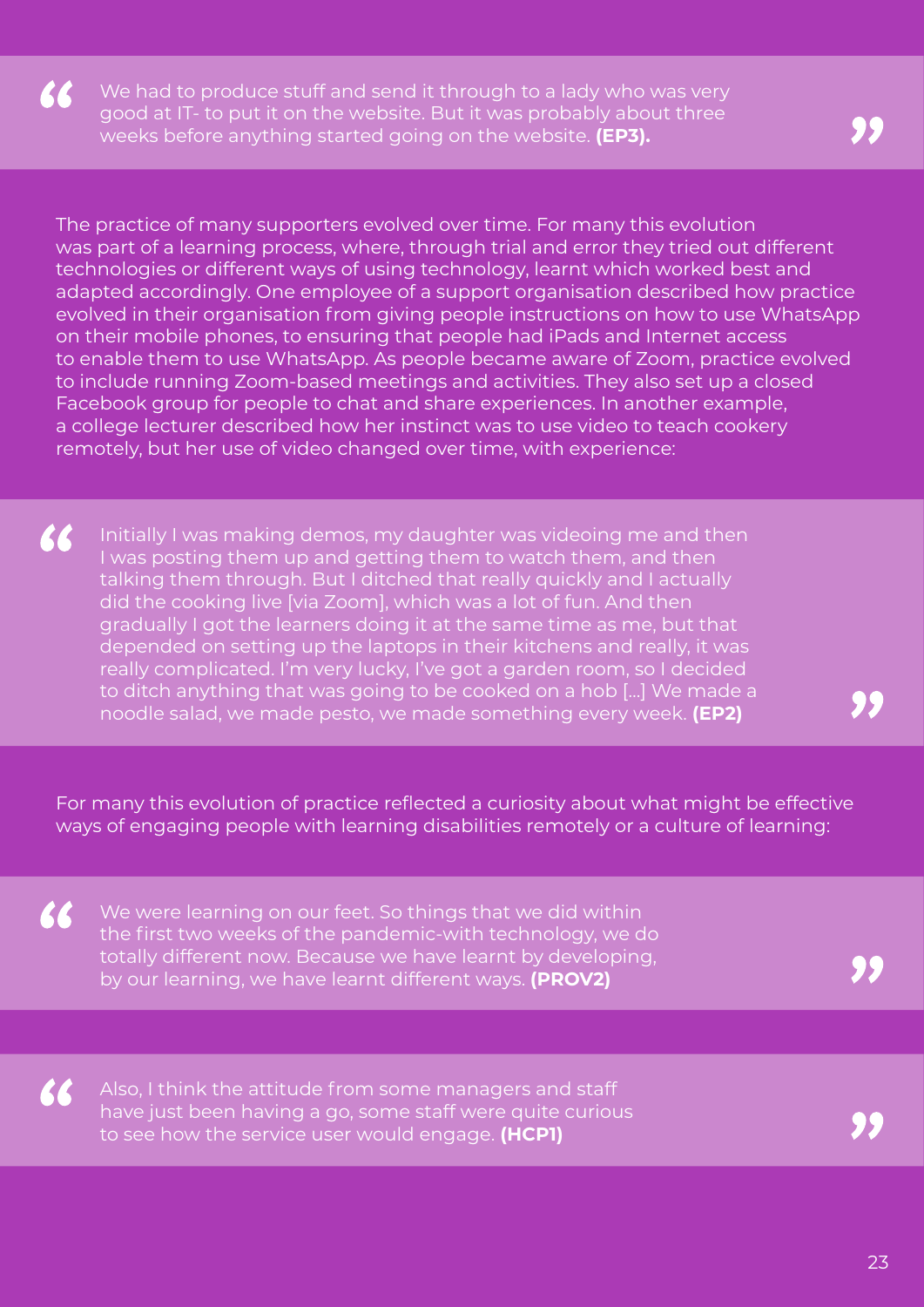Some support practices were creative in that they were informed by prior or unrelated learning experiences and adapted for use with people with learning disabilities:

 $\epsilon$ Because I am a deacon in our local church, and I am also a lay preacher I had already experienced this, and we were already doing church on Zoom. So, I had actually crossed the IT barrier in the other part of my life. So, I was able to draw on a lot of those skills and then feed them into what I was doing. **(EP3).**

Some support practices were creative because they sought to move away from mandated standardised practices and technologies:

66 Oh. So basically, if they didn't have their own smartphone, in the beginning, we were looking at options for them [..] The directors relaxed the phone policies so staff could help with their phones to keep people in contact with their families and things like that on WhatsApp and video calls. **(SUPP3)**

Some support practices were creative because they involved a large amount of persistent problem-solving, particularly when trying to remotely set up and install new technologies or work out why something did not work.

Again, one person had lots of difficulties with it. The other two did quite well. So, we ended up, I would connect to Jitsi and this person would call me via WhatsApp, and I would hold my phone towards the camera and the computer. He would be participating, and the other people would see him that way. **(OTHER)**

66

 $\boldsymbol{\mathcal{K}}$ There is one lady who usually lives in a residential home- she went home to be with her mum during the lockdown- who has got the starting of dementia. So of course, she was cut off from her day service friends, she was cut off from her residential home friends and her mum couldn't quite cope with the technology-although they had two tablets and a laptop. So, we had one of our staff members on the phone to her for four hours trying to sort it out and then another one the next week. But in the end, we have managed to get them onto Zoom. So now both of them are less isolated and that is fantastic because the lady can see her friends at the residential home. She has joined the gardening quiz sessions- her mum has been able to attend the Zoom partnership board meetings as well. So, it has had a positive impact on all of the family in that way. **(PROV2)**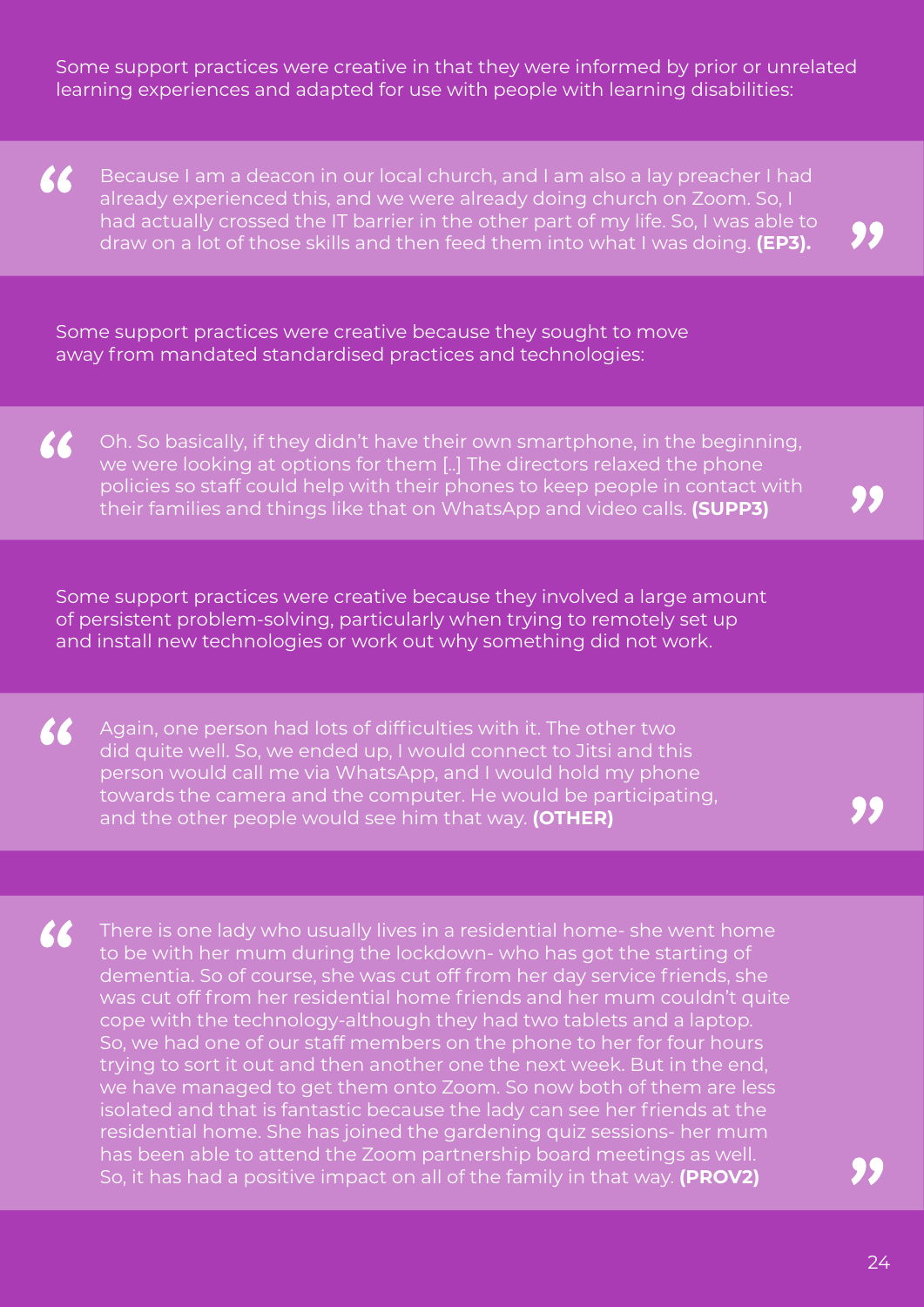Some support practices were creative because they found ways to provide technologies for those people with learning disability that did not own or have access to technology:

 $\boldsymbol{\mathcal{K}}$ We actually went out and we got some funding to actually go and buy some tablets as well for members. And a member of staff actually guided them through the help to set it all up there and use it. Which is good, so they can take part in all the activities. Because we thought it would be good for them to learn new technology, and we will continue using this once the pandemic is finished. We thought it was a good investment. **(SA7)**

Other support practices were creative because they sought to put in place strategies for addressing issues of risk, particularly in relation to Internet safety.

 $\boldsymbol{\mathcal{K}}$ Once I got clearance from my manager that they would let me use Zoom- because originally, we were told that we must still use Google Meet. Very few of my parents could get their head around Google Meet or wanted to use it. So, when I said, I can set Zoom up with a waiting room, I can cover all the safeguarding elements, I know how to do that, they said "well yes alright". And that worked really, really well. **(EP3)**

When describing their practice, it became clear that many supporters were not afraid to step outside of their comfort zone and try new technologies or ways of using technology.

 $\boldsymbol{\mathcal{K}}$ In my life things go wrong and I think it's just accepting that you know, as long as you're able to justify that it was for a good reason that's - it's one of those things isn't it. **(SUPP2)**

66

With other parents, it was "Oh let's give that a go". And sometimes it went wrong. The good thing about it, is if it's gone wrong, we have taken a fairly pragmatic approach, we've said, "Oh that has happened, can we work out why it has gone wrong? Let's see what we can do". But we have not stressed or worried about it. **(EP1)**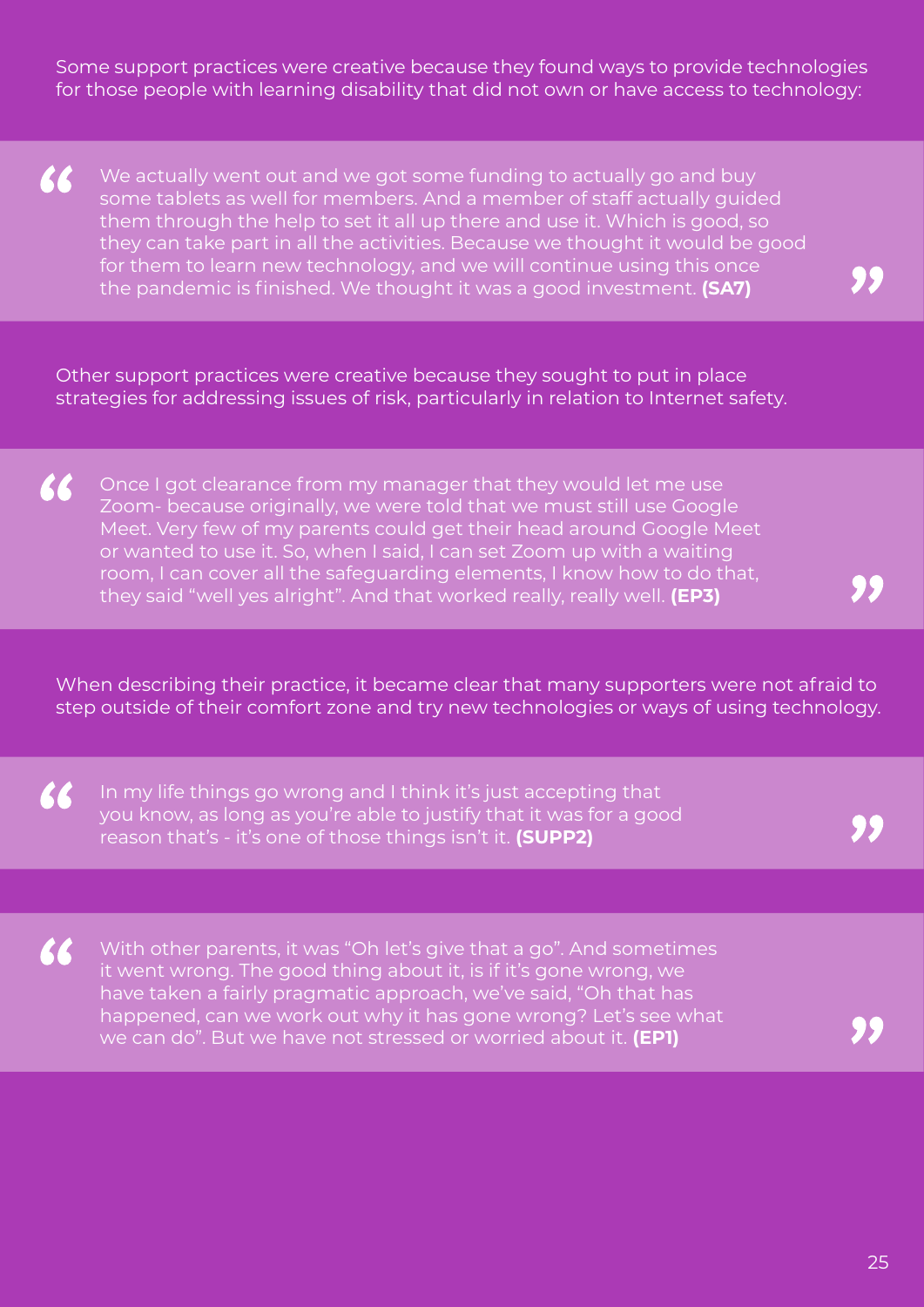Furthermore, when asked what advice they would give to other supporters who were thinking about using technology with people with learning disabilities, but had not yet done so, the majority of interviewees responded that it was important not to be afraid of failure.

66 Just do it. Like the Nike thing. Just do it. Don't worry. Don't panic. Don't try to overthink it. Don't try to over-plan it. Just do it. Just have a go. If it goes wrong don't worry, you ain't going to kill anyone by messing up a Zoom call. **(EP1)**

66 I would say, "Do not be afraid". I'd say, "Kind of try and do a bit of trial yourself in advance". […] I think what I would say that even if you're not confident. they'd get a lot out of it, and even if speech and communication is a difficult issue, I'd still be prepared to try it because there's lots of things you can do. **(PAR2)**

These speedy, evolving, creative and fearless practices were often made possible through the training and support provided by the supporter's employer or organisation:

66 As the lockdown went on [..] we had access to funding which meant that every house […] had access to a tablet there, and we were then able to talk through the staff how to download Zoom and we had training. **(SUPP3)**

66 I spoke to my manager and they were happy for me to try using stuff. The college does stuff through Teams. I don't like Teams because you can only see a limited amount of people. I think in these concerts I had seen the Rolling Stones and Elton John doing their stuff using Zoom, so I though let's have a go, let's see if we can do that. So, I spoke to the parents, because none of the students are able to log on independently, the ones that I teach in my main group. Essentially the parents are being the support workers. And there were quite a few desperate parents at that time. It was a case of well anything is better than nothing, let's just give it a go. That was absolutely fine. So, I thought right, we'll do this. So, I installed Zoom and sent it out using my works email address. **(EP1)**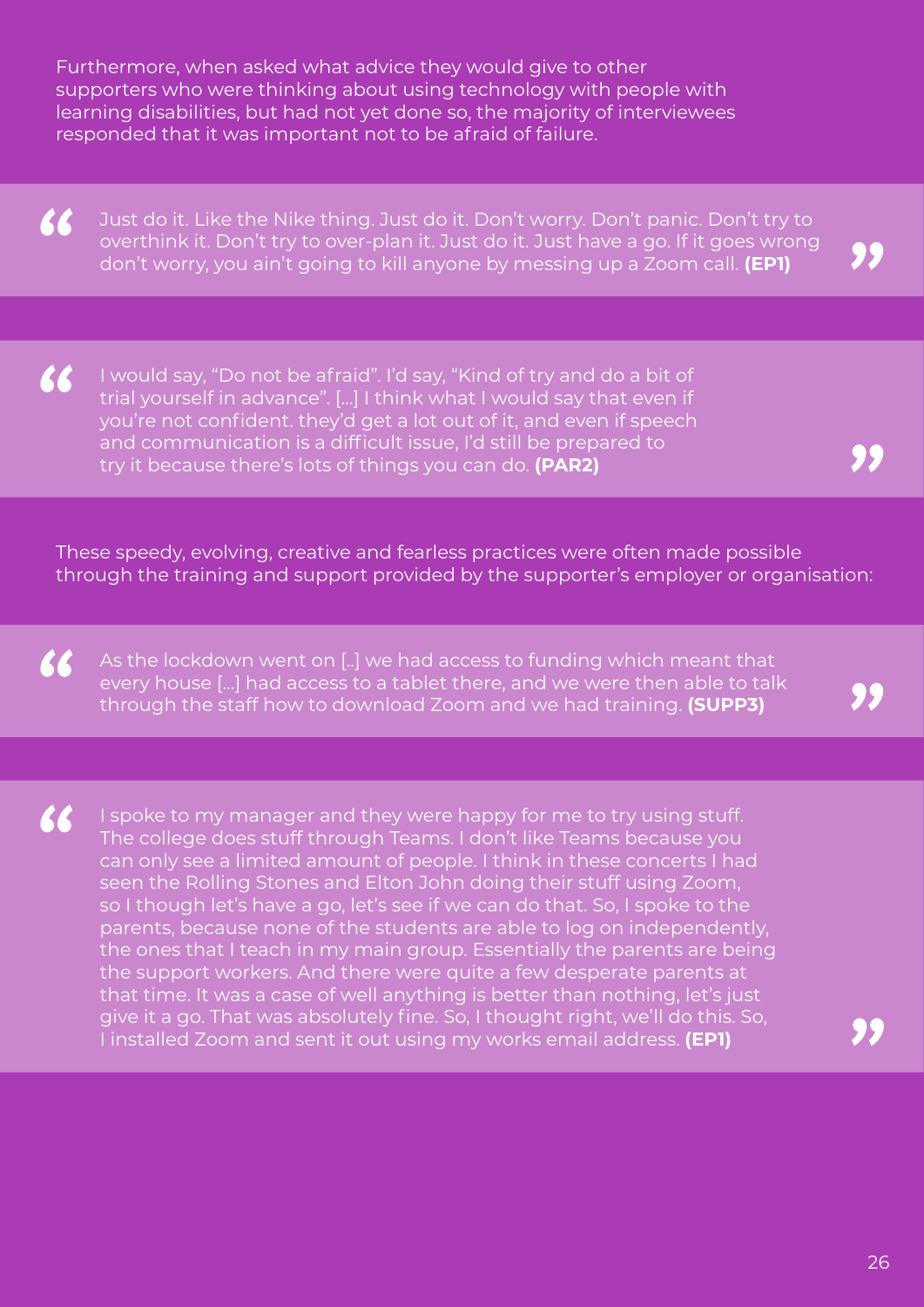#### **FINDING 5: ONE OF THE MOST SIGNIFICANT FACTORS THAT ENABLES PEOPLE WITH LEARNING DISABILITIES TO USE AND BENEFIT FROM TECHNOLOGIES DURING LOCKDOWN IS SUPPORT FROM SOMEONE LIVING WITH THEM**

Figure 3: The factors that have helped to support people with learning disabilities to use technology during lockdown



Multi answer: Percentage of respondents who selected each answer option (e.g. 100% would represent that all this question's respondents chose that option)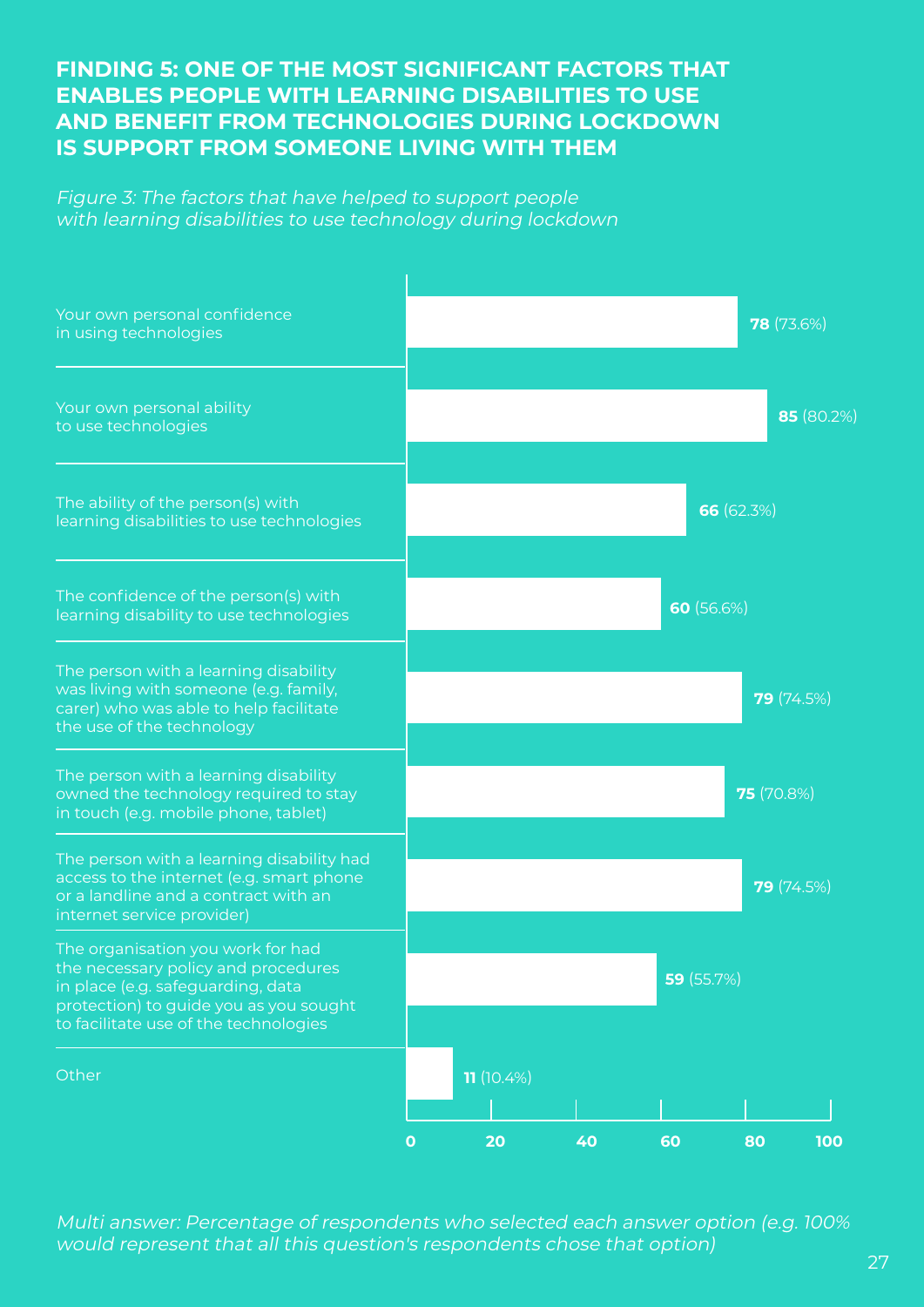Results from the survey indicated that a range of factors contributed to enabling a person with a learning disability to use technologies during lockdown, including whether or not the person with a learning disability had access to technologies and the confidence to use them (see Figure 3). However, these survey results, combined with the interviews also revealed that one of most significant factors that enabled people with learning disabilities to use and benefit from technologies during lockdown was support from someone who was living with them and therefore able to facilitate the use of the technology. This might be a parent, a sibling or a member of staff working in a care home or supported living home. In other words, the speedy, evolving, creative and fearless practices of remote supporters was reliant on knowledgeable, dependable, and consistent support also being available in-situ, in the homes of the people they were supporting.

" But it's really is a case of being dependent on your parents or your care workers when you have got severe learning difficulties because there is no way that you can log on yourself. **(EP1)**

66 enough IT knowledge and having the access to IT and the access to the for them to be able to engage. **(EP3)**

Whilst the majority of the experiences shared by interviewees were negative ones i.e. when such support was lacking, it is important to acknowledge that positive examples did exist, and we share some of these below. We will come back to the negative experiences later on in the report when we discuss barriers to technology use in more detail (See pages 36-38). In one example, a parent shares how their son struggled to use Zoom meaningfully in a poorly facilitated activity, but really enjoyed using it, when it was structured well by the support workers:

66 went there with a support worker and they started to do a lot of Zoom Friday group, maybe about 5 weeks ago, the two ladies that run that, they started to do a Zoom call and they split the youngsters into 2 or a bingo night, and the fact that they were kind of […] were there to structure it. He loves that. He really looks forward to it in fact. **(PAR2)**

"<br>"<br>"

28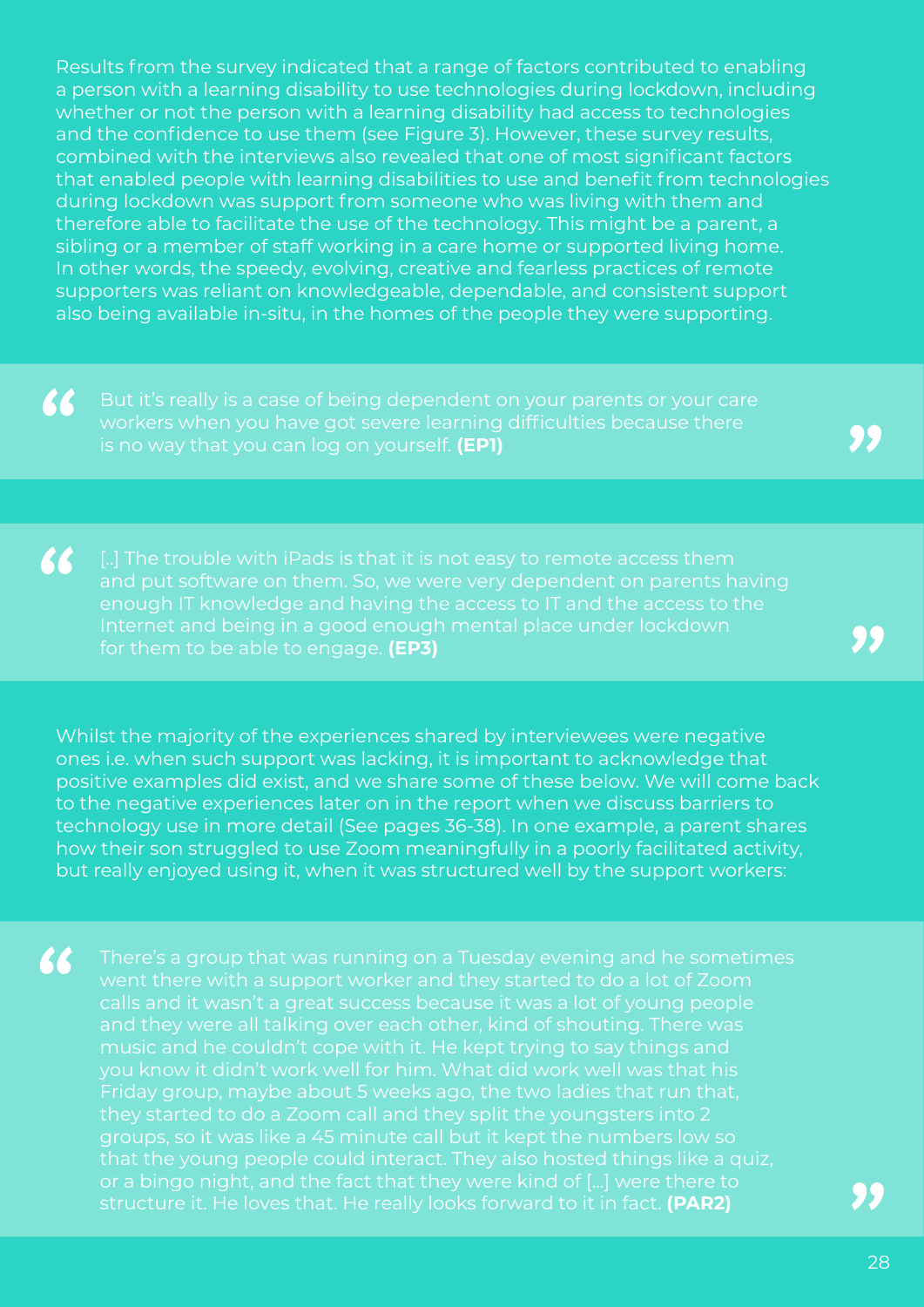In another example, a college lecturer described how a parent of one his students supported them to make videos and then share them in a Zoom session.

 $\epsilon$ to access technology because he was worried that he would use it inappropriately and get himself into trouble. This was before the Zoom loves them. He is starting to catalogue them and put them all together it, make it nice and big for everyone so they can see that. **(EP1)**

A support worker in a supported living home shared how the organisation she worked for provided a laptop, a mobile phone and access to an online chat facility called Yammer to every home. Staff in the home were permitted to enable the residents with learning disabilities to use these technologies if they needed to:

66 And so every team had a netbook or a laptop and a team phone. Even the team phones at the moment are the old Nokias, not the smartphone. people connected. And if there were team meetings, they could be minuted people are encouraged (to use technology) because it is a skill, and it everyone to have that skill if its available. **(SUPP1).**

95

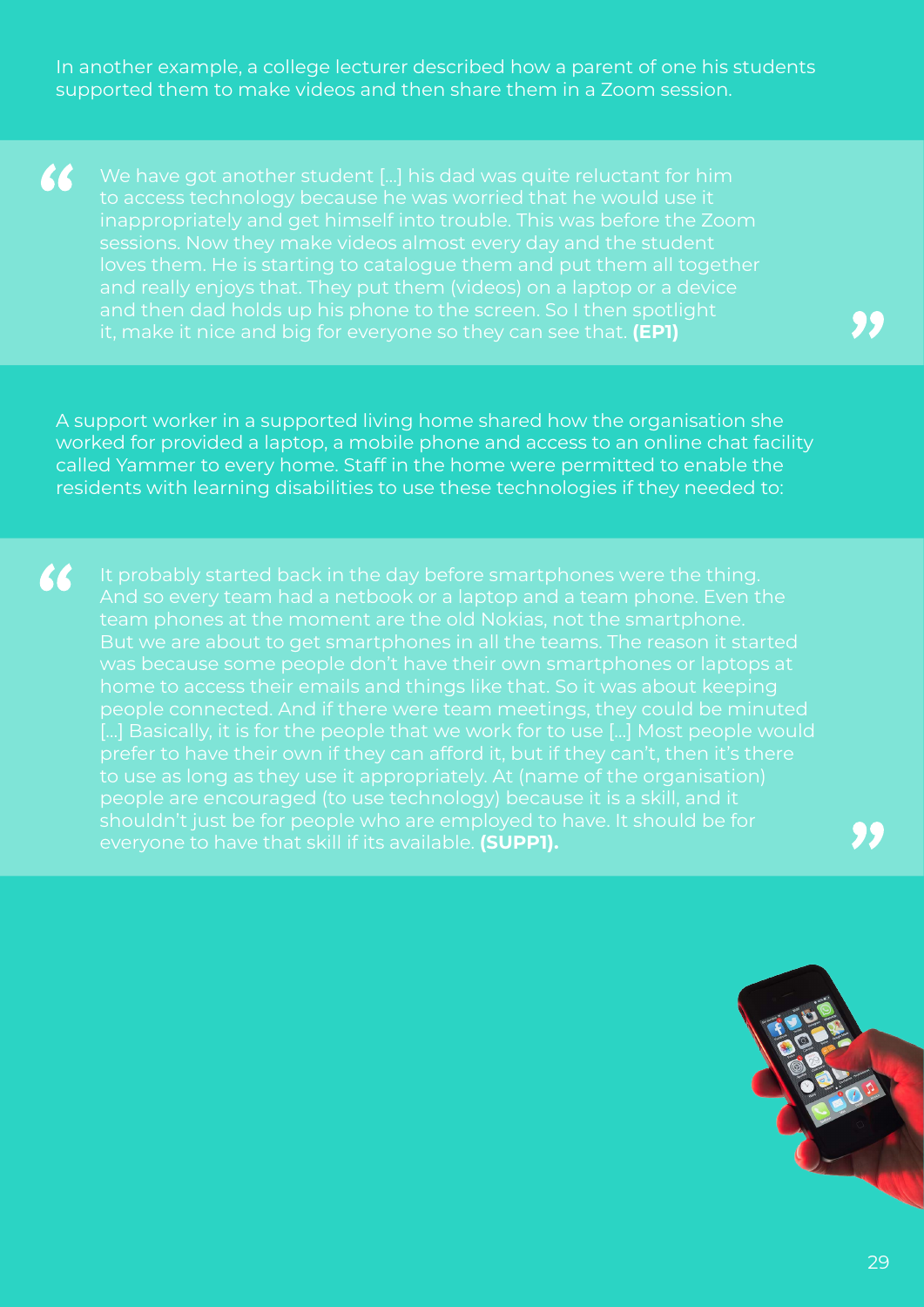#### **FINDING 6: THE MOST SIGNIFICANT BARRIERS TO ENABLING PEOPLE WITH LEARNING DISABILITIES TO USE AND BENEFIT FROM TECHNOLOGIES DURING LOCKDOWN ARE THE DIGITAL DIVIDE AND LACK OF IN-HOME SUPPORT**

Results from the survey indicated that supporters experienced a range of difficulties when trying to use technologies with people with learning disabilities. The most frequently reported difficulties were: the person with a learning disability not knowing how to use technology or not owning technology; there being no-one living with the person with a learning disability who could help facilitate the use of the technology and poor Internet connectivity (See Figure 4). Additional comments that survey respondents made regarding the difficulties they face suggest that digital exclusion and lack of support, particularly inhome support, presented the most significant barrier to enabling people with learning disabilities to use and benefit from technologies during lockdown:

66 I'll never get over the presumption everyone just has kit, data and skill, a senior manager actually said, " you can just use your mobile phone". No clue about access needs at all. Digital inclusion should be one of the first questions on any assessment.

[..] we have members that, apart from phone calls, we have not seen at all because there is no-one with them to support access, even though they want to continue seeing their friends and taking part in a shared do the same due to lack of resources, confidence or whatever.

Experiences shared by the interviewees also revealed a range of technical difficulties that they had to try and overcome which meant that if the technology did not work, the person with a learning disability who they were supporting would get frustrated and give up. It could be hard to persuade them to try again when the technology did finally work. Other practical problems encountered included: problems remembering passwords and finding someone in the support team who knew them and problems finding somewhere private to engage in online chats if the person lived in shared housing and the technology was located in a communal space. However, like the survey data, the interviews indicate that the most significant barriers were The Digital Divide and Lack of In-Home Support. We will discuss each of these in more detail.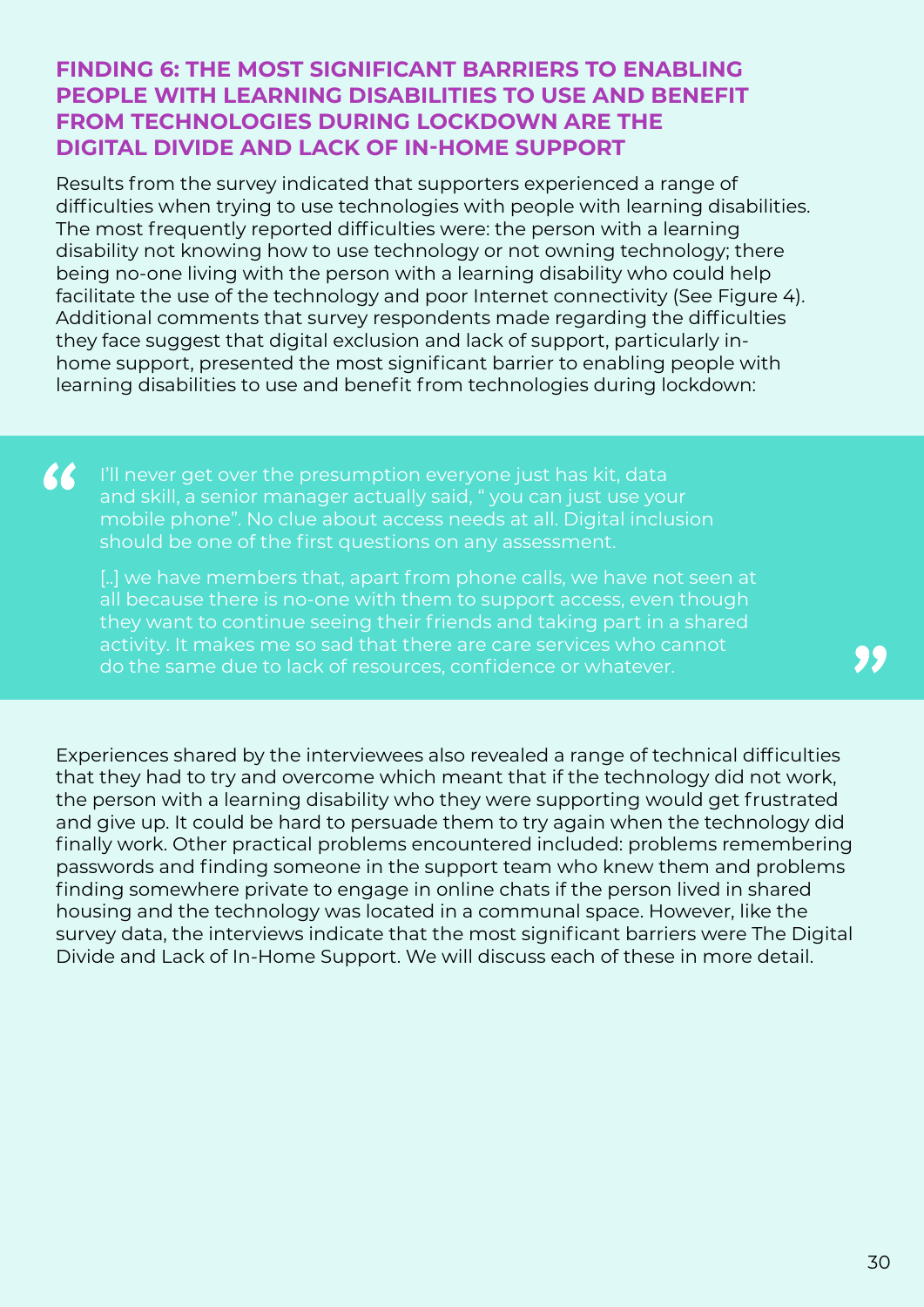#### Figure 4: Barriers to supporting people with learning disabilities to use technology during lockdown



Multi answer: Percentage of respondents who selected each answer option (e.g. 100% would represent that all this question's respondents chose that option)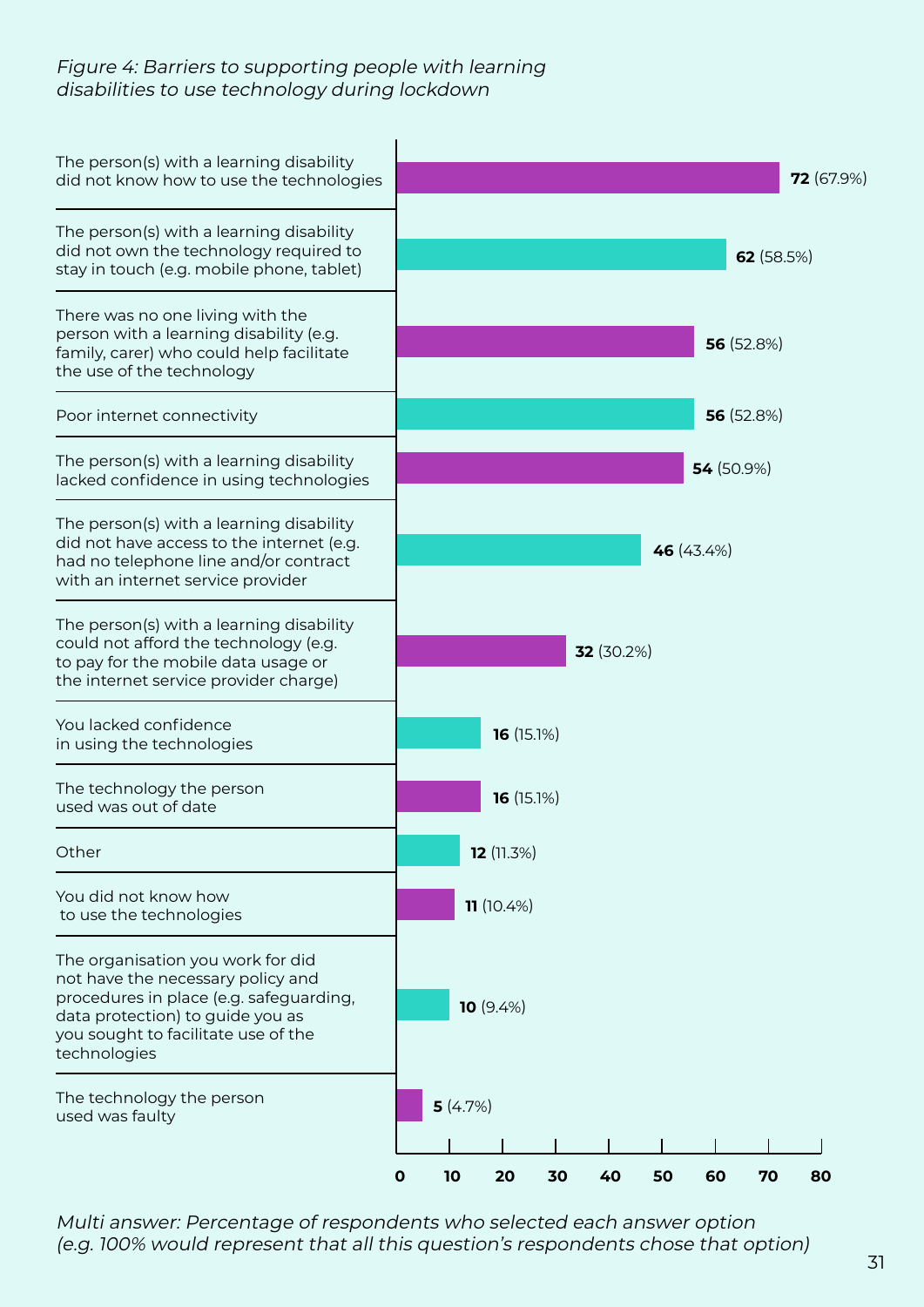#### **THE DIGITAL DIVIDE**

66

For some people with learning disabilities the reasons for being digitally excluded are similar to those that have been reported in relation to those who are digitally excluded who do not have a learning disability. For example, there were occasions were supporters identified that it was more common for younger people with learning disabilities to be using technology during lockdown than older people:

We have got quite a young group of people. Whether that makes a 66 difference. I think it does a bit- they have smart phones and are very aspirational in terms of what they want to be able to access. Lots of people have smartphones, iPads. I don't know about computers at home. **(SP1)**

There were occasions where supporters identified that people with learning disabilities were not able to access Wi-fi or afford data in order to access the Internet:

66 Before lock-down we didn't know which of our self-advocates had the Internet at home. I think some of them would have smart phones on them. But it has been interesting through this (pandemic) because I think I assumed that quite a lot of them had Wi-Fi at home, but actually what they have had is data, which does make a massive difference. Because (data runs out easily), it means that they can't do things like Zoom and things like that. **(SA2)**

The majority of our families, of our parents, will have smartphones. […] there  $\epsilon$ are kind of issues around that […] just affording data. […] they tend to be on the […] higher end contracts, because maybe they haven't understood, or they've been 'up-sold' in terms of the phone they have. **(SCP1)**

There were also occasions when, in addition to other factors, Internet connectivity was a frequent barrier to accessing the Internet:

The technology is what it is, it's Devon. So sometimes we lose people all together. We can lose days really, effectively, if there are seagulls on the line or something happens! For me, the other issue is cost for people as well. A lot of them have smart phones but they don't necessarily have a good Internet package. There are lots of things like that, where people can't afford it. For the chap who had the mental health problems all of the referrals that we made came back to an online application [...]. He couldn't afford the Internet, so he immediately gets bounced out of services before he even gets a foot in the door. **(AD4)**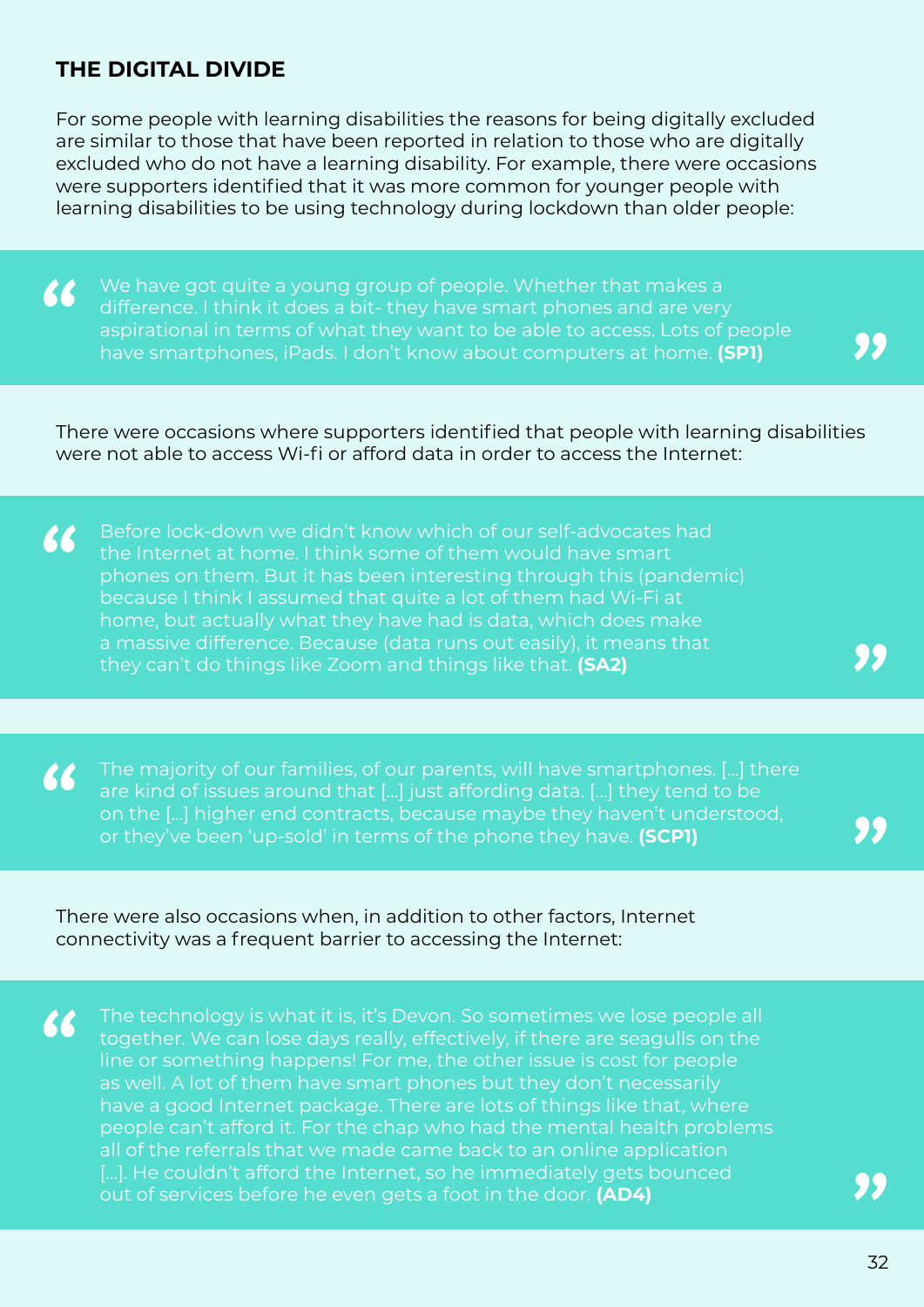Several of our interviewees reported their dismay at how disinterested local authorities and others were in supporting people with learning disabilities to access technology before and during the lockdown:

There were people who just straight on it and didn't need any help. They 66 were ready. There were people that needed the phone, just for reassurance and not to panic. We got lots of panicky messages on Facebook: I am trying to get into choir, and I can't in- that sort of thing. And then the flat refusers really. Who just- maybe they don't have internet at home, or its just totally beyond them? We have got a couple of people who sadly really want to do it- but their parents won't enable them to use the Internet, because they are worried about the Internet- safety and all that kind of stuff. So, it's been a mixture, but like I said, probably 80% positive. **(PROV1)**

For many of the interviewees lock-down has raised their awareness regarding how digitally excluded people with learning disabilities are and the need to enable them to access technology and get online:

Technology plays a huge role in everybody's lives and what I feel is that 66 people with disabilities often don't have access to those technologies. They are the ones that need it the most. Lock-down has showed us how important it is that people with all disabilities have access to technology, that they have opportunity to play and learn how to use them- so that when lockdowns happen they can stay [connected] because they are the most vulnerable when lock-downs happen. We are likely to have those situations again in the future, so for me I want everybody to have access to an iPad or a smartphone or a device that will help them to stay connected. Giving them opportunity to be in contact with their friends. **(OTHER)**

[..] our director's making a bid for funding to look into digital access 66 for people with learning disabilities as a result of doing this whole lockdown thing, because it's something that we see as a big problem. So even if we're coming out of COVID moving forwards, we're going to be looking at this issue and trying to work out how we can get more people online […] Everything's going online now. If you go to the job centre, they want you to do everything online, the GP wants you to do everything online. Now all the government departments want you to do everything online, and it's really excluding for people. This situation has just highlighted and really brought that to light. So, it's something that we're going to work on for the next coming years hopefully. **(SA5)**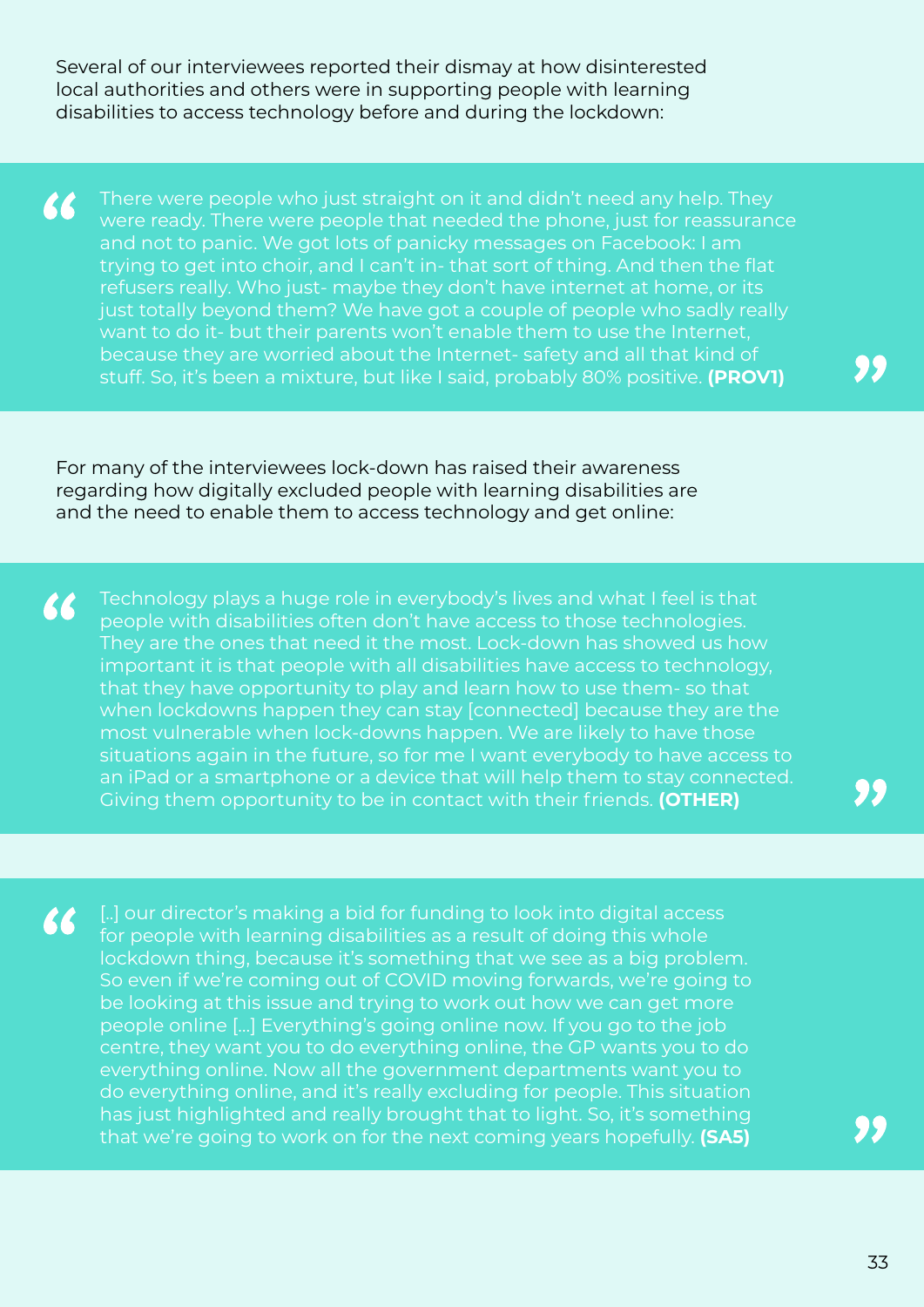Whilst it is important to recognise how digitally excluded people with learning disabilities are compared to other groups in society, data from our interviews also indicate that there is more than one kind of divide. In addition to the divide between people who have learning disabilities and the general population; amongst people with learning disabilities there are huge variations in technology access, use, skill, and confidence:

66 There were people who just straight on it and didn't need any help. They were ready. There were people that needed the phone, just for reassurance and not to panic. We got lots of panicky messages on Facebook: I am trying to get into choir, and I can't in- that sort of thing. And then the flat refusers really. Who just- maybe they don't have internet at home, or its just totally beyond them? We have got a couple of people who sadly really want to do it- but their parents won't enable them to use the Internet, because they are worried about the Internet- safety and all that kind of stuff. So, it's been a mixture, but like I said, probably 80% positive. **(PROV 1)**

Whilst some people with learning disabilities do not have access to technology, others do:

One of the things, one of the massive barriers that we know affects 66 people with a learning disability […] is the lack of, not everyone has access to a smartphone or a computer or wi-fi. **(SA13)**

We know that people who work, people that are in jobs often have 66 the technology. So will have […] smartphones or Android phones or a tablet. What's been interesting is and lovely to see is that some people didn't have any technology. So some of our colleagues who maybe had a spare laptop or a spare tablet have actually right at the start of social distancing just dropped the laptop outside somebody's house or dropped a computer outside. So the person might have had the internet but not a tablet or a laptop to use. So that's been really nice to see. **(SA12)**

Whilst some people with learning disabilities have no interest in using technology, others do:

We've got an awful lot of members that won't access anything online at all. **(SA7)**

I think she has just worked away at things on her own, because that's what she's wanted to be able to do. Which is great, it's great, it has given her an advantage I think in the pandemic that some people will not have had. **(PAR3)**

95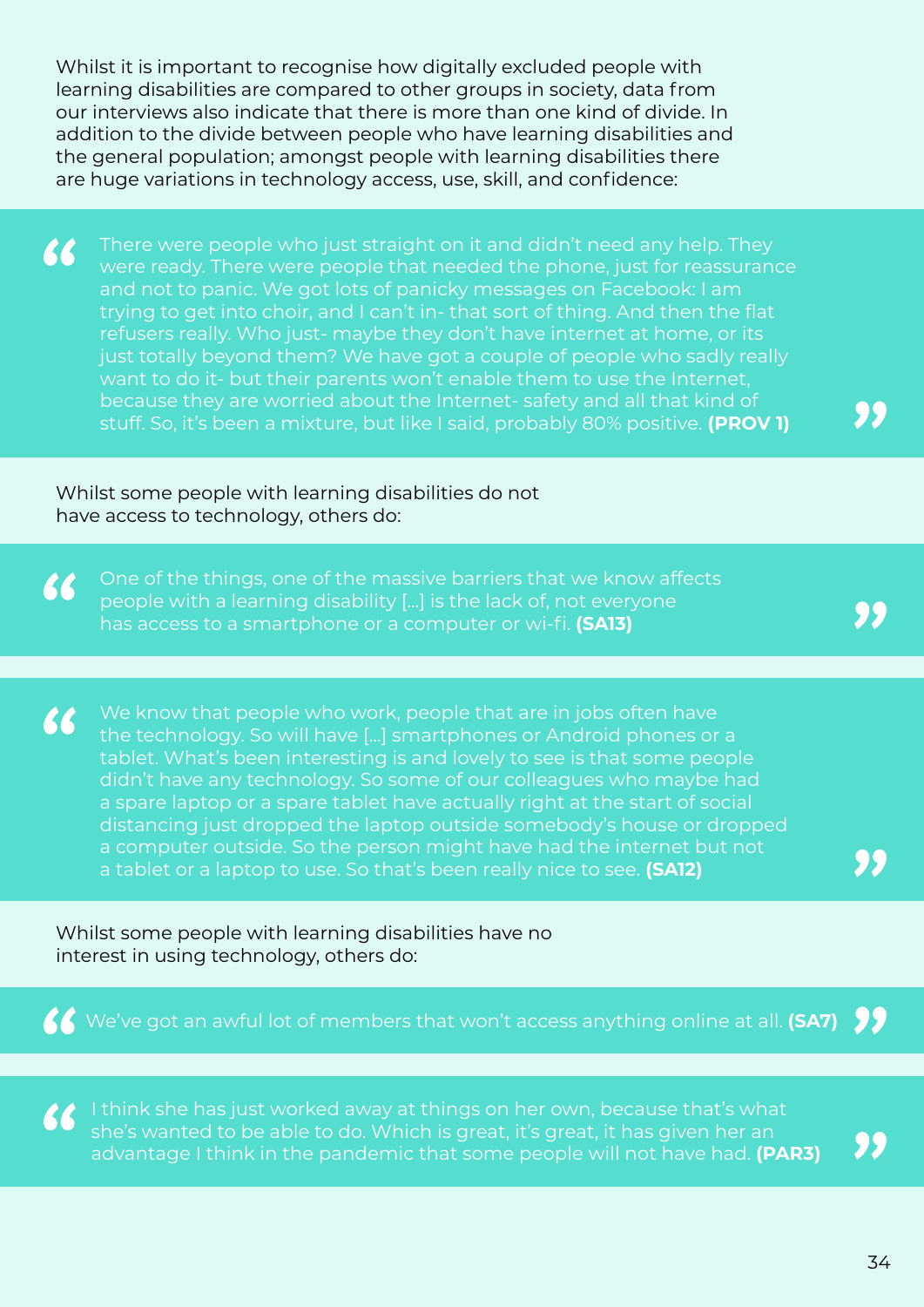Whilst some people with learning disabilities do not have the skill or confidence to use technology, others do:

Most have a mobile phone. Lots of them can't use the mobile phones 66 very effectively and don't even answer if it rings because they don't know how to. **(AD3)**

She has done Skype before, my dad used to Skype in the past, to Australia 66 with her. He used to have her one day a weekend for the day and I think they used to use Skype, so she has done that in the past. She has done some IT stuff as well, I mean London, one of her day placements - she did an IT course one morning all week, so she has used some technology - she's not using anything here but that's another thing isn't it? I mean for her, day activities here, there's no technology really being used. But there's - you know, as I say she did an IT course, she's got a certificate somewhere that she's got for digital photography. **(SIB1)**

Whilst some people with learning disabilities have had good support to enable them to access and use technologies, others do not, particularly those living independently:

[..] the organisation had setup, for those that wanted them, a sodal card 66 which is a pre-paid debit card, so that that way he could order things online. So he has been enjoying the freedom of being able to order things online rather than going to the shops to buy them. He has been looking up things that he needed for the house quite a few times, or his shopping, trying to get a delivery slot. **(SUPP1)**

We have not been able to videoconference with people who are living on their own, because they have not had any kind of support to enable them to use the technology. **(PROV3)**

Overall, the evidence we have found regarding multiple digital divides, suggest that the traditional solutions for the digital divide of providing people access to technology and teaching them how to use it will not be sufficient when engaging with people with learning disabilities. Additional factors are at play and one of the most influential of these is support, particularly in-home support, as we will outline in the next section.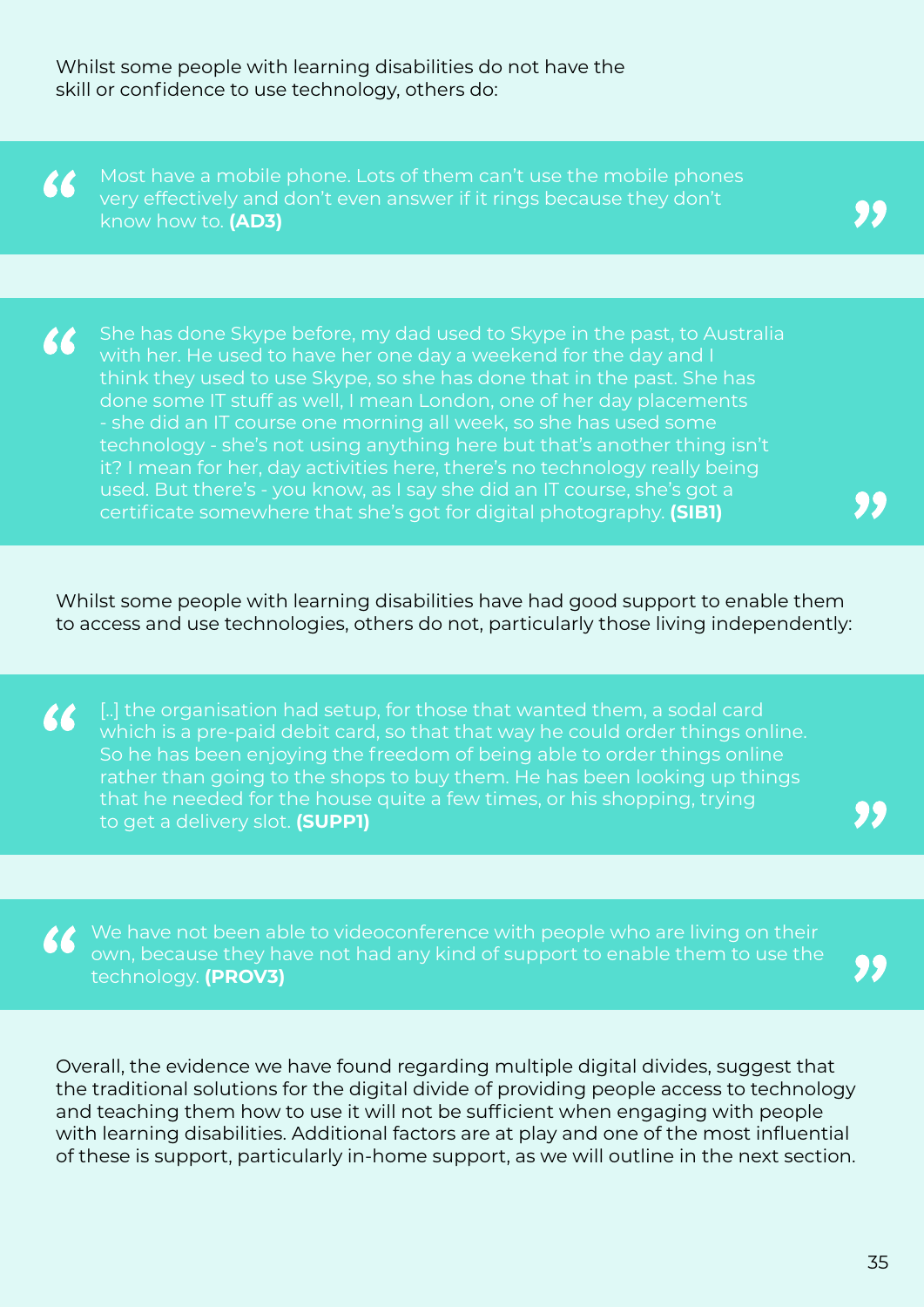### **LACK OF IN-HOME SUPPORT**

For people with learning disabilities living in residential care homes or supported living, their access to technology is mediated by the staff who work in those homes. As one self-advocate said:

66

They're gatekeepers, but they're always gatekeepers, they're gatekeepers even outside of lockdown. **(SA10)**

Results from both the survey and the interviews indicated that a significant barrier to being able to support people with learning disabilities to use technologies during lockdown was the quality of support provided by these gatekeepers. When parents, siblings, advocates, self-advocates, support organisations and day services tried to use technology to contact a person with a learning disability who was living in a care home or supported living the chances of them being successful was dependent on the availability of someone to support the person with a learning disability to answer the call and stay connected. Some of the selfadvocacy groups felt that that they were having to 'fill in the gaps' that 'should' the role of support workers (See 'Filling the Gaps' report for more detail).

Some respondents gave examples of non-existent support:

66 Then we had another student who was in a care home and we were told that he couldn't join because he didn't have a laptop. So, I entered a competition and I won him a laptop! So, he had got a laptop, they had got wi-fi in the care home, but he still couldn't join because he needed the care workers to do that. I don't know. It shows you, that with students with severe learning difficulties they are totally dependent on care workers. **(EP1)**

Some respondents gave examples of support being "a lottery", being highly variable, depending on which staff were on shift. For example, one sibling shared how her sister was supported by a range of staff in a supported living home. Two of these support workers appeared to be confident technology users themselves and understood that her sister wanted desperately to use technology to keep in touch with her family. The sibling describes how she and her husband bought a Facebook portal, connected it up to a smartphone, wrote some instructions on how to use it and then took it round to the house. They were able to engage the support of these two support workers to set it up in the house and enable the sibling with a learning disability to use it: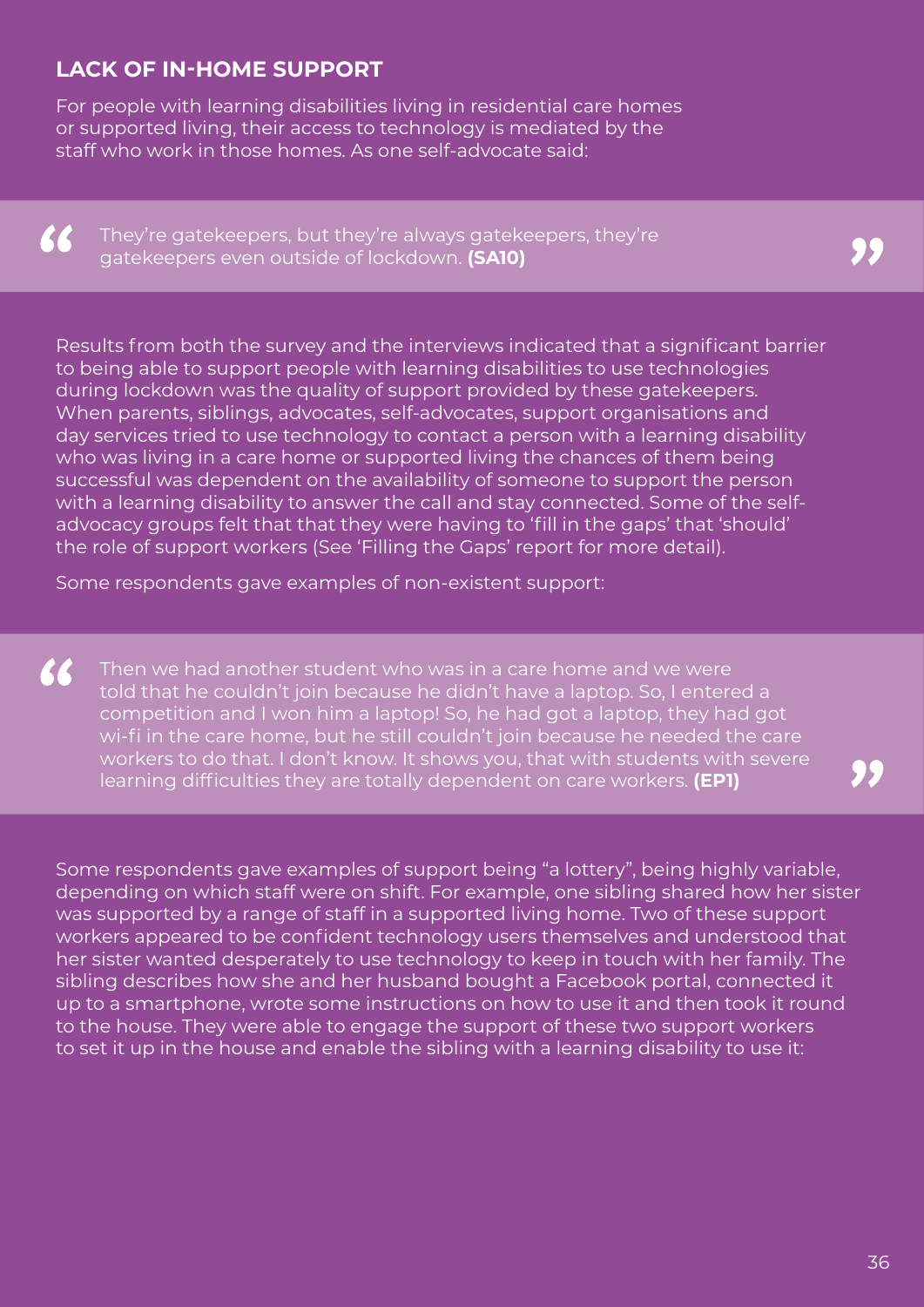[...] so what we had to do was we had to completely disinfect everything, we had to hand in you know, through a door to the carers, with a set of kind of instructions, because we did this sort of help sheet for the carers. [...] So that was absolutely brilliant, we have gone up and been standing outside the window, so they could see us there, and we could sort of see the screen, and we could say, could you touch that,? could you move that? I think there's a kind of mini server, a booster box, so they were going to have to do all that. They were amazing. They were really good. We were standing outside the window and could say to the girls (support workers), that's what that means, if you put that in there that will work. **(SIB2)**

66

However, when those two support workers were not on shift, the support available to the sibling was highly variable, with many lacking the skills and confidence to help her if the technology was not working:

66 [..] the downsides were if something did happen and we couldn't fix it, we had to wait for a carer who knew what to do, and obviously with rota's and things like that sometimes it didn't happen […] she saw as well some carers just couldn't do it, they didn't have a clue. [If] something went technically wrong, I [would] hear her saying "Quite honestly, I don't know, but (name of support worker) is coming tomorrow". **(SIB2)**

In another example, this time a care home, one respondent shared an example where a care-home was unable to provide consistent support or support that would enable sustained or meaningful use of the technology:

66 I had one learner, this was so hard, she's got a hearing impairment, she's in a home and the first week she joined they put the screen up in the main lounge. And it was obviously very loud, and she could hear me, and she was just beside herself. She was so happy to see me and the other learners, she was so excited. And I could see other people in the room watching as well, and it was great. So, we were so thrilled to have her. And then the second week she was in her room with her laptop and she couldn't hear. And the assistant, he was all masked up and he came in and he made sure she was online, and then he left her, and then she couldn't hear. So, we spent the whole session, we had visual signs, we were trying to engage her. She was happy to see us, but she couldn't engage at all. And we kept trying to encourage him to stay. We kept saying would you be able to stay? And he was like I really can't because I've got the other residents. So, she spent most of the sessions not engaging […] **(EP2)**

37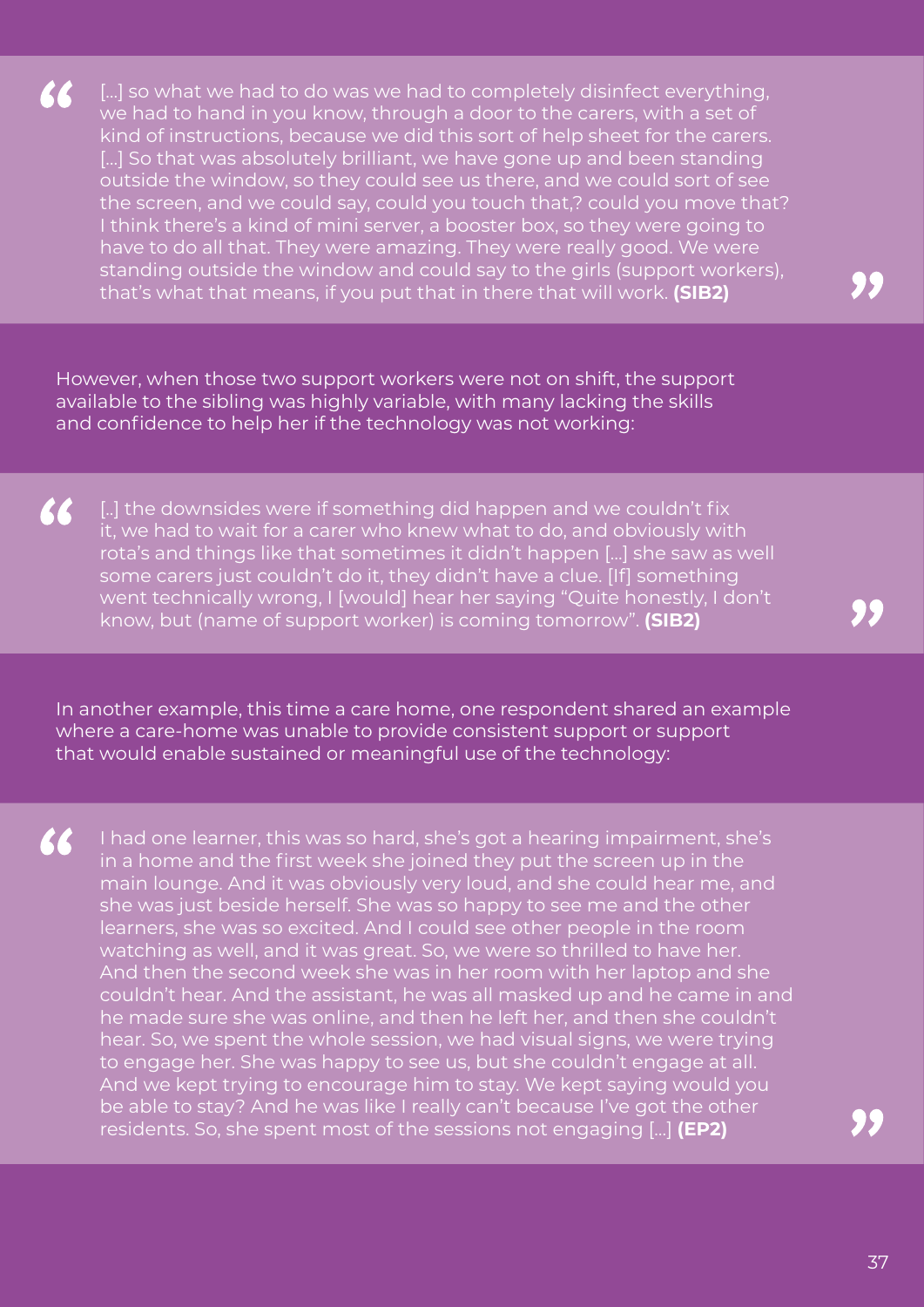Some respondents shared examples where the staff seemed to be resisting providing support to access technology, seeming to find a range of excuses for why it was not possible:

66 [..] they live in a group home run by a private organisation. And the manager there, I emailed her. [..] some easy read guide to using Zoom, so I sent her that. An organisation [..] have made a video explaining how to get on Zoom. So, I sent her the link to that. And our website now has pages on it, including all the things you can do online. Never even got a reply. So, the weeks went by and I kept on communicating with them through Facebook messenger and I kept saying "ring me and we'll sort out a time to try and help you with this". **(SA1)**

66 And I phoned up one care home company a couple of months ago now […] And that was an eye opener because we'd had so much success with some supporters and I phoned up and spoke to some young guy who said well I can't really get them online because our computer's really old, it's got no webcam and they wouldn't understand anyway, because they're from a different time. And I was like oh come on […] but I just said well really, surely it would make your job far more satisfying if you could do it and you could support somebody to do it, it'll be good for all. But we didn't get anywhere. **(SA6)**

Many respondents recognised that staff working in care homes and supported living were doing a difficult job during lockdown and that many of them were overstretched. But overwhelmingly, respondents highlighted underlying systemic or cultural factors why carers and support workers might not always be inclined to help people with learning disabilities, in or out of lockdown.

Sometimes lack of in-home support was attributed to a lack of technical skill and confidence:

 $\boldsymbol{\mathcal{K}}$ 

66 Some residential homes-staff aren't that familiar, or they have only got kit that staff can use, or they are anxious about using Zoom. **(PROV2)**

So there's quite a lot of older women working in the care sector, so when you talk to someone at someone's house, they go well I don't know, I don't really know what to do, I don't know what you're talking about. **(SA5)**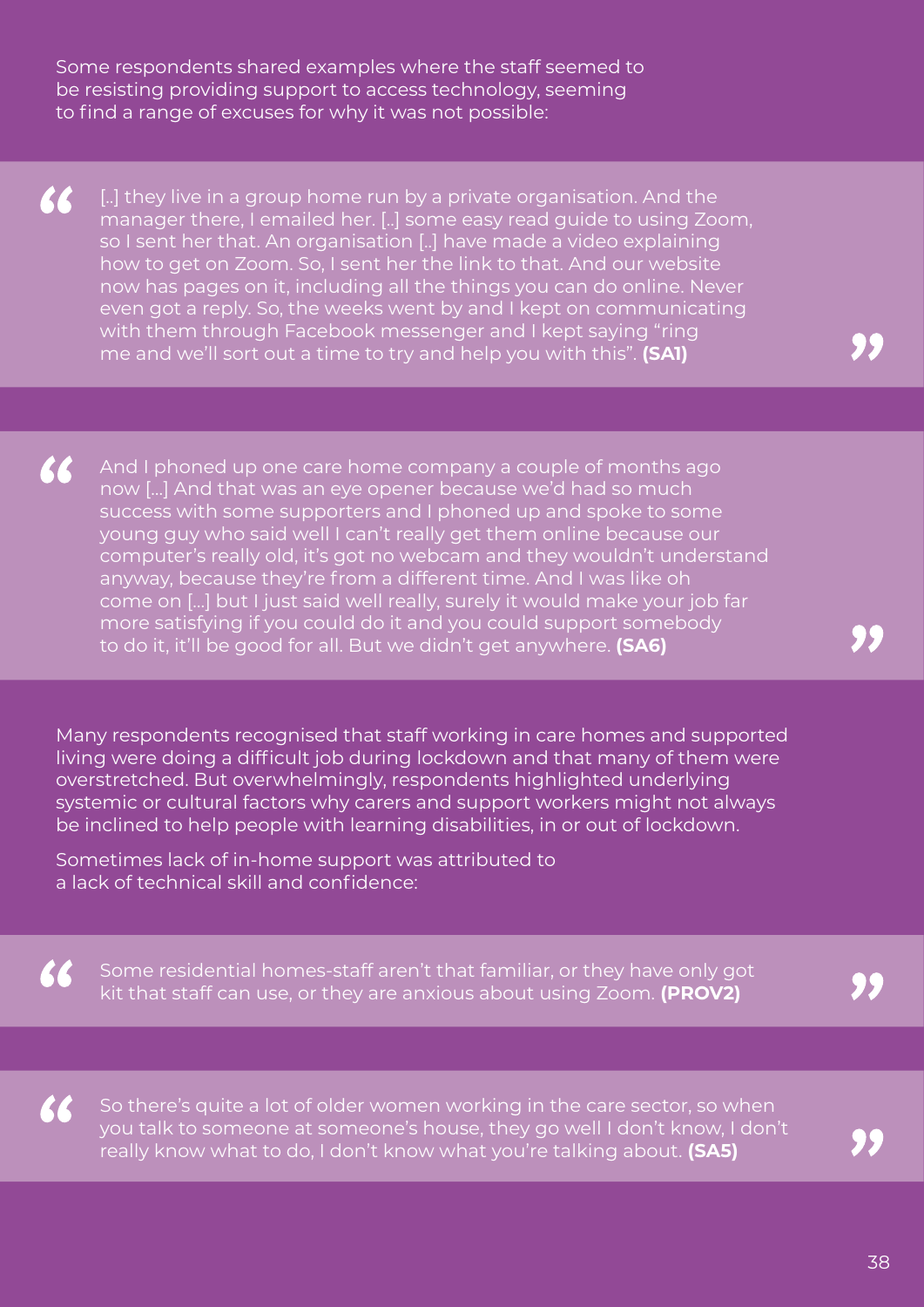Sometimes lack of in-home support was attributed to restrictive views regarding who was permitted to use technology owned by the care home or supported living organisation:

66 Some of the homes said that they did not have equipment. Some of the smaller homes where there's maybe only two or three residents, I was told that often the manager of the home had the laptop for their admin and that was all they had. So, the residents didn't have any access and didn't have any equipment. So that seemed to be one thing that was holding them back. **(EP2)**

 $\boldsymbol{\mathcal{K}}$ [...] the barrier is if the staff aren't there to help them set it up and get permission. So, all the communal computers, they have to get permission and they have to get help to set it up. And sometimes that is quite difficult, because the staff aren't always about. So that's really difficult for lots of people because staff could be busy or not got time or whatever and so they lose out because of not connecting to a computer, which is really sad. It is really sad. **(SA8)**

Sometimes lack of in-home support was attributed to outdated conceptions of what 'caring' means:

 $\boldsymbol{\mathcal{K}}$ 

They haven't got that motivation to push themselves out their comfort zone. They're there to be comfortable. They're caring people, they want to care for, they're not there to empower, […] They have that caring but they don't have that forward-thinking element. **(PROV3).**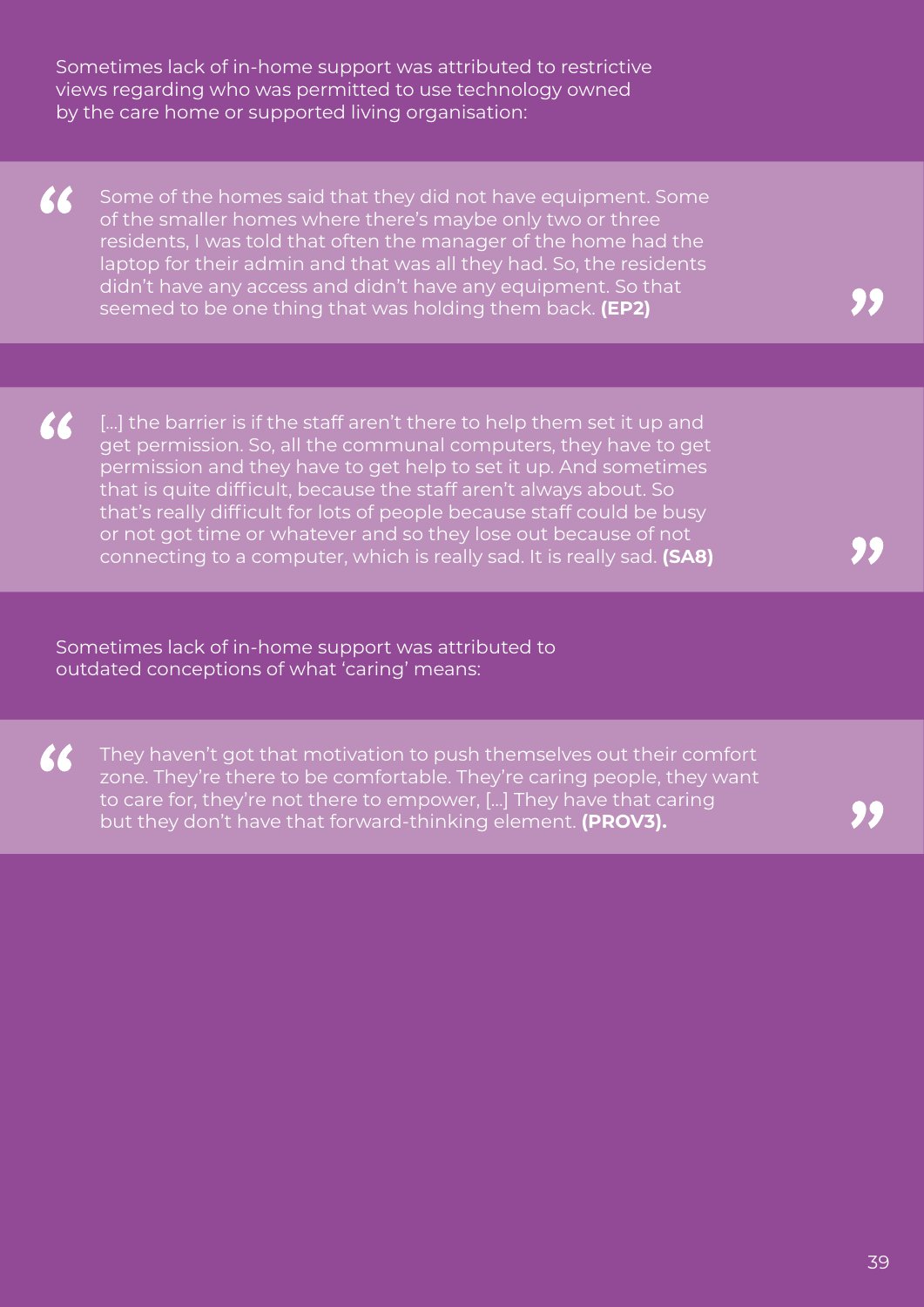#### **FINDING 7 USING TECHNOLOGY TO SUPPORT PEOPLE WITH LEARNING DISABILITIES DURING LOCKDOWN HAS HAD A POSITIVE IMPACT ON THEIR MENTAL HEALTH, WELL-BEING, SENSE OF BELONGING AND CONNECTEDNESS**

#### Negative impact of the lockdown

66

 $\epsilon$ 

The participants in the survey and interviewees reported that the lockdown had three main negative impacts on many of the people with learning disabilities that they supported. People with learning disabilities experienced a great sense of loss and boredom because their routines were disrupted, and they were no longer able to engage in the activities that they valued and enjoyed:

66 disability, I feel as if my routine's gone out of the window. Because I've got Friday off […] So, I just feel like my routine has gone, it's disappeared. **(SA12)**

People with learning disabilities experienced a persistent sense of anxiety because it was not clear when they would be able to return to these regular routines (e.g. speaking with family, engaging in selfadvocacy group meetings or attending day services or college):

So like, in the build-up for me stopping going, I began to talk to bereavement, I was there all the time and suddenly I was not, so in the first few weeks I got quite a few distressed phone calls, where she'd be like "are you ever going to come and see me again?" **(SIB1)**

People with learning disabilities experienced significant loneliness because they were missing out on social contact with family, the friends they had made whilst attending regular pre lockdown activities, as well as paid for support that was suddenly withdrawn. The isolation of lockdown was not only resulting in loneliness, but also a loss of confidence:

I just feel isolated, I feel alone. I suppose even if you've got loads of people around you, you can still feel lonely and I have my alone. I feel like I'm not connected to the outside anymore. I feel like […] my confidence has got lost to go to the shop. **(SA8)**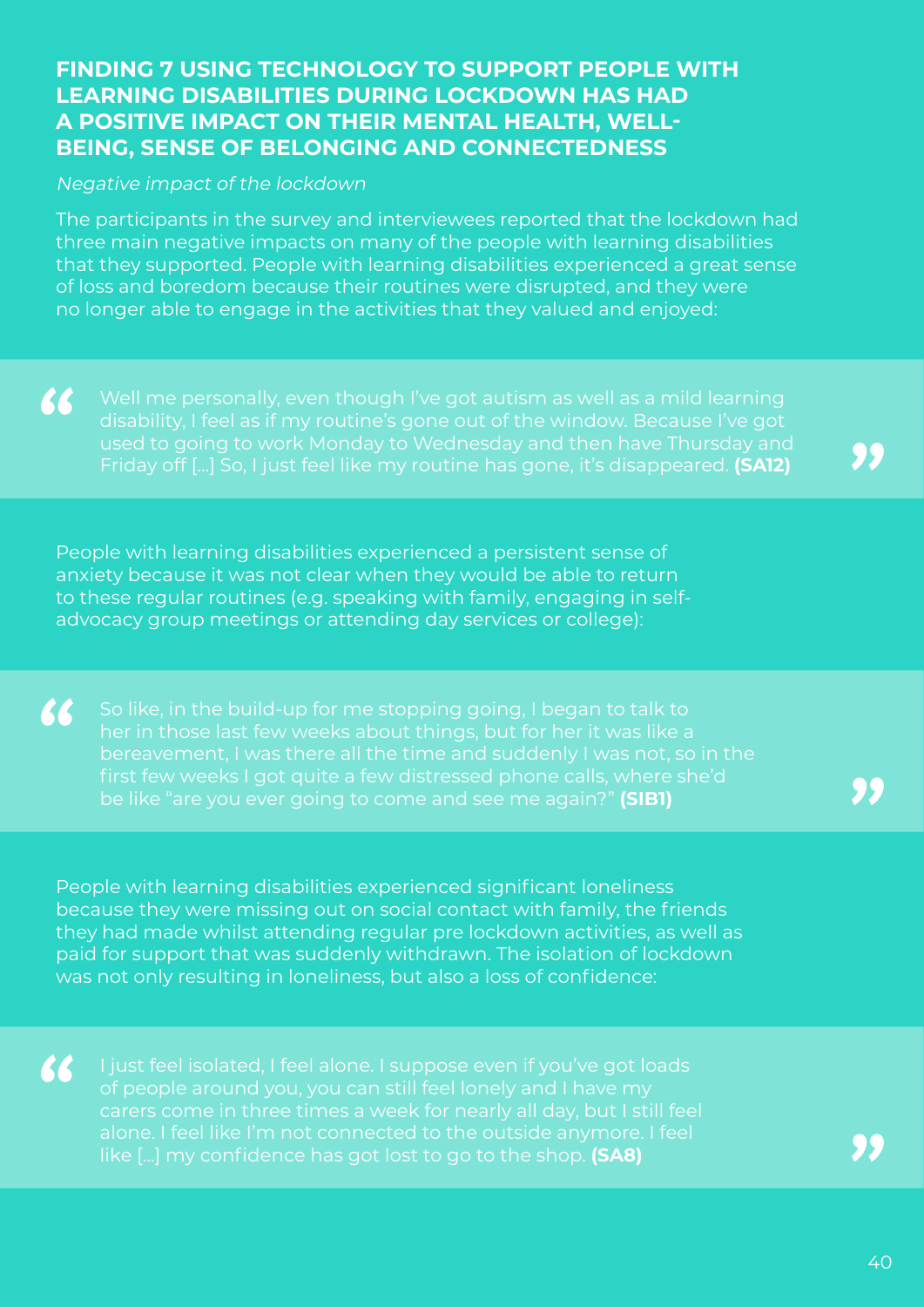#### Positive impact of using technologies during lockdown

The study participants did however consider that using technologies with people with learning disabilities during lockdown had a significant positive impact. This impact was experienced in a number of ways. Some reported a positive impact on well-being and mental health:

66

beginning in particularly when [..] some people were really struggling with their mental health and people were self-harming. And I think things have improved substantially, and the Zoom meetings were a part of that. **(SA1)**

66 really, really anxious […] **(EP1)**

The most common reasons given for an improvement in mental health and well-being was that using technologies, particularly engaging in regular video conferencing chats and meetings, restored a sense of routine and familiarity and provided a safe place to have 'fun' and feel normal. Some participants also reported a positive impact of technology use on feelings of belonging and connectedness.

66 who struggle a bit with belonging it's just so much more important. **(PAR3)**

66 can keep in contact with my family as well so it's nice. **(SA9)**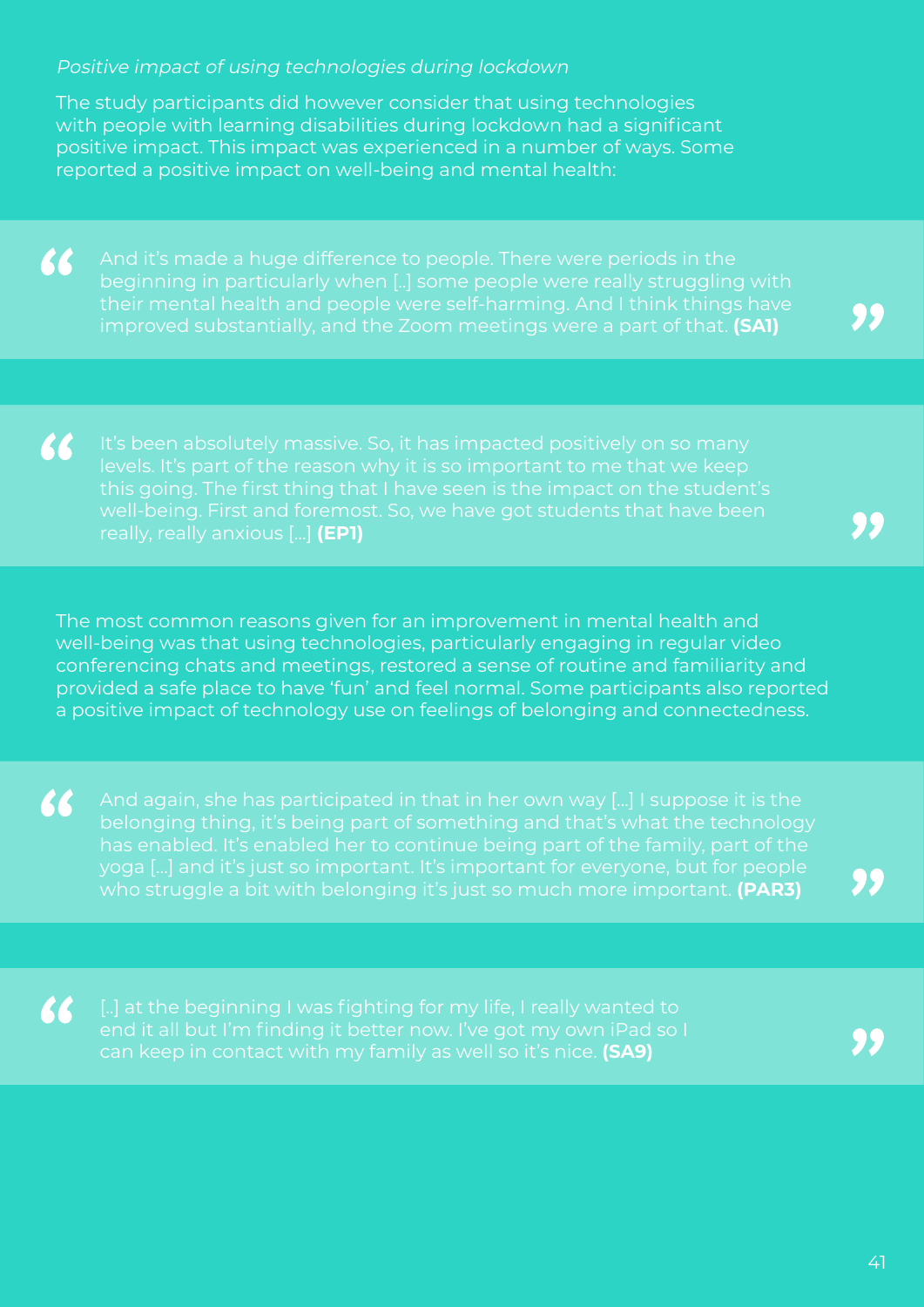What was striking about the experiences shared by participants was that people with learning disabilities were not just re-establishing existing connections through their use of technologies. They were making new connections with people with learning disabilities (and their families) that they did not have before lockdown.

66 students and family members of other students. So, I have got one student. her. And that's been really, really good. **(EP1)**

For self-advocacy groups these connections often involved meeting up with other national (and international) self-advocacy groups to talk about what each group does, share experiences, discuss lobbying campaigns and to engage in fun activities such as quizzes together. Some people who worked in support roles also commented on how engaging in online meetings and activities with people with learning disabilities had strengthened their relationship with them.

66 (prior to lockdown). I've got to know them so much more […] so I feel in some ways the computer screen for some people has been a safety net […] and they've been able to open up more. **(SUPP2)**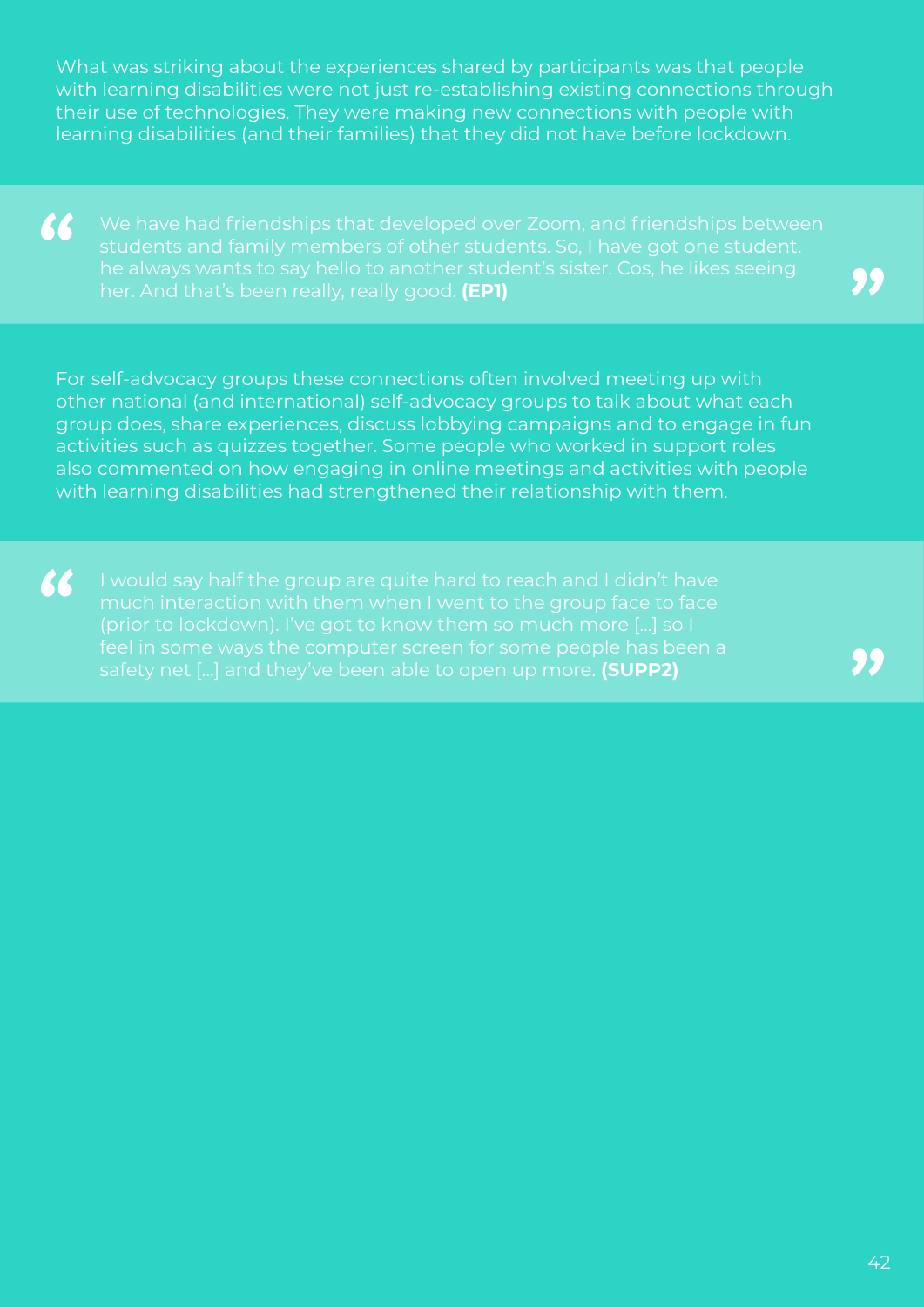#### **FINDING 8: USING TECHNOLOGIES TO SUPPORT PEOPLE WITH LEARNING DISABILITIES DURING LOCKDOWN HAS HIGHLIGHTED THE TECHNOLOGICAL CAPABILITIES OF PEOPLE WITH LEARNING DISABILITIES AND THE POTENTIAL OF NEW SUPPORT PRACTICES**

Many participants spoke of how the successful use of technology by people with learning disabilities had revealed to others how capable they were and what it was possible for them to achieve. The achievements mentioned are varied and include being able to explain to a support worker how to use Zoom; having the confidence to create a quiz and host it on Zoom, holding trustee meetings online, filming lockdown experiences and putting them online and creating or participating in YouTube videos:

66 One of the people we support actually made the local papers about staying connected during lockdown and he had a birthday party in lockdown and I was able to get his staff team on my phone and his family on his iPad […] one of his things was "If this global pandemic hadn't happened and there wasn't a lockdown, I'd have never have learnt to use video calls would I?" **(SUPP2)**

 $\alpha$ Also, people have contributed. We have got a couple of service users who have said: I would like to write the quiz. Separately- via email or Facebook- I would like to do this. And so, people are really being able to have much more input and lead what they are doing […] It's been great to see those people flourish in that way. **(PROV1)**



The ability of people with learning disabilities to learn how to use new technologies during lockdown has been a source of pride for many of them but has also surprised their supporters and opened up their eyes to what is possible.

Lockdown shows what we can do, and we can do more than 66 before […] It shows you what you really can do. Technology's opened it up to people, so they have to listen. **(SA6)**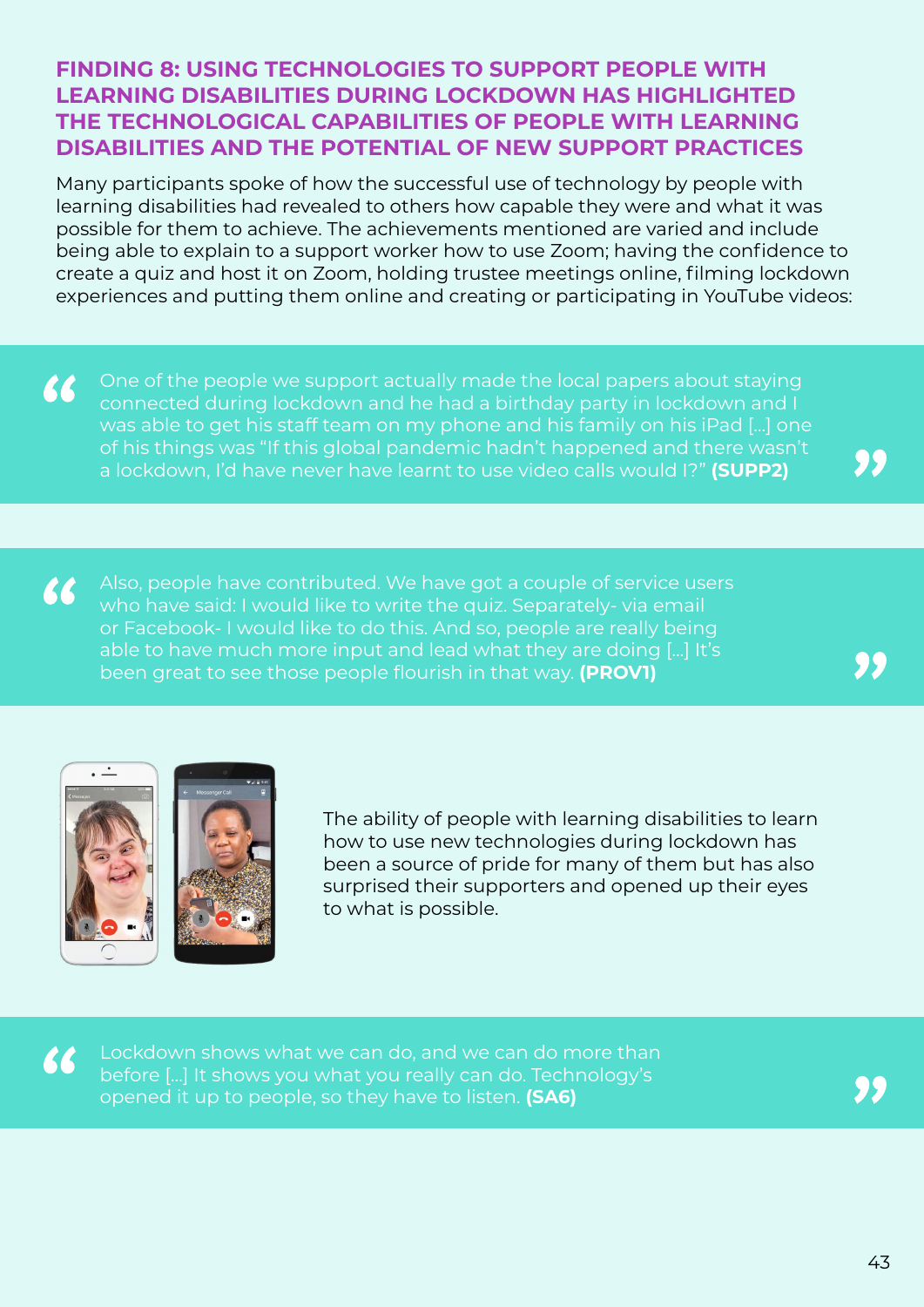I've been amazed at some of the service users who have taken it on as 66 well. People who I would never have thought would have done. And for an example one of our other groups is an older person's group. And I was looking back at my notes the other day because I was the one that was tasked with doing the online protocol and everything. And my original notes said something like that it wouldn't be appropriate for that group, because we didn't think it would. We just didn't think it was possible. And actually […] that group, with the help of the people that group online and meeting every two weeks as they did before. **(SA11)**

There are also occasions where participants have shared how people with learning disabilities who had been resistant to learning new to use technology before the lockdown, have realised, through their use of technology during lockdown, that learning how to use new technology is not has hard as they thought. This has the potential to open their eyes up to what else they might do or achieve.

66 The artist who is now talking about getting a tablet. We were always going on at him. He can work a digital camera; he can work a video and DVD player. It was never going to be that much of a leap for him to be able to work a tablet. But he just had a mind-set where – he was going to make mistakes, it was too complicated, he was going to do something wrong. This crisis has thrown him into a situation (where he has realised) actually I am missing out on something here. **(PROV3)**

And I think the fact that (she) was so desperate for contact made her  $\boldsymbol{\mathcal{K}}$ try things that maybe she'd have been quite resistant to, because she's not a proactive person, but if she wants something she'll get it, and she knows her own opinion, but she's quite resistant to trying out new things, but if they don't work she gets disparaged quite easy, but hopefully now she'll start thinking of other things. **(SIB2)**

Finally, the use of technologies during lockdown had opened the eyes of some supporters regarding how their new technology enriched practice might carry on or be developed, post lockdown:

66

I think we will definitely continue to have some meetings via Zoom. I think it will be invaluable really. And I think we will be able to consult with them actually, much more often. And maybe even sometimes a bit more spontaneously. **(AD1)**

44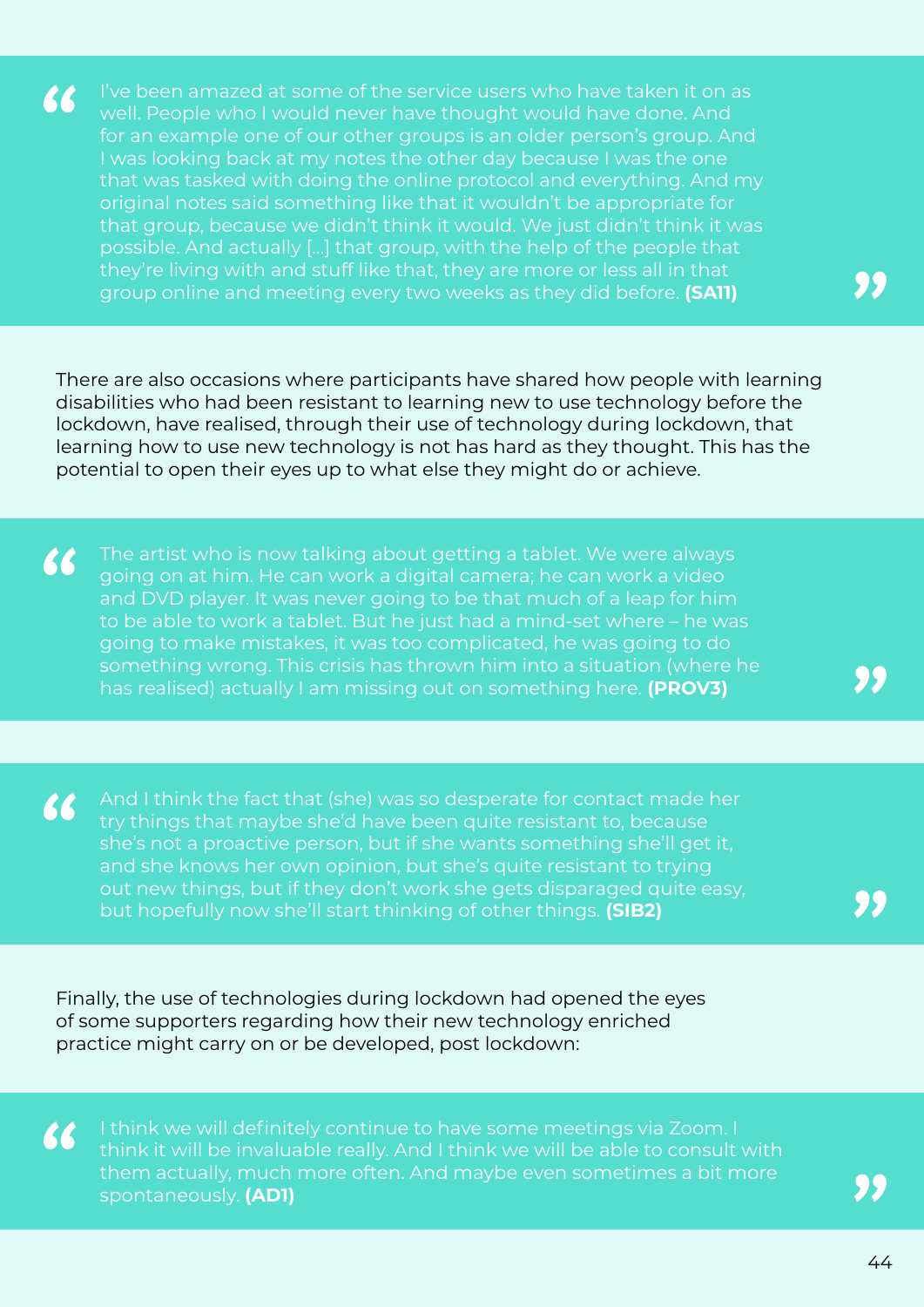I was talking to a couple of members the other day, and they said do  $\boldsymbol{66}$ you think you'll keep the Zoom going? And I said well I'll keep the Zoom going as long as people want it really. And they said there's something nice about you all from all different parts of Norfolk talking to each other. Getting to know each other, and that's quite nice. **(SA8)**

For many, these new practices have been made possible, because of the pandemic. Supporters would not have thought they were possible without the trigger that COVID-19 provided:

I think a lot of our colleagues said to us if you'd have said in January, we 66 would have all been working like this, we would have said that's never going to work. And I think COVID-19 has, Coronavirus has pushed us into using technology, so it's pushed some people into using it. But then also the benefits of it have been, lots of people are saying oh this is really good and are we going to carry on when we get back to working normally. So I think that it's a really interesting time, so yeah that's me. **(SA12)**

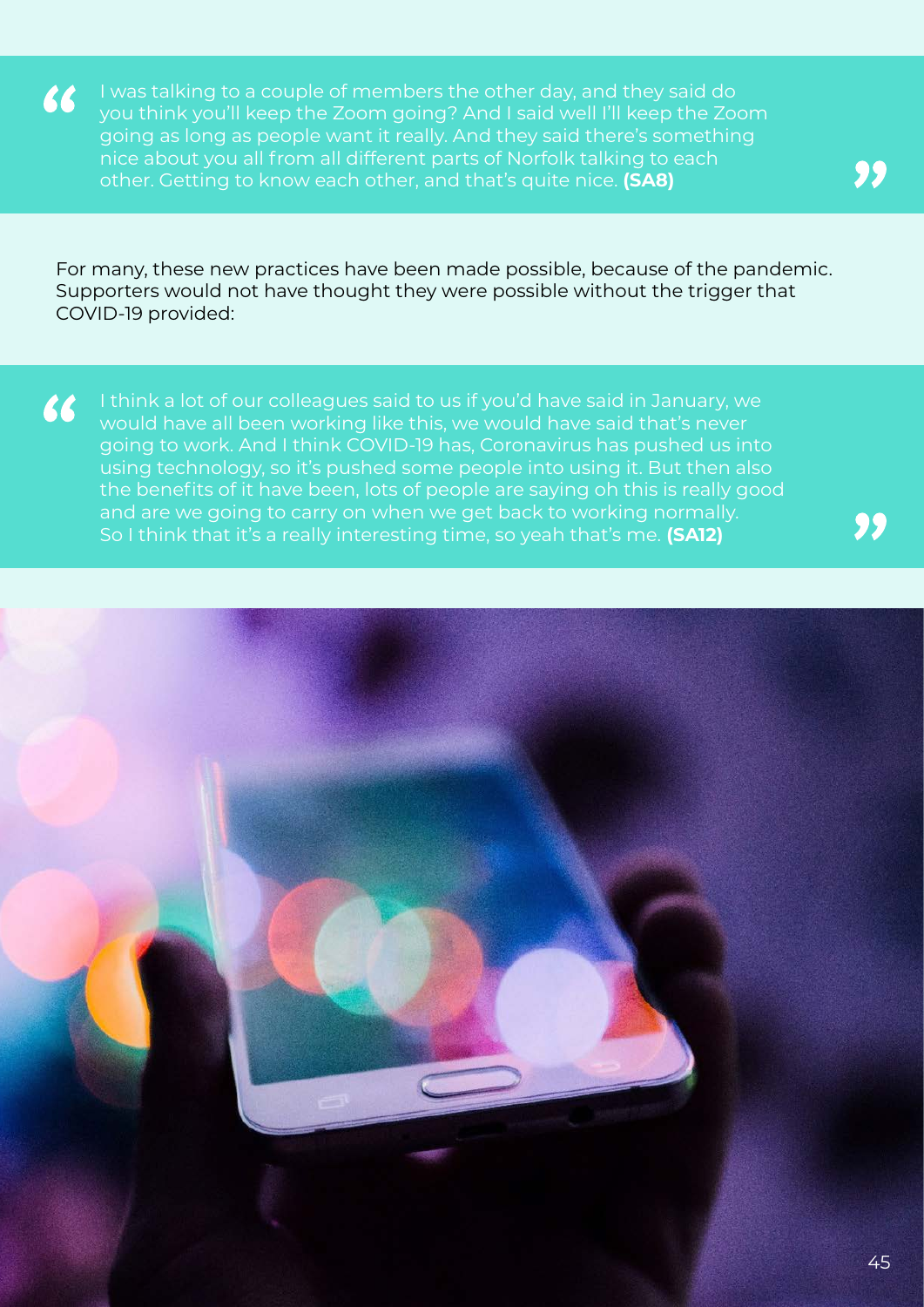# <span id="page-45-0"></span>**CONCLUSIONS**

The results from our study reveal two important issues.

- Technology has an important role to play in helping people with learning disabilities keep connected and stay well during the pandemic, and indeed that there are benefits to technology use beyond the pandemic.
- For those people with learning disabilities that do have access to technology, both remote and in-home support is vital to enable them to use it successfully and persistently.

Our study also revealed that many people with learning disabilities were excluded from benefiting from the use of technology. The main reasons for this are because:

- They do not have access to technology and in many cases this is because of the poor policies, practices and cultures of the organisations that care for or support them
- The do not have access to in-home support to access and use technology. There is potential for the support to exist, but the conditions are not in place to enable that support to be available (e.g. support workers and/or family members who have the skills and confidence to use technology).

The experience of using technology to support people with learning disabilities during the pandemic has led many supporters in our study to conclude that it is necessary to try and address this digital exclusion, to close the gap between those who are able to access and use technologies and those who are not. They talk about the need to plan for both the short-term and the longer term.

To prepare for the next lockdown or pandemic:

66 Because what we're trying to do now is future proof it, so if we do get a second wave people are prepared. That's what we're trying to do. We're trying to now set up the next stage of one to one meet ups where people can bring their tech, and we can set it up for them. If and when it does all kick off again people are a bit more well connected than they are at the moment. **(SA8)**

To continue and develop technology-enriched practices beyond the pandemic:

66 It's not as bad as you think it might be, and there are some unexpected positives and plusses using technology here. I think if we can support people with learning disabilities to become used to it through exposure and repetition, it does open other doors. **(HCP1)**

In much the same way that during the pandemic Zoom has caused many of us to re-imagine how we connect with our work colleagues, friends and family; using technology has caused many of those who support people with learning disabilities to re-imagine their practice.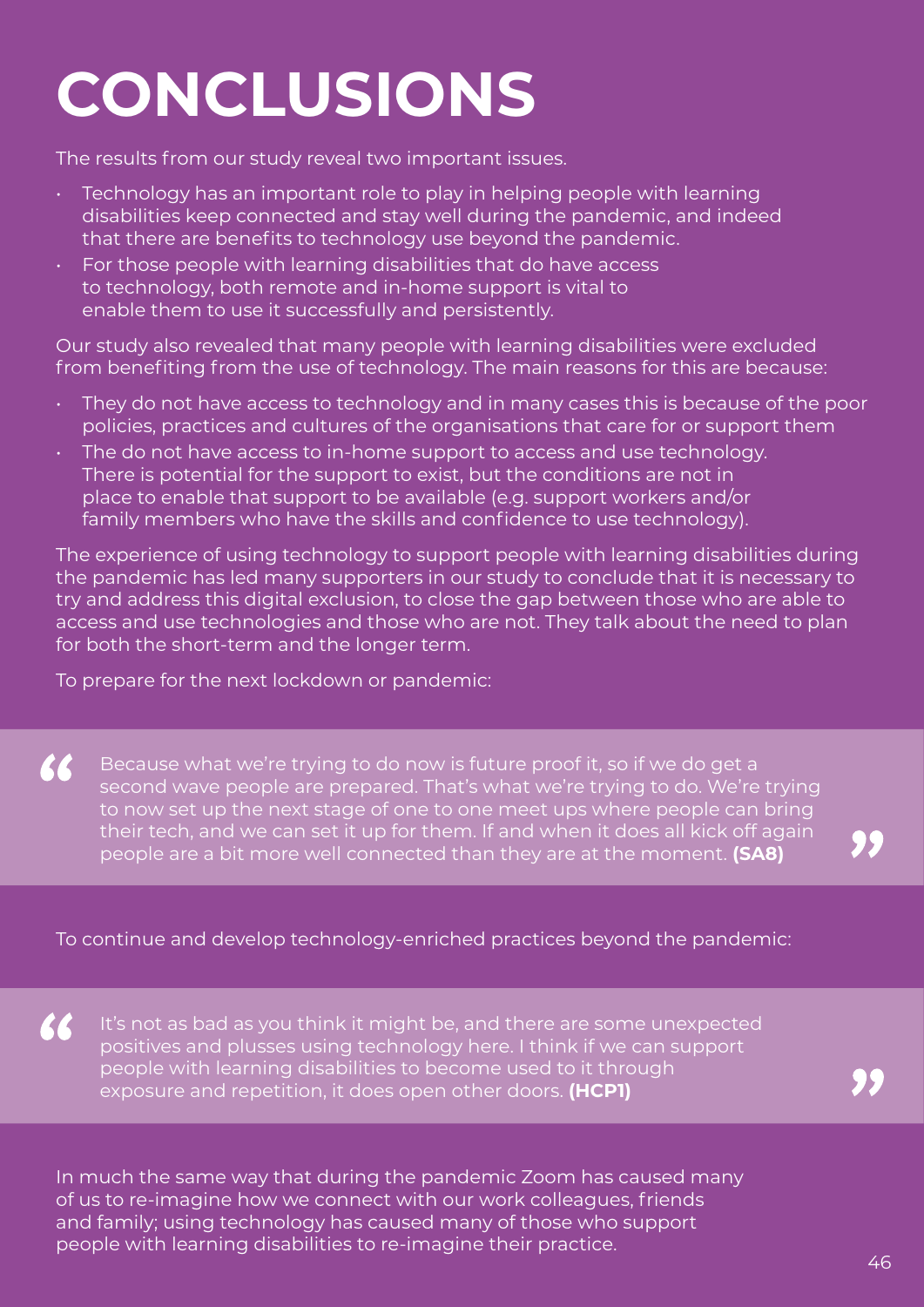# <span id="page-46-0"></span>**RECOMMENDATIONS**



For many of the people who participated in our study the COVID-19 pandemic has opened their eyes regarding how they can use technology to support people with learning disabilities and the positive outcomes of this technologyenriched support. New possibilities have opened up for them and the people with learning disabilities that they support. In order to avoid these possibilities closing down and the continued digital exclusion of many people with learning disabilities we make the following recommendations:

#### **EDUCATION, HEALTH AND SOCIAL CARE PROVIDERS AND COMMISSIONERS**

- 1. Collect detailed information about what technologies the people with learning disabilities that they support currently do and do not have access to and what they would like to have access to and be able to use. Create a detailed picture of what the digital divide looks like in their context.
- 2. Plan how to fund, set-up and distribute technologies to those people with learning disabilities who do not have access to technologies. But don't provide access to new technologies without also ensuring that the person with a learning disability and their in-home supporters know how to use it and can afford to use in the case of mobile phones and data.
- 3. Develop and embed in the practices and cultures of those organisations that deliver education, health, and social care innovative capacity-building programmes for both people with learning disabilities and their supporters (including family members) so that they can confidently use technology.
- 4. Review, and where necessary revise the policies and practices of those organisations that deliver education, health, and social care to ensure that they do not place unnecessary barriers in the way of enabling access to technology and effective in-home support. The experiences of those who have been providing remote support (including family members) can usefully inform this review process.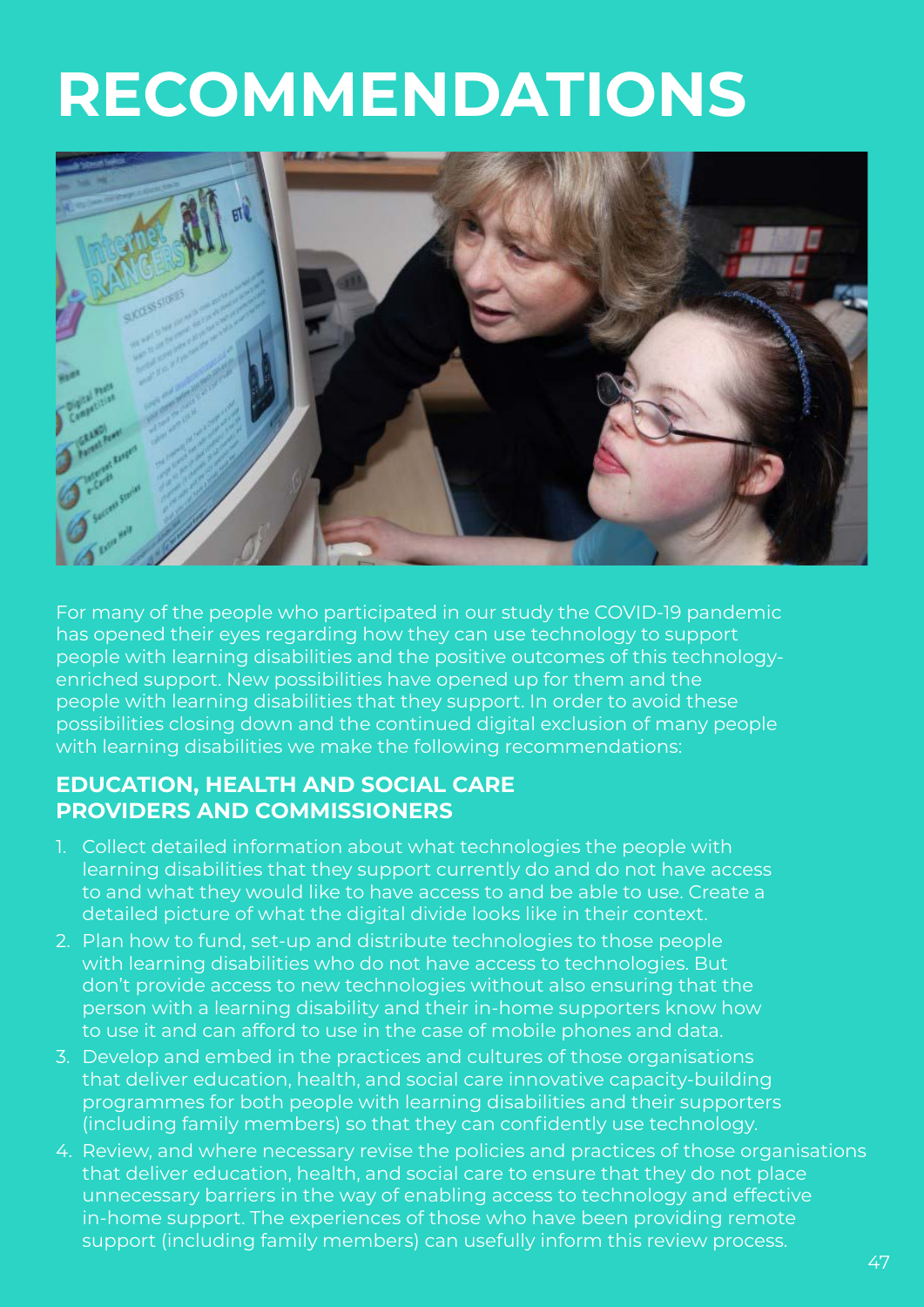#### **SELF-ADVOCACY GROUPS, ADVOCACY GROUPS, LEARNING DISABILITY CHARITIES, FAMILIES, DAY SERVICE PROVIDERS, TEACHERS, HEALTH, AND SOCIAL CARE PROFESSIONALS**

- 5. Collect, curate and share examples of how supporters have used technology to support people with learning disabilities during this pandemic in order that others may be able to learn from them and adopt or adapt when they develop their own support practices. As part of this initiative, it is important that family members that have been anxious about using technology are connected to family members and other supporters who have overcome these anxieties and can share the successful strategies they have employed.
- 6. Set up and maintain co-operative, collaborative partnerships between those who provide in-house support (e.g. care homes, supported living; family members) and those who have the experience and expertise to provide remote support (e.g. self-advocacy groups, day services).

Finally, we argue, that in order for these recommendations to be successfully implemented it is important that all those who have a role in supporting people with learning disabilities:

- 7. Believe, that with the right support, people with learning disabilities have the capacity to learn to use technology. There are many examples in this report that evidence this capacity.
- 8. Believe that people with learning disabilities have the right to both access technology and the support to enable them to access that technology.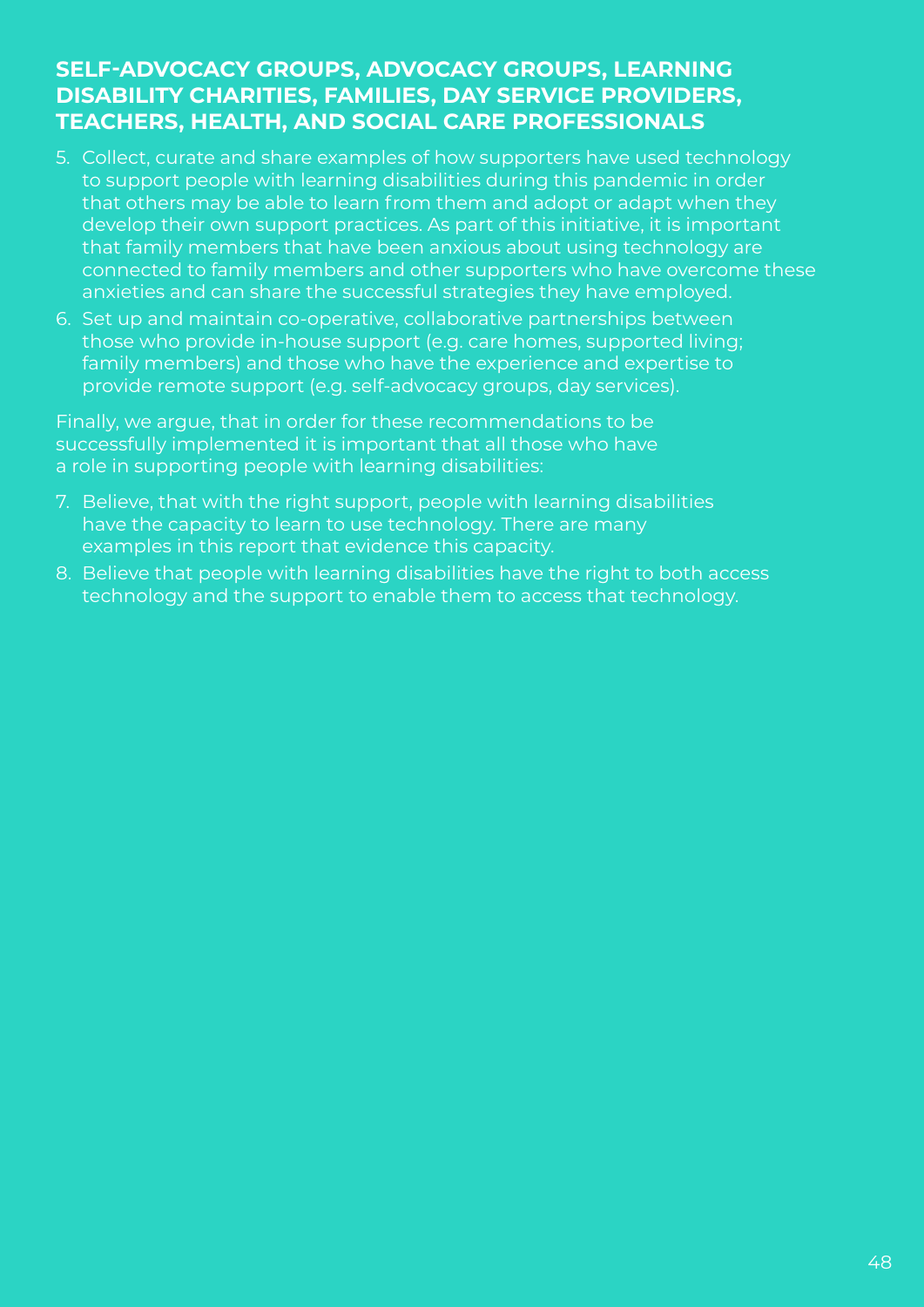# <span id="page-48-0"></span>**ACKNOWLEDGEMENTS**

The research was funded by the Open University under its COVID-19 research initiative.

We would like to thank all the survey and interview respondents who were so generous with their time during a period of uncertainty and pressure for them.

We have sourced the images used in this report from two image libraries as follows:

Photosymbols: Pages 12, 16, 29, and 43.

Britannica Image Quest: Title Page, Pages 47 and 49.

In addition we wish to acknowledge the creators of the following images, obtained freely from the website UnSplash at https://unsplash.com/

Page 6: Photo by Tyler Lastovich on Unsplash

Page 8: Photo by William Iven on Unsplash

Page 14: Photo by Chris Montgomery on Unsplash

Page 45: Photo by Rodion Kutsaev on Unsplash